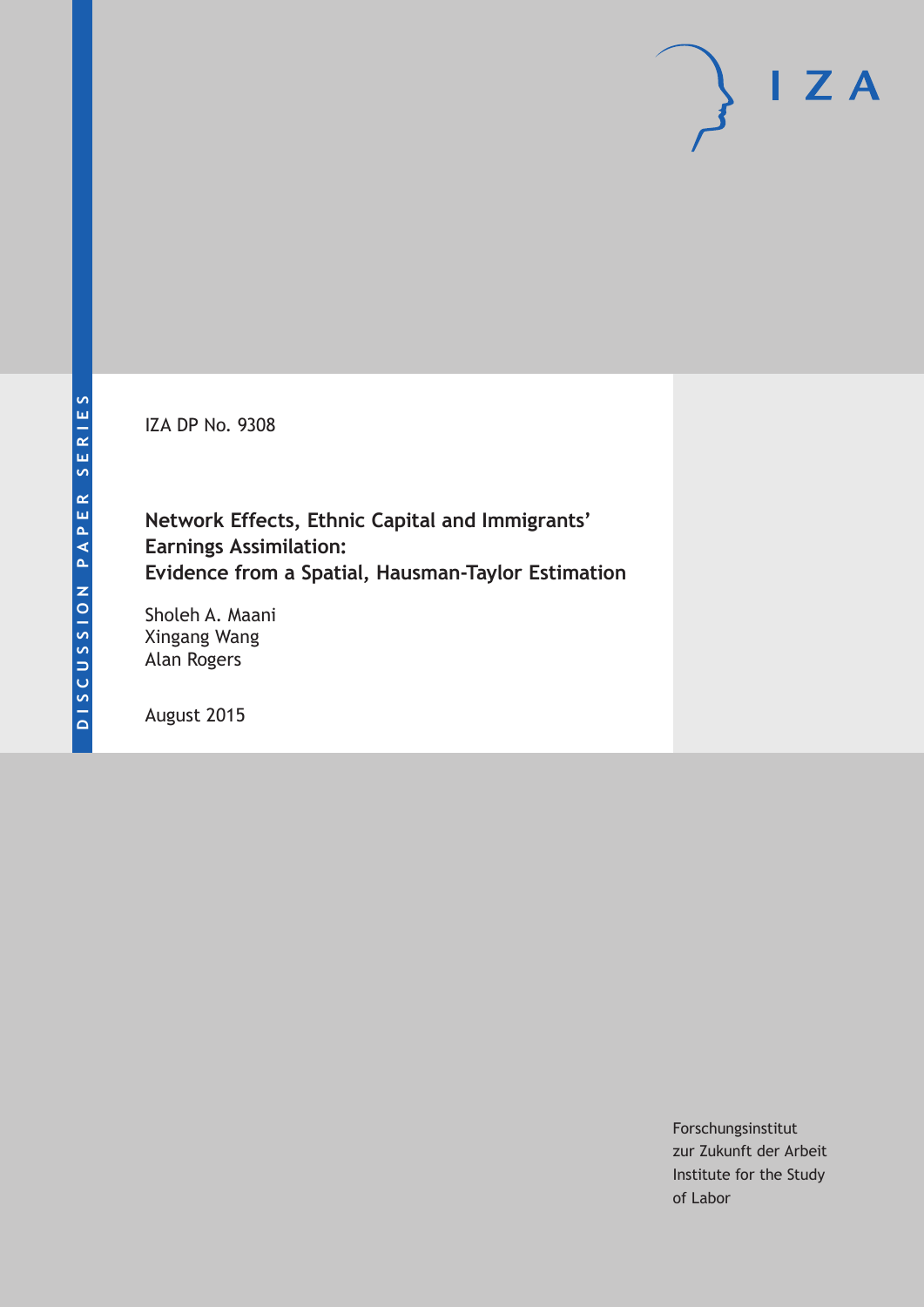# **Network Effects, Ethnic Capital and Immigrants' Earnings Assimilation: Evidence from a Spatial, Hausman-Taylor Estimation**

# **Sholeh A. Maani**

*University of Auckland and IZA* 

# **Xingang Wang**

*University of Auckland* 

# **Alan Rogers**

*University of Auckland*

Discussion Paper No. 9308 August 2015

IZA

P.O. Box 7240 53072 Bonn Germany

Phone: +49-228-3894-0 Fax: +49-228-3894-180 E-mail: iza@iza.org

Any opinions expressed here are those of the author(s) and not those of IZA. Research published in this series may include views on policy, but the institute itself takes no institutional policy positions. The IZA research network is committed to the IZA Guiding Principles of Research Integrity.

The Institute for the Study of Labor (IZA) in Bonn is a local and virtual international research center and a place of communication between science, politics and business. IZA is an independent nonprofit organization supported by Deutsche Post Foundation. The center is associated with the University of Bonn and offers a stimulating research environment through its international network, workshops and conferences, data service, project support, research visits and doctoral program. IZA engages in (i) original and internationally competitive research in all fields of labor economics, (ii) development of policy concepts, and (iii) dissemination of research results and concepts to the interested public.

IZA Discussion Papers often represent preliminary work and are circulated to encourage discussion. Citation of such a paper should account for its provisional character. A revised version may be available directly from the author.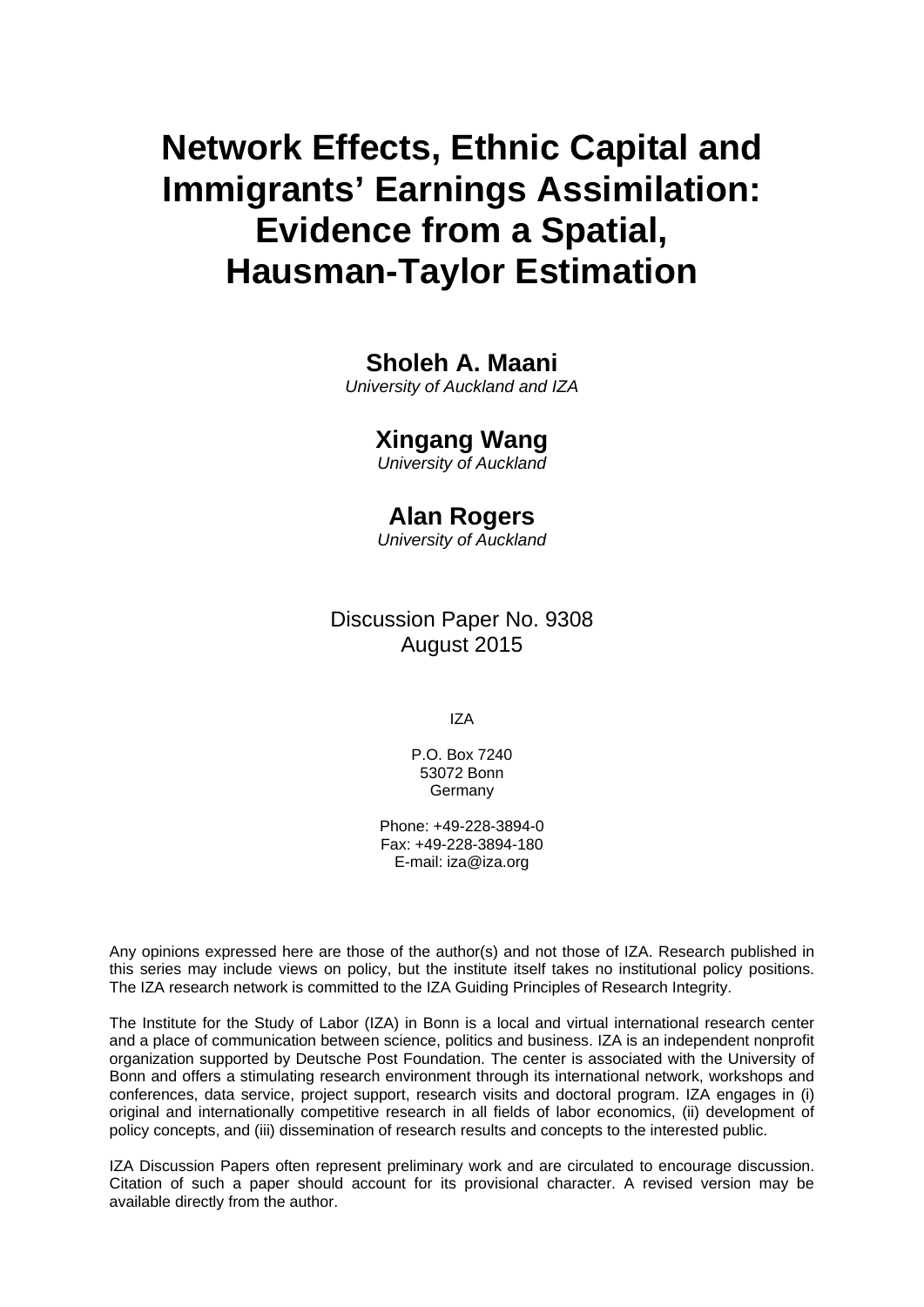IZA Discussion Paper No. 9308 August 2015

# **ABSTRACT**

# **Network Effects, Ethnic Capital and Immigrants' Earnings Assimilation: Evidence from a Spatial, Hausman-Taylor Estimation**

Do ethnic enclaves assist or hinder immigrants in their economic integration? In this paper we examine the effect of 'ethnic capital' (e.g. ethnic network and ethnic concentration) on immigrants' earnings assimilation. We adopt a "spatial autoregressive network approach" to construct a dynamic network variable from micropanel- data to capture the effects of spatialethnic-specific resource networks for immigrants. The spatial lag structure is combined with a Hausman-Taylor (1981) panel data model. The HT estimator adopts the features of both a fixed-effects and randomeffects model that utilizes the added information in the panel setting, as well as instrumental variables (IV) estimation, controlling for endogeneity of the spatial lag variable and other endogenous explanatory variables (Baltagi, 2013). We also show that the spatial structure is identified in this Hausman-Taylor setting. We examine the effects of ethnic capital and human capital using an eight-year Australian panel data set (HILDA). Results show that immigrants' labor market integration is significantly affected by the local concentration and resources of their ethnic group.

JEL Classification: J30, J31, Z13, Z18

Keywords: assimilation, ethnic capital, ethnic network, ethnic concentration, spatial autoregressive lag model, panel data

Corresponding author:

Sholeh A. Maani Graduate School of Management The University of Auckland 12 Grafton Road Auckland, 1010 New Zealand E-mail: s.maani@auckland.ac.nz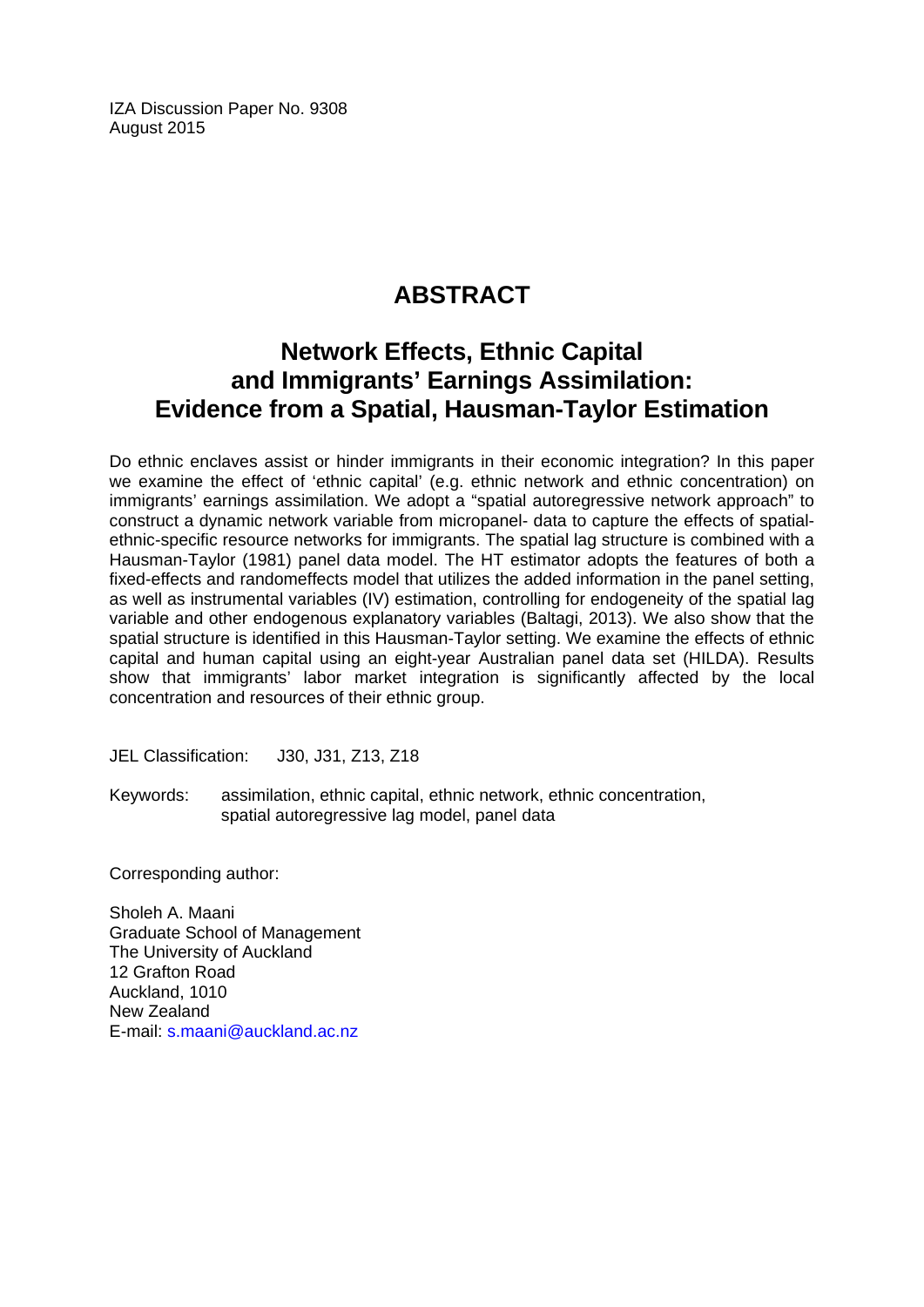# **Network Effects, Ethnic Capital and Immigrants' Earnings Assimilation: Evidence from a Spatial, Hausman-Taylor Estimation**

### **1. Introduction**

In this paper we examine the impact of immigrant ethnic group concentration and resources on immigrants' earnings. We extend the conventional earnings assimilation model by incorporating a spatial indicator of the correlation of immigrants' group resources and earnings. Among the features of the approach (Goetzke, 2008; LeSage and Pace, 2009) is that it allows the relaxation of certain independence assumptions concerning the economic performance of immigrant groups. We employ a panel data approach employing a rich Australian data set (Household, Income and Labour Dynamics in Australia (HILDA)), and use the Hausman-Taylor method to address potential endogeneity of the ethnic network effect and other related variables. We show that the Hausman-Taylor model augmented by the spatial ethnic network effect is identified (Baltagi, 2013; Baltagi, et al 2013; and Appendix B), and our results show that it performs better than does the conventional model alone.

Economic assimilation is an important indicator that refers to the processes by which an immigrant's earnings converge to the level of earnings of a comparably skilled and experienced native-born, after the immigrant has resided in the host country for a certain period of time. As LaLonde and Topel (1991) pointed out, if new immigrants are not successfully assimilated, "increased immigrant flows may place additional burdens on public welfare systems, while exacerbating other social problems associated with persistent poverty" (p. 297). Therefore, the economic performance of immigrants is of special analytical and policy interest.

It is well recognized that in contrast with natives, immigrants are potentially at a disadvantage in the host country's labor market, as they may lack language skills, social networks, knowledge of customs, information about job opportunities, and firmspecific training (e.g. Borjas, 1985, 1995; Chiswick, 1978). Because of these disadvantages new immigrants (especially those whose first language is not English)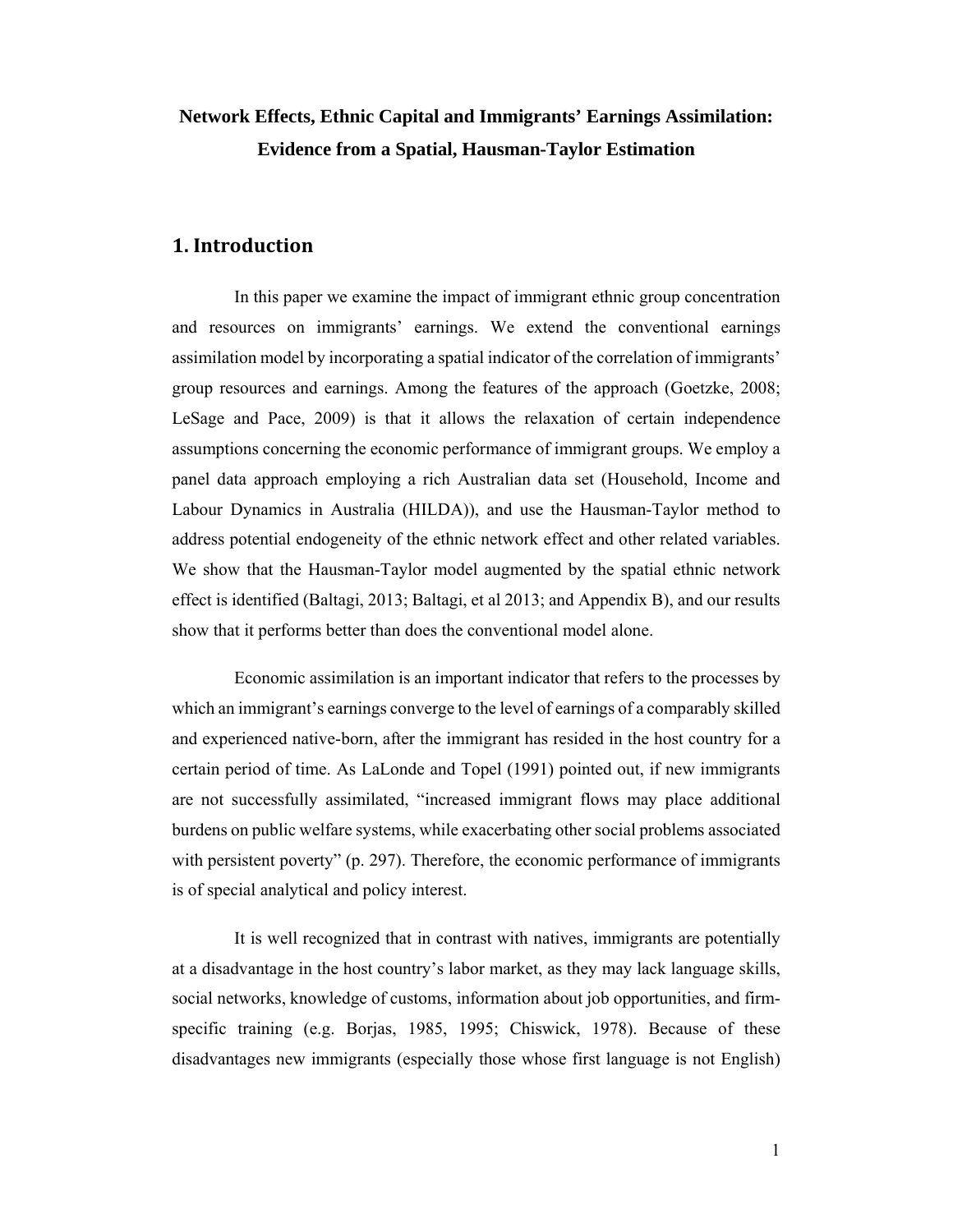may face barriers in finding a job. In addition, it might take a long time for their income to converge to the income level of the native-born in the host country.

A number of international studies have shown evidence of the assimilation process of immigrants around the world (e.g. Chiswick, 1978, 1980; Chiswick et al., 2005; Constant and Massey, 2003; Fertig and Schurer, 2007). However, at the same time, other researchers could not confirm the assimilation process was significant and occurred in all immigrant groups. For example, by testing synthetic cross-sectional data, Borjas (1985, 1995) found the assimilation effect was much weaker than had been reported in previous cross-sectional studies in the United States (US). By examining the 1980, 1990 and 2000 US census data, Chiswick and Miller (2008) observed a strong "negative" assimilation effect on foreign-born men in the US. However, economists hypothesize that immigrants may be assimilated eventually since they continue to learn about the host country. Subsequent studies also observed other factors that had significant influences on the assimilation process for immigrants: the quality of immigrant cohorts (Borjas, 1985), country of origin (e.g. Beenstock et al., 2010; Borjas, 1987, 1992; Chiswick and Miller, 2008), ethnic concentration (e.g. Edin et al., 2003; Lazear, 1999) and personal English skill (e.g. Chiswick and Miller, 1995, 1996; Dustmann and Fabbri, 2003; McManus et al., 1983).

An increasing number of studies have paid attention to the differences in assimilation effects across ethnic groups. It is also recognized that the assimilation processes of different ethnic groups have diverse patterns and time ranges. Borjas (1982), in particular, observed divergent assimilation processes for immigrants to the US from Cuba and Mexico. McDonald and Worswick (1999) have documented the persistence of income disparities between immigrants (from a non-English speaking background) and the Australian-born. Beenstock et al. (2010) have found immigrants to Israel from Asia and Africa faced much greater earnings disadvantages than those who migrated from the USSR; at the same time, in Israel European immigrants had a higher income on average than did the native-born.

These findings give rise to questions as to why there are differences in economic performances across ethnic groups and how ethnicity influences immigrants' labor market performance. Furthermore, previous studies have imposed rather strong independence assumptions on individuals' labor market performance. However, one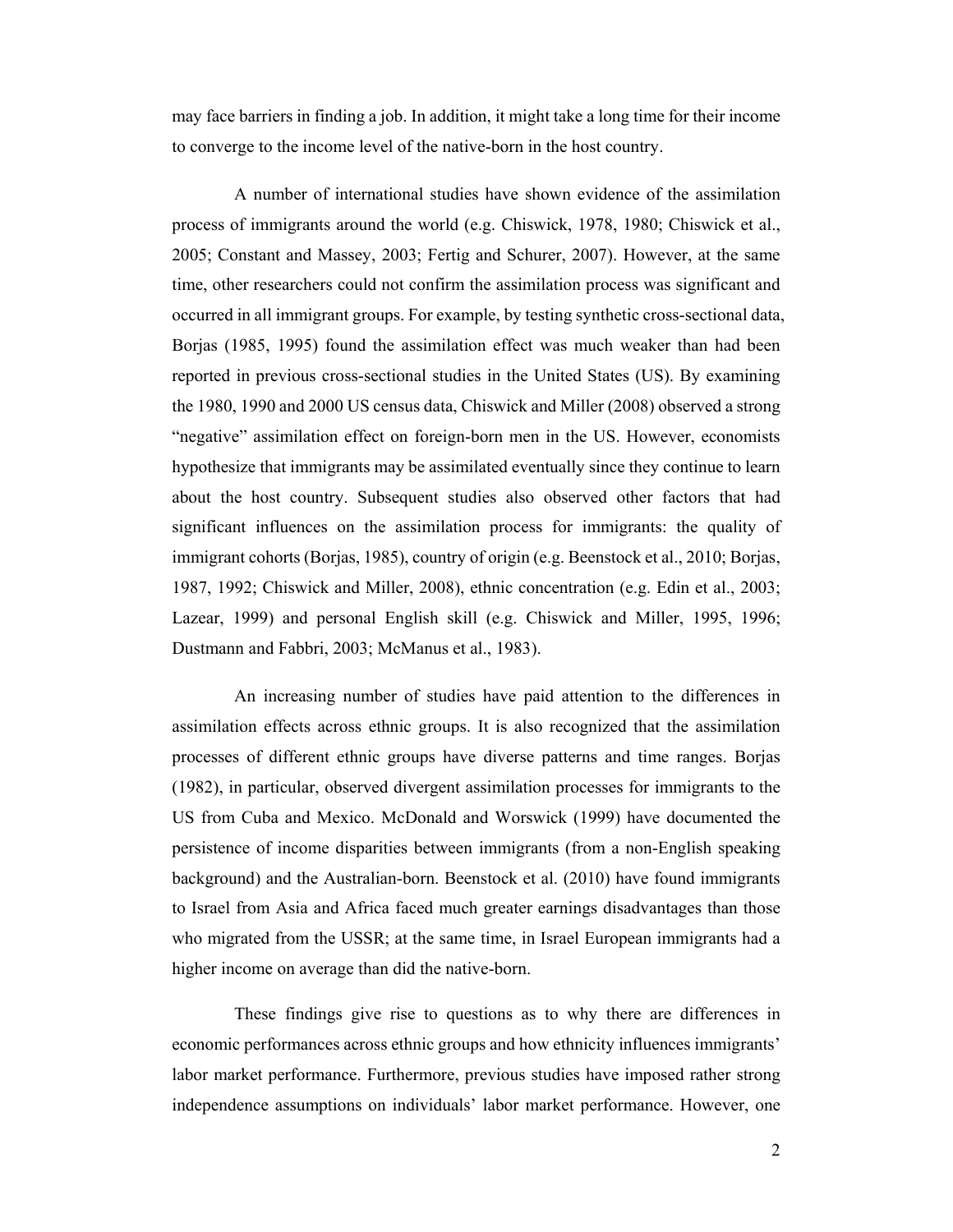may consider whether individuals within ethnic groups influence each other, and if therefore their labor market performance is correlated to some extent. An enhanced approach, for example, would incorporate the hypothesis that an ethnic group that can access ethnic/social markets and networks with higher earnings, could in turn perform better in terms of earnings. Previous economic studies have provided little empirical evidence as to how ethnic factors influence immigrants' assimilation process and labor market performance. However, recent studies have increasingly noted that immigrants are expected to be connected with their own ethnic group and their locality (e.g. Battu et al., 2011). As such, whether the co-dependence of earnings outcomes of immigrants affects their earnings is a less-studied question that we incorporate in our analysis.

This paper uses "ethnic capital" as a key concept. In addition, we examine the effect of introducing a dynamic spatial lag matrix based on country of origin and geographic location. Notably, this modeling approach enables us to allow for some conditional dependence in labor market outcomes within groups. This approach has received recent attention in transportation economics, but its application to labor market outcomes, as we explore here, provides an additional research avenue particularly relevant for immigrant assimilation (see for example, Adjemian et al., 2010; Goetzke, 2008; Goetzke and Weinberger, 2012). We also address potential endogeneity issues by combining the spatial weight structure with a Hausman-Taylor (HT) panel data model specification (Baltagi, 2013; Baltagi, and Liu, 2011). The HT estimator adopts instrumental variables (IV) estimation, and the features of both a fixed-effects and random-effects model, as well as controlling for endogeneity of the spatial lag variable and other endogenous explanatory variables in the panel setting.

The contributions of this paper to the literature are as follows: The 'dynamic spatial lag matrix of ethnic networks' adopted controls for the potential co-dependence of immigrant labor market outcomes, and it weakens some assumptions typically made as to the structure of immigrant group earnings; the paper further contributes to the literature by accounting for endogeneity of the network effects and other relevant variables in a panel setting, and by providing new evidence on the effect of ethnic network outcomes by country of origin language group.

The paper is arranged as follows: Section Two provides a brief description of "ethnic capital" and of certain hypotheses based on that concept. In Section Three, and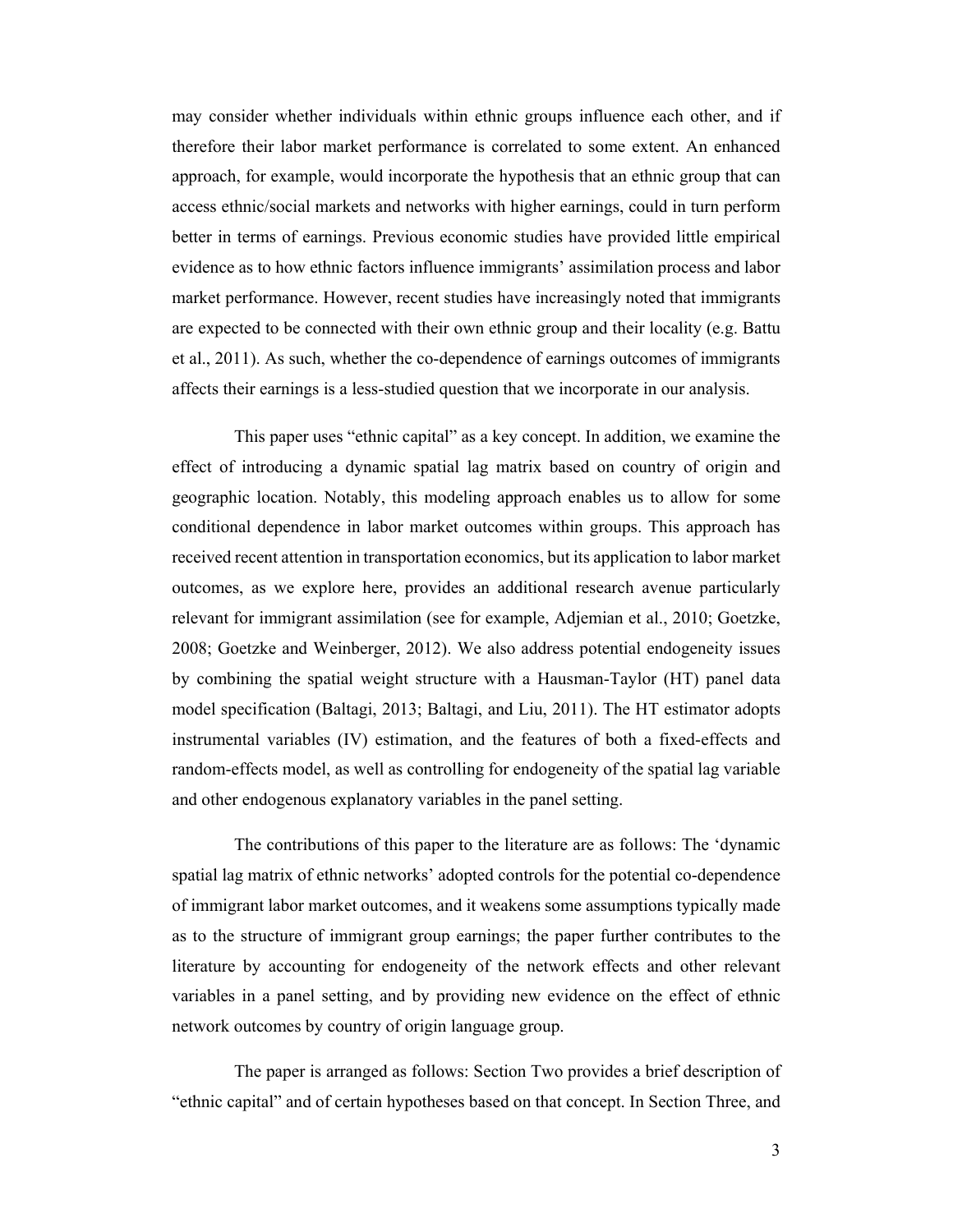Appendix B, we discuss the "spatial model" and the Hausman-Taylor estimation approach adopted in this study. We also show that the spatial model is identified in the Hausman-Taylor setting under some reasonable conditions. These conditions relate to the model's number of exogenous time-varying variables relative to the endogenous time-invariant variables; and the requirement of zero elements in the diagonal of the spatial weight matrix, and varying sizes of the spatial immigrant ethnic groups (Lee, 2007). Section Four provides information on the data. We test our model in a panel data setting, observing individuals across ethnic groups, locations of ethnic concentration and group resources, and time. We use an eight-year panel data set, the Household, Income and Labour Dynamics in Australia (HILDA) data, and the published 2001 and 2006 Australian census data. HILDA is a major Australian longitudinal data set administered by the University of Melbourne, and it is comparable to its U.S. and European counterparts. Empirical results and analyses are discussed in Section Five. Section Six concludes this paper.

### **2. Immigrant Assimilation and "Ethnic Capital"**

#### **2.1 Ethnic capital**

Borjas (1987) rooted the reasons for different assimilation profiles across ethnic groups in the effect of country of origin. He noted that four factors influence immigrants' labor market performance in the host country: the age composition of immigrants, native language, political system and economic development of the source country.

The concept of "ethnic capital" was first put forward by Borjas (1992). He hypothesized that ethnicity plays a key role in the human capital accumulation process; and he studied the effect of ethnic capital on skills in the immigrants' succeeding generation. The empirical evidence suggested that the skills of the immigrants' next generation significantly depended on both parental inputs and the quality of the ethnic environment (which Borjas calls "ethnic capital").

Borjas' theory incorporates the factors that stem from the country of origin. These factors are a type of "innate" capital (and resources) of immigrants, originating from their source country. This kind of capital cannot be altered easily by individual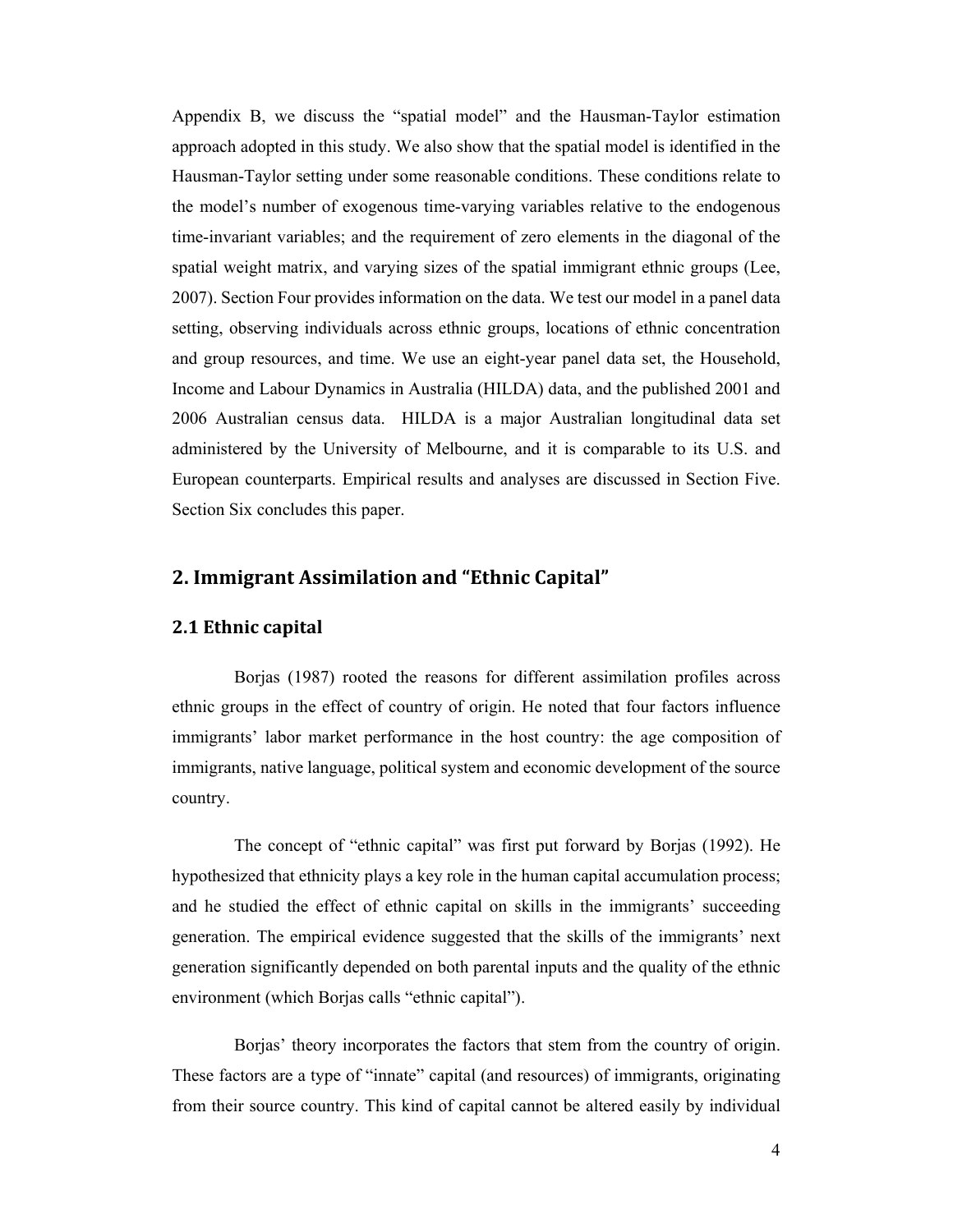immigrants, since it is dependent on the overall macro-environment and the culture of the country of origin. Importantly, it belongs only to members of a given ethnic group and it cannot be utilized by others.

For immigrants, ethnic capital is a resource and also capital that can be accessed by subsequent immigrants from the same ethnic group. Ethnic enclaves, for example, provide an opportunity for immigrants to access such capital in the host country, as earlier immigrants have already built up an ethnic environment consisting of social, economic and commercial networks. Such resources generated from the ethnic environment in the destination country are considered to have a more profound effect on immigrants' assimilation than the resources from their source country, because they are created by previous cohorts of immigrants in the host country and are influenced by local socio-economic factors. In addition, these resources come from immigrants themselves, so they can be adjusted and affected by immigrants. This also implies that the ethnic capital in the host country may vary over time, which is different from the nature of the "innate" capital from the country of origin.

Therefore, we extend the definition of "ethnic capital" in this paper by considering it as an immigrant network that includes markets, resources, and information shared by the group, based on the country of origin, average skill level, group language proficiency, social network, geographical concentration, shared beliefs and other resources for a typical ethnic group. In other words, ethnic capital is the inherent trust and advantages that stem from, and belong to, a certain ethnic group. This is a new arena for immigration studies, particularly in the context of Australia (a major immigrant-receiving country).

#### **2.2 Immigrant network effects**

To capture network effects, most previous international economic studies have adopted ethnic concentration/enclave as the proxy for networks of immigrants in the host country (e.g. Aguilera, 2009; Damm, 2009; Edin et al., 2003; Toussaint-Comeau, 2008). Other studies have used language group or language proficiency (Bertrand et al., 2000; Chiswick and Miller, 2002). In this study, in addition to the conventional variables, we construct a spatial network variable, "ethnic spatial lag", to represent the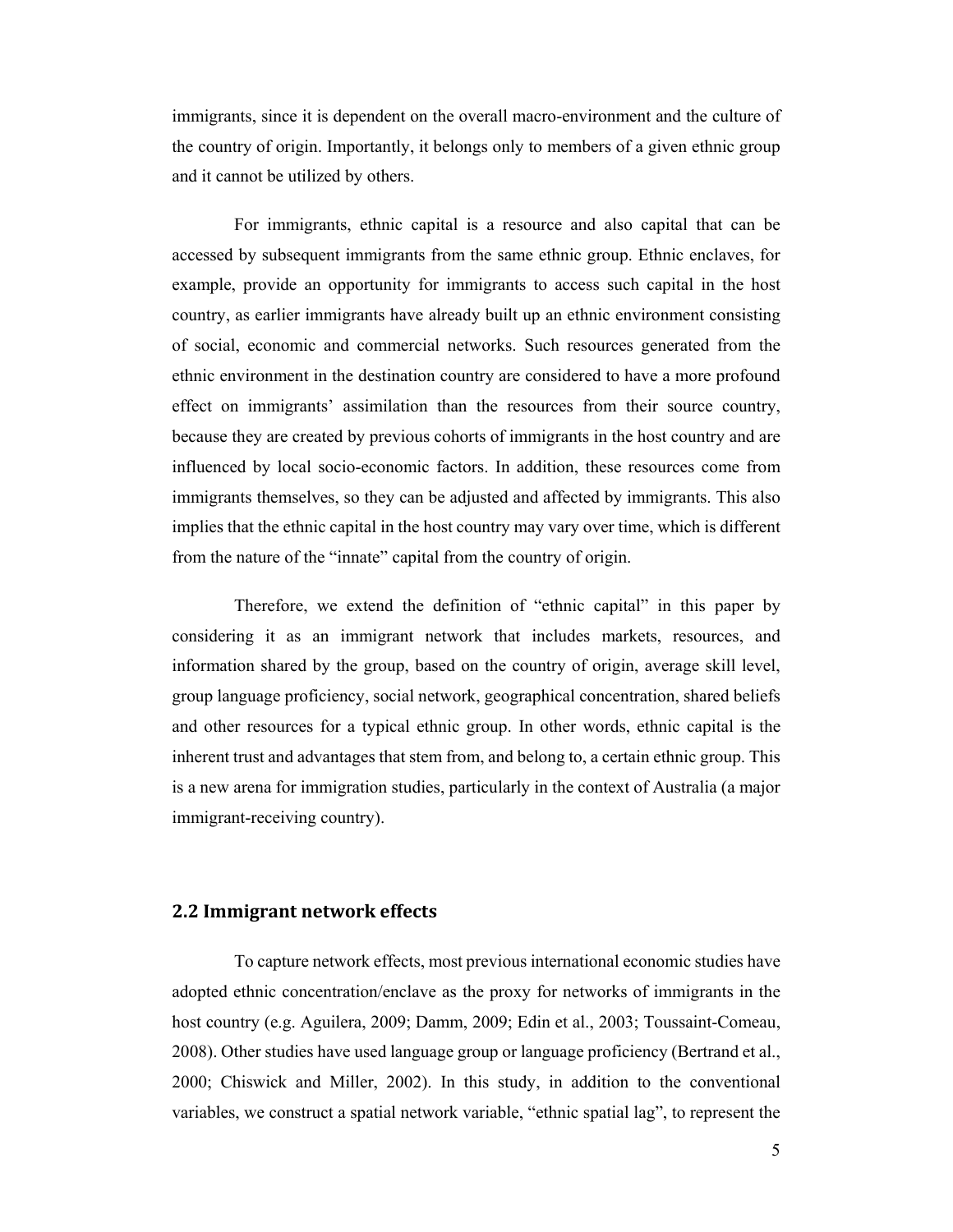individual's network of economic resources in addition to ethnic concentration<sup>1</sup>. By doing so, we are able to separate the spatial network specific effect of the more general ethnic concentration/enclave.

We hypothesize that both ethnic networks and ethnic concentration influence immigrants' economic performance. In our analysis we examine and control for potential endogeneity of these and other relevant variables.

#### **2.2.1 Ethnic network effect**

Individuals are inherently linked through the groups they belong to. These groups include friendships, kinship, ethnicity and other relationships. Life in a common environment produces shared experiences, knowledge, information and other products mediated by these kinds of networks. Recent studies show that social networks can exert a significant influence on people's labor market performance (e.g. Frijters et al., 2005). Battu et al. (2011) also indicate that "ethnicity raises the probability of using networks" in the UK. For example, individuals might benefit from their friendships; their friends might introduce job opportunities to them, or provide them with assistance. Social networks are argued to be "the most profitable avenue of job search" for immigrants (Frijters et al., 2005). For these reasons, individuals' labor market performance may exhibit important dependencies, especially for immigrants; thus, the labor market performance of an individual is correlated with that of other individuals to some extent. For these reasons, social networks might act positively on the process of immigrants' assimilation.

#### **2.2.2 Ethnic concentration**

 $\overline{a}$ 

 Recent international studies have generally indicated a negative effect of ethnic concentration on immigrants' earnings. For example, Chiswick and Miller (2002), and Bertrand et al. (2000) showed that linguistic concentration negatively influenced immigrants' labor market performance in the US. Warman (2007) also observed negative effects of ethnic concentration on earnings. In contrast, Edin et al. (2003) find that by correcting for the endogeneity of ethnic concentration, immigrants'

<sup>&</sup>lt;sup>1</sup> Details are discussed in Section Three: Model Specifications.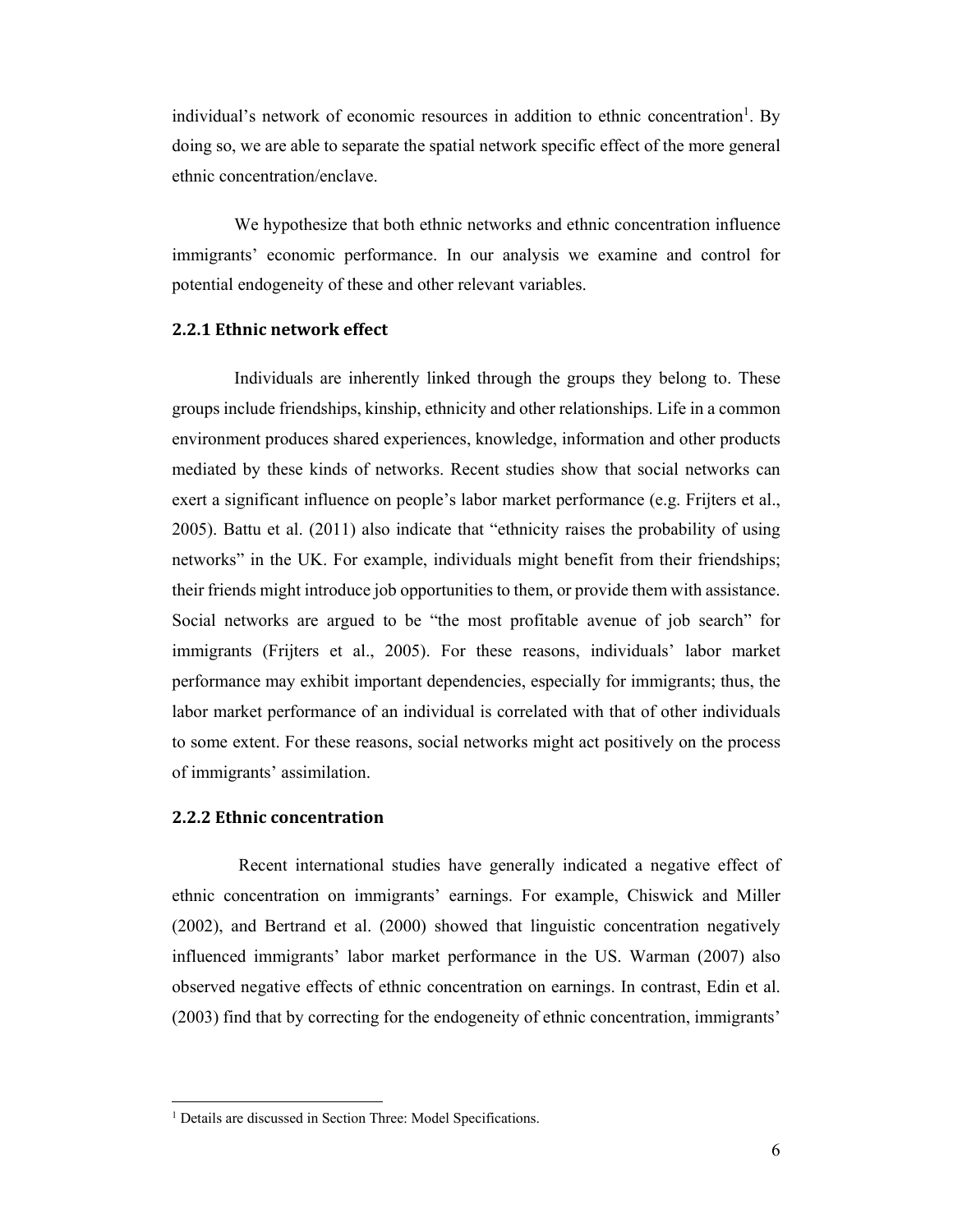earnings in Sweden were positively correlated with the size of ethnic concentration in some cases.

Conceptually, immigrants' networks can affect immigrants' earnings through different channels. Immigrants might find greater opportunities for employment through geographic concentration. First, an ethnic enclave creates job opportunities for immigrants by lowering the requirements for employment (such as being skilled in the local language, or having a recognized qualification). In addition, immigrant-owned businesses can provide the main source of employment opportunities for immigrants who come from the same ethnic group as the owner. It was observed that even after being located in the US for six years, approximately 40% of Cuban immigrants worked for businesses owned by Cubans (Portes, 1987). Secondly, the immigrant market is potentially important for local mainstream companies. Because native-born employees might know little about immigrants' culture and language, mainstream companies might prefer to hire immigrants to serve the target immigrant market.

Moreover, as discussed above, an ethnic enclave might increase the employment possibilities for immigrants in and out of that ethnic enclave. Therefore, on the one hand, immigrants might benefit from ethnic concentration, as more jobs could be generated by ethnic and geographic concentration. On the other hand, by lowering barriers to employment for immigrants, an ethnic enclave reduces the bargaining power of low-skilled immigrants, since it makes employment within the ethnic enclave very attractive (e.g. working in an ethnic enclave can reduce the cost associated with learning English).

As a result, the effect of ethnic concentration on immigrants' assimilation is *a priori* unknown, and it might vary by ethnic group or locality depending on the strength of market forces. For example, in the protected ethnic enclave market, immigrants might accept a lower salary than they would prefer in order to secure the employment opportunity. However, with an increase in the proportion of immigrants in a specific region a higher demand for immigrant labor would be generated, leading to more job opportunities and a higher salary for immigrants.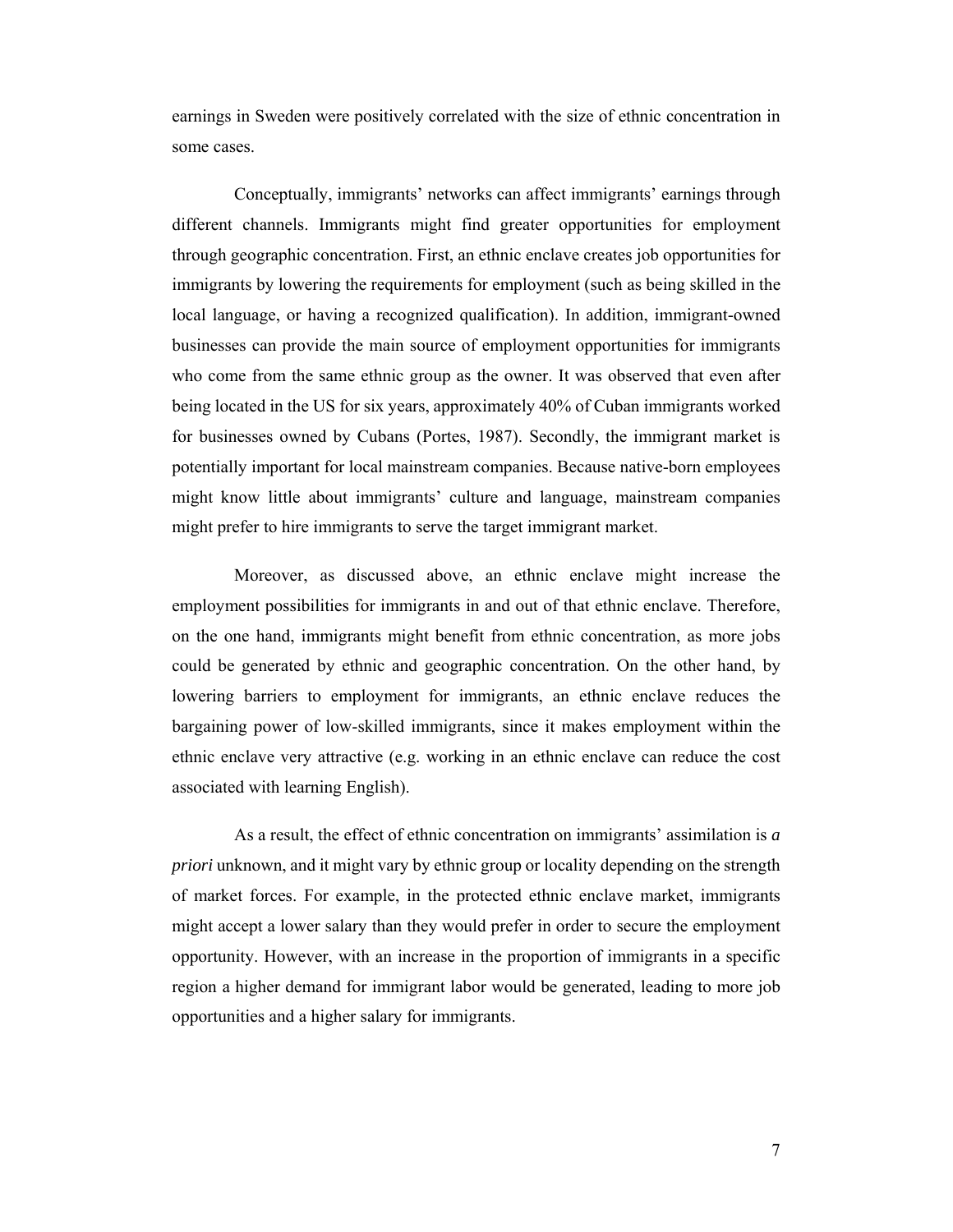### **3. Model Specifications**

We incorporate a spatial component, and adjust for potential endogeneity in the panel setting through the Hausman-Taylor (H-T) (1981) estimation method. We will outline the essential features of this model and then discuss some issues concerning its components. Some further discussion of the model and identification is provided in Appendix B.

Our objective is to explain individual earnings over time, which depend on time-varying and time-invariant characteristics, as well as ethnic capital effects of the sort outlined above. Our econometric model is inspired by Goetzke (2008), LeSage and Pace (2009), and by Baltagi (2013), Baltagi and Liu (2011) and Lee (2007). As noted earlier, the HT estimator adopts instrumental variables (IV) estimation, and the features of both a fixed-effects and random-effects model in the panel setting, as well as controlling for endogeneity of the spatial lag variable and other endogenous explanatory variables.

The model takes the linear form:

$$
y_{it} = \rho \sum_{j \neq i} w_{ijt} y_{jt} + \sum_{h=1}^{k} x_{ith} \beta_h + \sum_{m=1}^{g} z_{im} \gamma_m + \epsilon_{it}
$$
 (1)

where y<sub>it</sub> is (the logarithm of) earnings of individual i in period t, w<sub>ijt</sub> is a data dependent weight which reflects, in period t, the difference in ethnicity and geographic location between individuals i and j. The effects of the three sets of variables are given by the coefficients  $\beta_h$ ,  $\gamma_m$  and  $\rho$ , with the last of these reflecting the direction and overall strength of the ethnic capital effects. The structure of the model, especially the nature of the ethnic spatial autocorrelation feature, is somewhat easier to understand once the model is expressed in terms of matrices and vectors, so we write it as

$$
y_t = \rho W_t y_t + X_t \beta + Z \gamma + \varepsilon_t, \quad t = 1,...,T
$$
 (1')

where  $y_t$  is a  $N \times 1$  vector of observations on earnings on each of N individuals in period t. The matrix  $W_t$  is a matrix of spatial weights for period t, and its presence means the model has a "spatial lag" structure. The t subscript allows, as above, for the possibility of temporal variation in the weight matrix. W<sub>t</sub> is an  $n \times n$  ethnic spatial weight matrix that determines the first-order ethnic and geographical (ethnic-spatial) relationship among individuals; its primary feature is that its diagonal elements are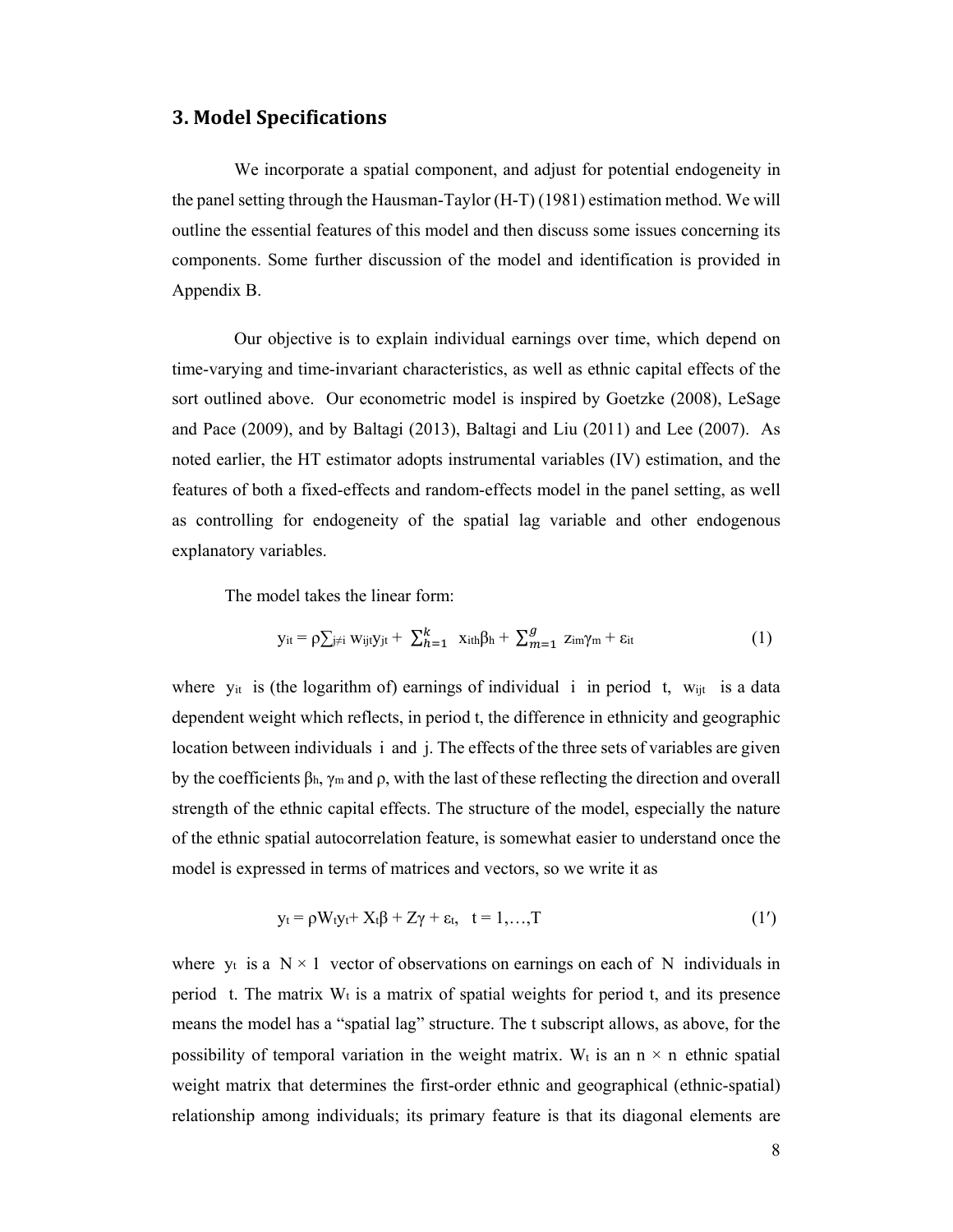equal to zero. Lee (2007) shows that in a setting where there are interactions among groups, the exclusion of the individual in the group mean such as in this case, and variation in group sizes (also easily met in this setting) can yield identification.

Wtyt reflects labor market performances of an individual's ethnic spatial network members ('ethnic neighbors' in a broader sense). Under the ethnic capital hypothesis, individuals' incomes depend on ethnic capital and other socio-economic variables. The coefficient  $\rho$  measures the correlation of earnings among "ethnic spatial" network members" and also the size of the effect of the network in a specific locality. The spatial model expands the empirical framework to investigate the effect of ethnic capital that is relevant to an immigrant group. An advantage of the augmented model is that it enables one to directly estimate the ethnic spatial network effect.

The other components on the right-hand side of  $(1)$  and  $(1')$  have essentially a Hausman-Taylor (1981) panel data structure: in  $(1')$  the components of Z are observed and time invariant, while those of  $X_t$  are observed and time varying, and  $\varepsilon_t$  also consists of an unobserved time-invariant component,  $\alpha$ , and a conventional disturbance component,  $\eta_t$ , i.e.,  $\varepsilon_t = \alpha + \eta_t$ ; As in Hausman and Taylor (1981), dependence between some columns of  $X_t$  and  $\alpha$  is allowed as is dependence between some columns of Z and  $\alpha$ . This allows for a certain amount of endogeneity.  $X_t$  includes a variable for ethnic concentration as conventionally measured, and socio-economic, and personal characteristics of individuals (e.g. education level, personal English proficiency level, years since migration, and immigrant identity). The unknown coefficients are the scalar ρ and the vectors β and γ. The incorporation of the spatial component adds an additional variable  $(W<sub>t</sub>y<sub>t</sub>)$ , along with an additional unknown coefficient, to the Hausman-Taylor set-up, and is intended to capture the immigrant network and ethnicity capital effects discussed in the previous section. The Moran I's test confirm spatial auto-correlation in our case. We treat Wtyt and Skill Level, English Proficiency and Marital Status as endogenous.

A fuller discussion of the exact specification, identification and estimation of the model is contained in Appendix B. We also show that the spatial model is identified in the Hausman-Taylor setting under some reasonable assumptions. These assumptions are that: The number of exogenous time varying variables in the H-T model  $(k_1)$  is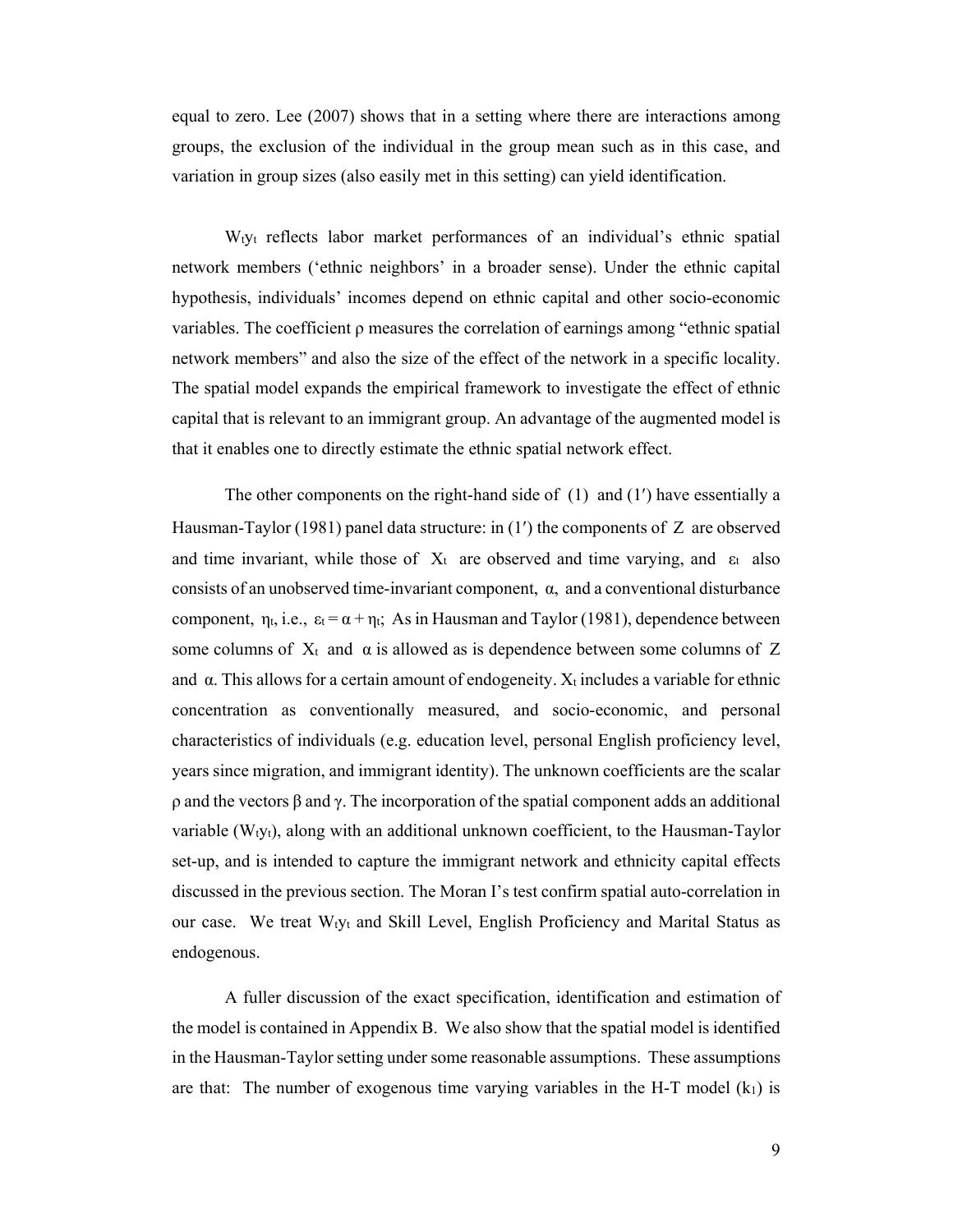greater than (or equal to) the number of the endogenous time-invariant variables  $(g_2)$ plus one (i.e.,  $k_1 \ge g_2 + 1$ ). In addition, regarding the spatial lag variable, the diagonal elements of the matrix must be zeros, indicating that the individual is excluded from the group means. Finally, as Lee (2007) shows, variation in group sizes in addition to the assumptions above can yield identification for the spatial lag variable. These assumptions are met in our analysis.2

#### **3.1 Ethnic spatial weight matrix**

One can define individuals who are from the same ethnic group and location as first-order ethnic neighbors. Thus, "ethnic-spatial dependence" represents the case that an individual's labor market performance is influenced by their ethnic spatial network members' labor market performances and other ethnic capital factors in that location.

Before the ethnic-spatial relationship matrix W is discussed, the first-order ethnic-spatial network matrix *E* will be introduced. Suppose P1, P2, P4 and P6 are all persons from Asia; P1 and P4 are both located in location A, while P2 and P6 are persons located in location B. P3, P5 and P7 are from the UK; they are all located in location B.<sup>3</sup> Thus, the 7  $\times$  7 first-order ethnic-spatial network matrix *E* is, in this case:

|  |  |  |  |  |  |  | P1P2P3P4P5P6P7<br>$\begin{array}{cccccccc} p1 & 0 & 0 & 0 & 1 & 0 & 0 & 0 \\ p2 & 0 & 0 & 0 & 0 & 0 & 1 & 0 \end{array}$<br>P30000101<br>P41000000<br>P500100001<br>P60100000<br>P70010100 |  |
|--|--|--|--|--|--|--|--------------------------------------------------------------------------------------------------------------------------------------------------------------------------------------------|--|

 $(2)$ 

<sup>&</sup>lt;sup>2</sup> Baltagi, et al. (2013) apply the spatial Hausman-Taylor model in a study of the spill-over effects in the chemical industry in China. In their model, the spatial lag is positioned as a component of the error structure. In our model, we incorporate the spatial lag component on the left side of the model (as in  $(1)$  above) as in Goetzke (2008), LeSage and Pace (2009), and Baltagi and Liu (2011). Our modelling approach is motivated by the main objective of our paper that lies in estimating the impact of spatial immigrant ethnic outcomes on the earnings of individual immigrants.

 $3$  As discussed in the Introduction, the matrix *E* in this case is constructed by: country of origin, year of survey, and location.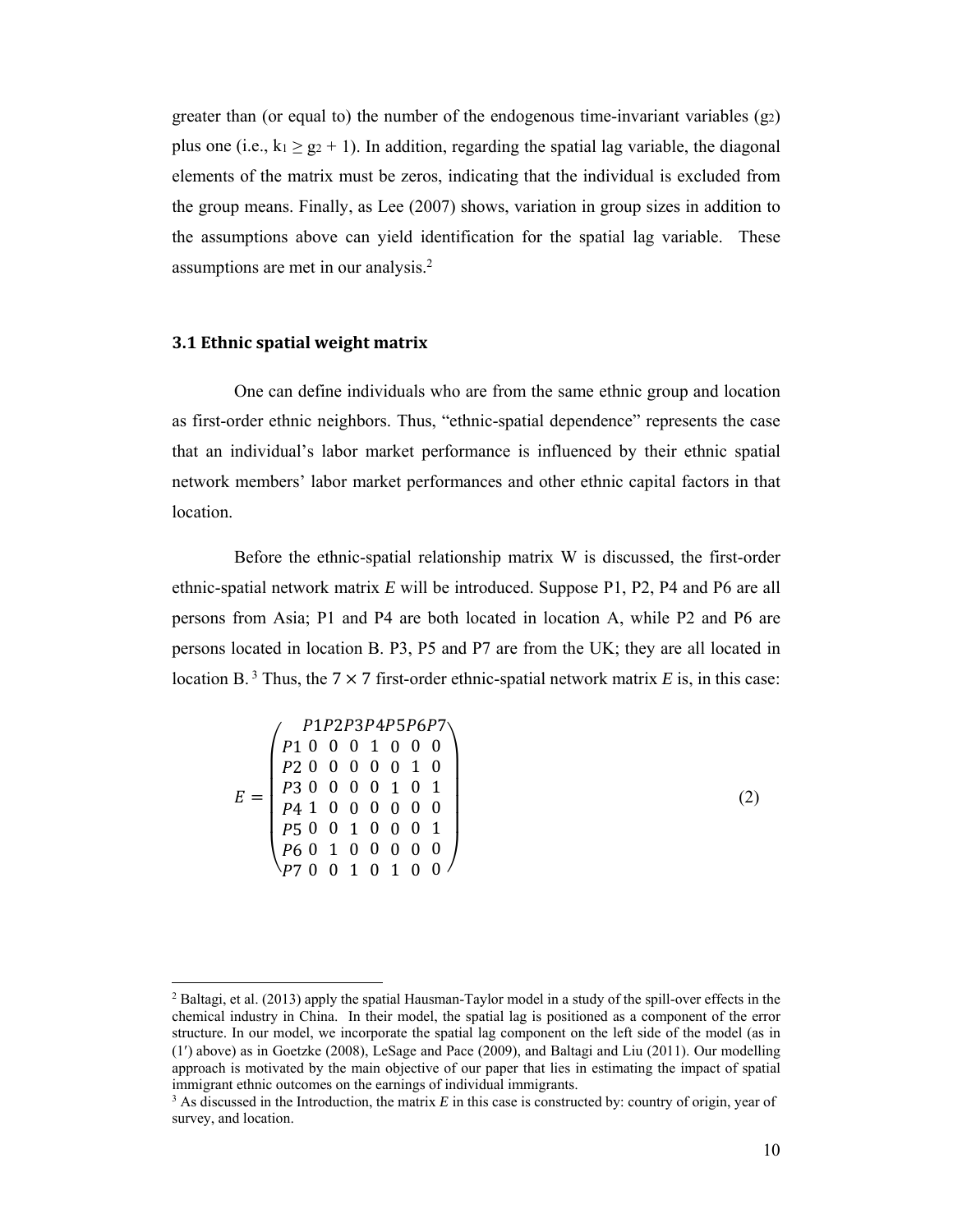When the elements of matrix *E* are zeroes, individuals are not deemed to be first-order ethnic-spatial neighbors. In addition, the diagonal elements of the above matrix are zeroes, which means that individuals are not considered as neighbors to themselves.

Since the number of an individual's first-order ethnic-spatial neighbors would vary over time, the mean (rather than the cumulative) value of the variable over the neighboring observations is the appropriate measure for analysis. As a result, in order to define an "ethnic spatial lag", matrix *E* should be normalized by rescaling each row so its elements sum to one. This yields the ethnic spatial weight matrix *W.* For example, the E in (3) becomes:

$$
W = \begin{pmatrix} P1P2 & P3 & P4 & P5 & P6 & P7 \\ P1 & 0 & 0 & 0 & 1 & 0 & 0 & 0 \\ P2 & 0 & 0 & 0 & 0 & 0 & 1 & 0 \\ P3 & 0 & 0 & 0 & 0 & 1/2 & 0 & 1/2 \\ P4 & 1 & 0 & 0 & 0 & 0 & 0 & 0 \\ P5 & 0 & 0 & 1/2 & 0 & 0 & 0 & 1/2 \\ P6 & 0 & 1 & 0 & 0 & 0 & 0 & 0 \\ P7 & 0 & 0 & 1/2 & 0 & 1/2 & 0 & 0 \end{pmatrix}
$$
(3)

#### **3. 2 Ethnic spatial autoregressive process**

Here we outline the structure of the spatial lag model (1) for two individuals (i and j with  $j = i + 1$ ) with non-zero ij<sup>th</sup> and ji<sup>th</sup> elements of W (denoted by w<sub>ij</sub> and  $w_{ii}$  respectively, but with all other elements of the i<sup>th</sup> and j<sup>th</sup> rows of W equal to zero (see also LeSage and Pace (2009)). In this case we have simply

$$
y_{it} = \rho w_{ijt}y_{jt} + \sum_{h} x_{ith}\beta_{h} + \sum_{m} z_{im}\gamma_{m} + \epsilon_{it}
$$
  

$$
y_{jt} = \rho w_{jit}y_{it} + \sum_{h} x_{jth}\beta_{h} + \sum_{m} z_{jm}\gamma_{m} + \epsilon_{jt}
$$

where  $x_{jt}$  is the i<sup>th</sup> row of  $X_t$ , and  $z_i$  is the i<sup>th</sup> row of Z, for  $i = 1,...,n$ ; and this is clearly a "simultaneous data generating process" in which yi depends on yj and *vice versa*. More generally, in our setting, the "ethnic-spatial auto regressive process" feature of the model implies that

$$
y_{it} = \rho \sum_{j} w_{ijt} y_{jt} + \sum_{h} x_{ith} \beta_h + \sum_{m} z_{im} \gamma_m + \epsilon_{it}
$$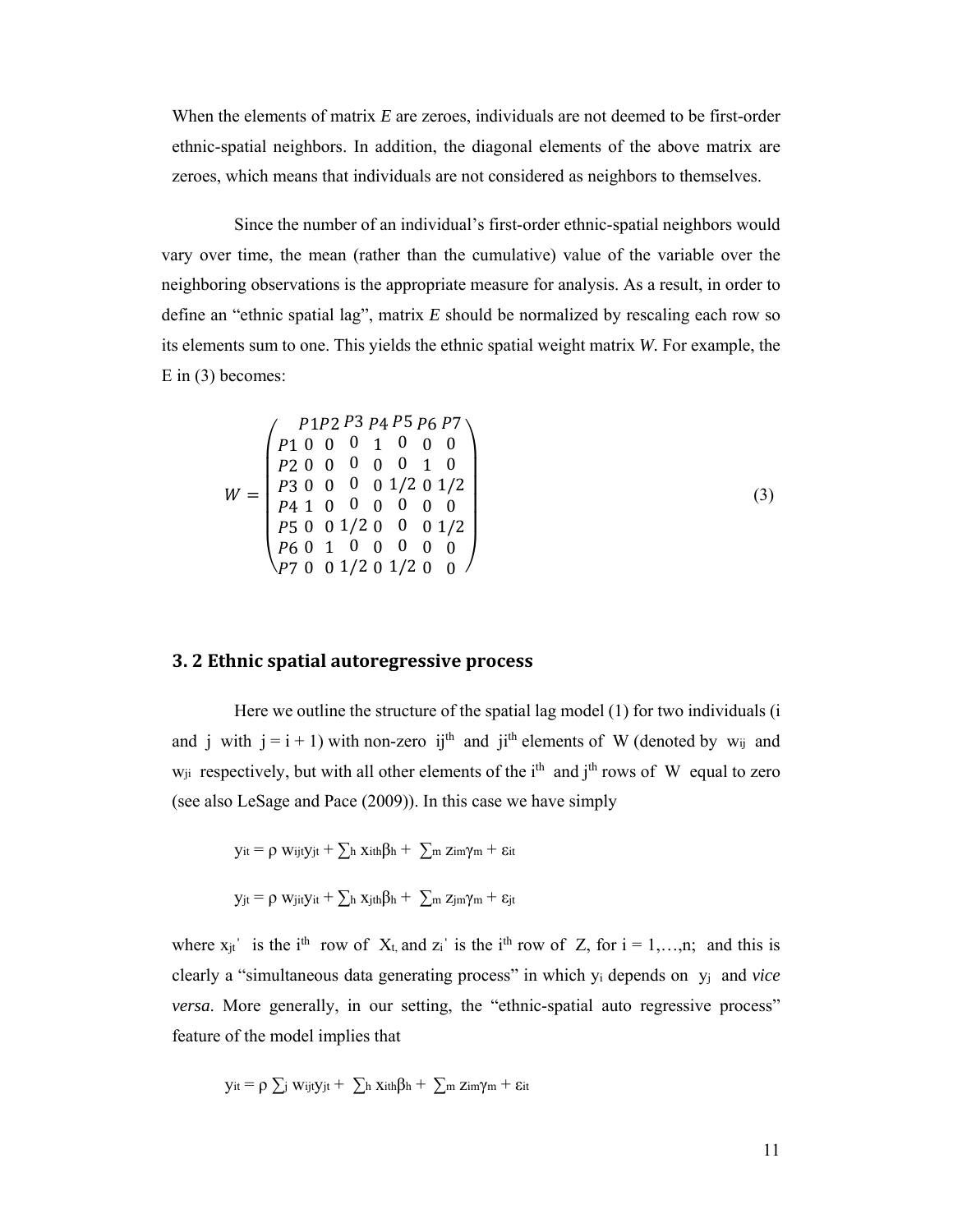as in in  $(1)$ .

Since "ethnic spatial network" members are defined as individuals who are from the same ethnic group and settled in the same location,  $\sum_{i} w_{ij}$  is the "ethnic-spatial lag" in this case, and represents the linear combination of individual *i'*s ethnic spatial network members' labor market performances.

#### **3. 3 Network effect**

Now, we can work out the model to investigate the effect of the network based on equation  $(1')$ . Rearranging  $(1')$  in an obvious way (but with Z and the t subscript omitted for simplicity) yields

$$
(I-\rho W)y=X\beta+\epsilon
$$

and whenever the matrix  $I - \rho W$  is non-singular,

$$
y = (I - \rho W)^{-1} X \beta + (I - \rho W)^{-1} \varepsilon
$$
 (4)

which is a reduced form expression for y.

 In many economic models, immigrants' earnings estimation is based on a simple specification such as

$$
y = \alpha t + \beta x + \epsilon
$$

where  $\iota$  is a  $n \times 1$  vector of ones, x is for simplicity a vector of observations on a single human capital variable. Incorporating a network effect into this simple model gives the effect of human ethnic capital on individual i's earning as  $(I - \rho W)^{ii}\beta$ , instead of β, where  $(I - \rho W)^{ii}$  is the i<sup>th</sup> diagonal element of  $(I - \rho W)^{-1}$ . So, without considering one of the effects of ethnic capital (the network effect), we may either underestimate or overestimate the effects of immigrants' personal characteristics and other socioeconomic factors.

Note also the expansion

$$
(I - \rho W)^{-1} = (I + \rho W + \rho^2 W^2 + \dots)
$$

which can evidently be used in  $(4)$  to obtain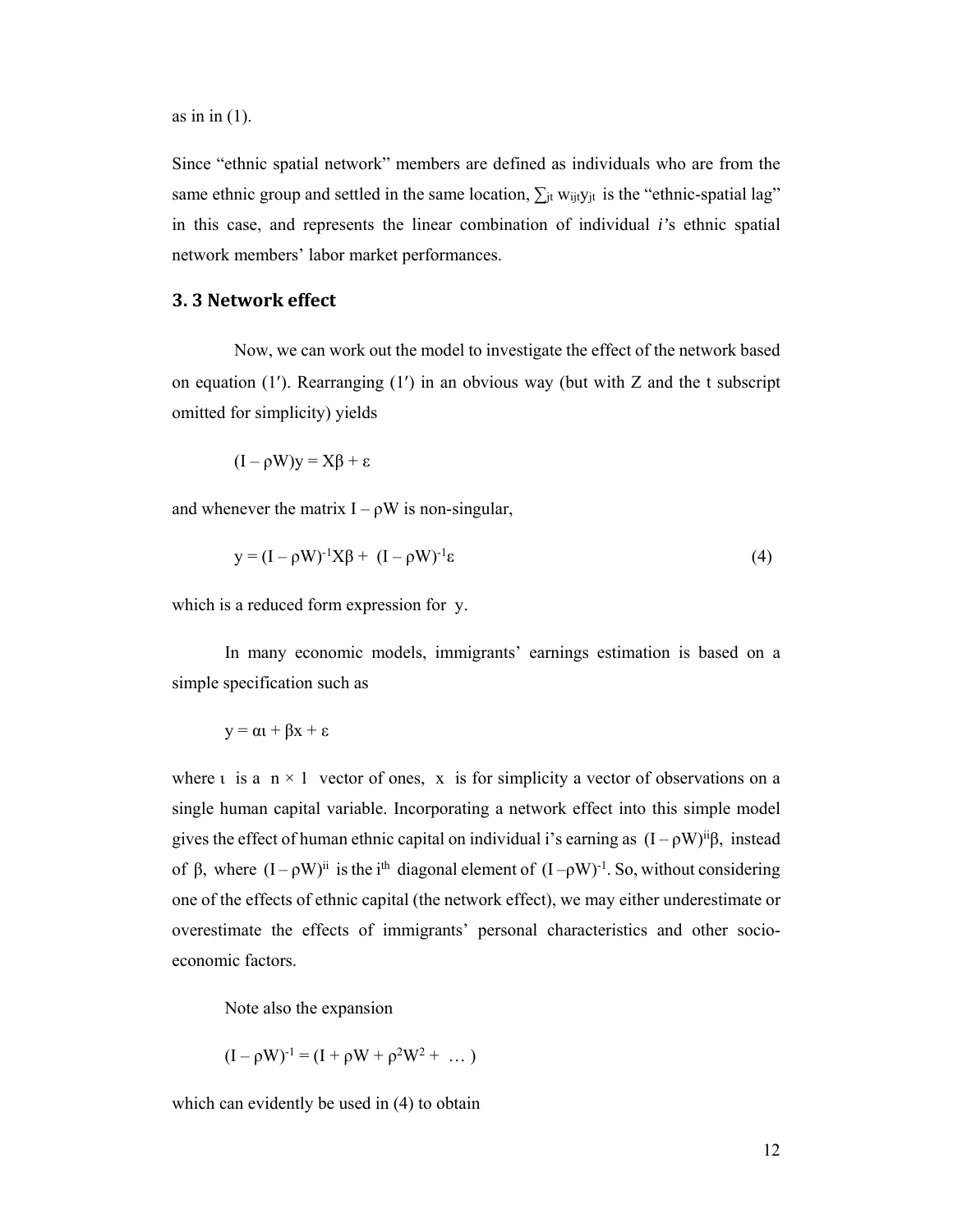$$
y = (I + \rho W + \rho^2 W^2 \dots) X\beta + (I + \rho W + \rho^2 W^2 \dots) \varepsilon
$$

As discussed before, W denotes the first-order ethnic-spatial relationship among individuals, and  $\rho$  shows the correlation with that individual's first-order ethnic-spatial network members.  $W^2$  can be thought of as representing the second-order ethnic-spatial relationship; and  $\rho^2$  is the influence from that individual's second-order ethnic-spatial neighbors (that is neighbors' neighbors), and so on. Following the same logic,  $(I - \rho W)^{-}$ <sup>1</sup> constitutes a full social network for that individual and captures all the information from a network (e.g. Bonacich, 1972; Katz, 1953). The model we will work with, though, is based on that given by  $(1')$ , or equivalently  $(1)$ . <sup>4</sup>

#### **3. 4 Effect of ethnic concentration**

Immigrants' labor market performances are influenced by many ethnic-capital factors, such as ethnic markets, average language proficiency level, and ethnic concentration. In addition, the effects of the ethnic capital factors mentioned above differ across different localities under the hypotheses of ethnic capital. Thus, another ethnic spatial variable may be required when modeling the effects of other ethniccapital effects. In our model, one variable appearing in  $X$  in  $(1)$ , and  $(1')$ , is the variable *EthCelt*, which represent ethnic concentration, where 'e' denotes ethnic group, and '*l*' represents a specific geographic area, and 't' denotes time:

$$
EthC_{elt} = \frac{Population_{elt}}{Population_{lt}}
$$

 $\overline{a}$ 

The two ethnic capital variables W<sub>tyt</sub> and *EthC<sub>elt</sub>* measure different aspects of the spatial ethnic network effect, and we test including both.

<sup>4</sup> In a separate literature on the impact of social interactions on peer effects, the issue of separating the impact of the network per se (correlated and peer endogenous effects) from exogenous (or contextual) effects (e.g. Manski, 1993). However, a number of spatial analyses in other contexts are interested in the correlation of outcomes, and they incorporate the simultaneous generation of outcomes, and are less concerned with separating these components (Goetzke, 2008; LeSage and Pace, 2009; Baltagi, 2013). Our analysis in this paper has features of the second group of studies to incorporate simultaneous data generation and group interaction of outcomes.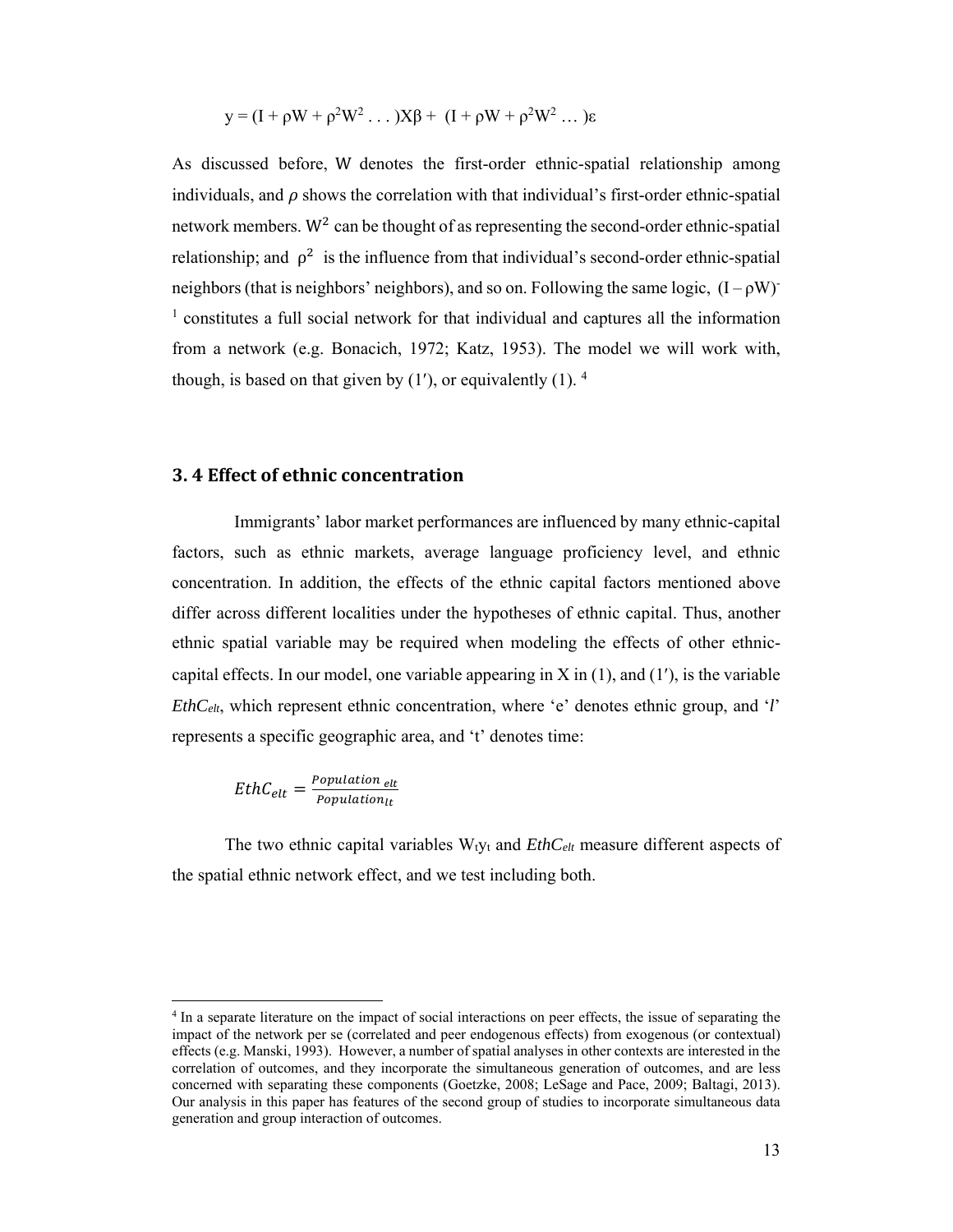#### **3.5 Hausman‐Taylor (HT) estimation (1981)**

As noted above, Hausman and Taylor (1981) developed an econometric model for panel data that combines an allowance for some endogeneity in both time varying and time invariant covariates with an error component formulation for the disturbances. Their basic model is

$$
y_t = X_t \beta + Z \gamma + \varepsilon_t, \qquad t = 1,...,T
$$

where  $y_t$  is a  $n \times 1$  vector of observations on n individuals for period t. (The model is a panel data one in the sense that the same individuals are observed over the T periods.)  $X_t$  is a n  $\times$  k matrix of observations on time-varying covariates for period t, and Z is a matrix of observations on time-invariant characteristics. The (unobserved)  $n \times 1$ disturbance vectors εt also consist of time-varying and time-invariant components:

 $\epsilon_t = \alpha + \eta_t$ 

Here  $\alpha$  is a vector, replicated for each time period, of time-invariant unobserved individual characteristics, which are independently and identically distributed and also independent of  $\eta_t$  for all t; the components of  $\eta_t$  are independently and identically distributed across individuals and over time. The covariates are further partitioned as  $X_t = [X_{1t} : X_{2t}], Z = [Z_1 : Z_2]$  where  $X_{2t}$ , and  $Z_2$  are correlated with  $\alpha$  (but not with  $\eta_t$ ) while  $X_{1t}$ , and  $Z_1$  are not; the number of variables in  $X_{1t}$  needs to be at least as large as the number in  $Z_2$  if the coefficient vectors β and γ are to be estimable. To this model we simply add a spatial lag component, so that the model takes the form  $(1')$ , with the addition, for each t, of the time invariant covariates and the error components structure, and thence (1). Further detail is provided in Appendix B.

#### **4. Data**

# **4.1 The Household, Income and Labour Dynamics in Australia (HILDA) Survey**

The Household, Income and Labour Dynamics in Australia (HILDA) Survey is a household-based panel study that began in 2001. The wave 1 panel consisted of 7,682 households and 19,914 individuals. HILDA contains dynamic information about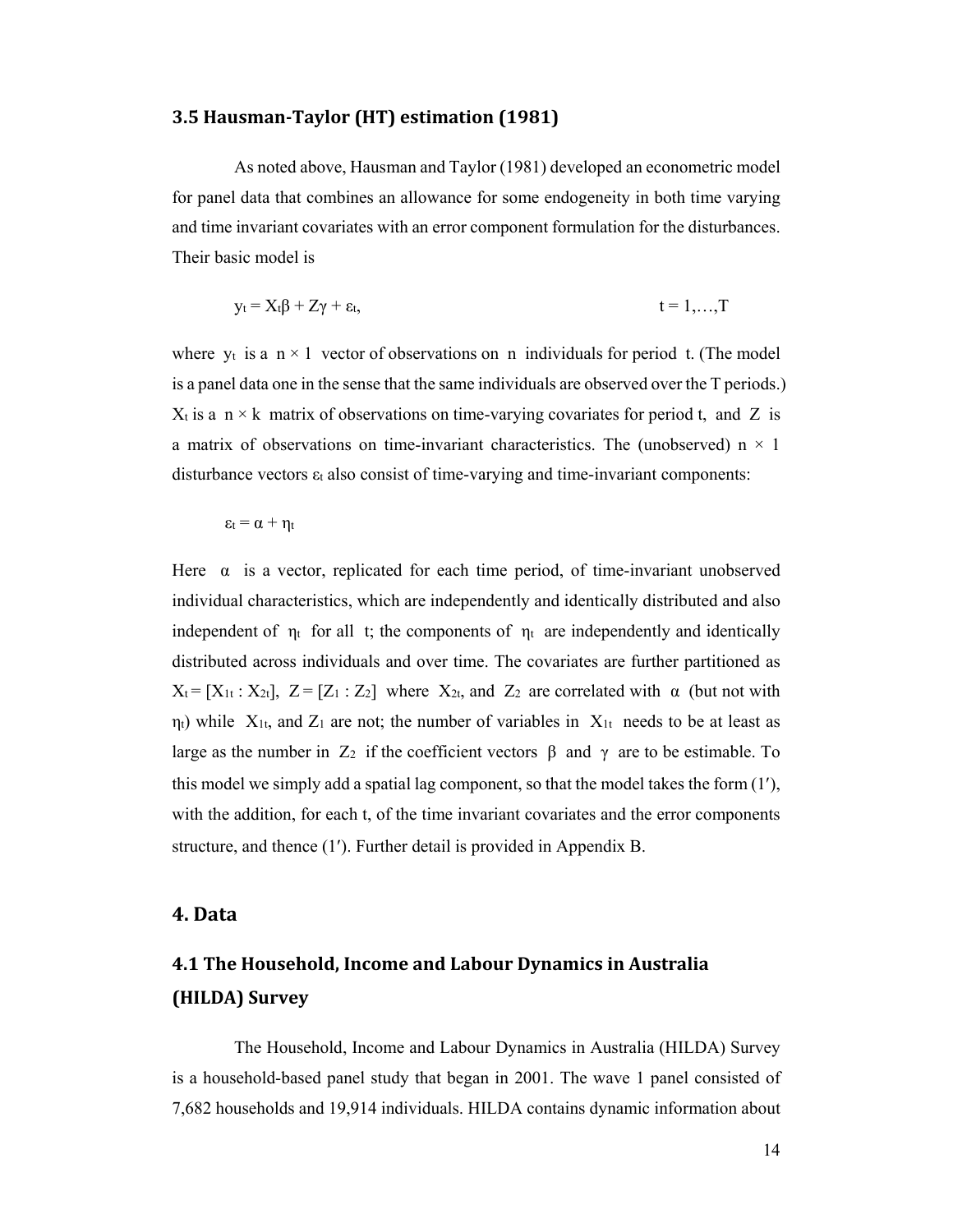surveyed Australian natives' and immigrants' income, education, ethnicity, residence location, occupation and family. In addition, HILDA divides Australia into 13 major statistical regions. HILDA also provides fully detailed information about where immigrants come from. Among the positive features of the data set are the panel setting over an extended period; the large number of observations and immigrant source countries; and information on a wide range of explanatory variables.

A merged longitudinal data set is created based on data from the first eight waves of HILDA (from 2001 to 2008) and adopted in this study. In order to examine immigrants' labor market performance in Australia, only observations of full-time employed male immigrants and natives, aged between 25<sup>5</sup> and 55 years, have been employed. We use a balanced panel data set. Since some respondents refused to answer some questions, resulting in missing data, those individuals and the corresponding observations have been dropped from the data set. Because there are new, added and dropped respondents in each wave of the survey, longitudinal weights are applied in all regressions. As a result, the merged longitudinal data set contains 12,782 observations and 2,357 individuals; among whom there are 517 immigrants, who contributed 2,662 observations.6

We augment our data set by incorporating ethnic concentration. Since HILDA collects information about the country of origin of individuals, it is possible to classify ethnic groups by parents' country of origin. However, the published 2001 and 2006 Australian census data reports only information about individuals' country of birth. 7 Therefore, in order to incorporate the Australian census data with HILDA, the ethnicity of an individual will be classified by that individual's country of birth.

Immigrants from different ethnic backgrounds and countries of origin may have different assimilation processes. In our sample, and matching our data with the census, immigrants came from 52 countries (each country contributed about 37

 $\overline{a}$ 

<sup>5</sup> Selection of the age group older than 22 is useful in considering the group beyond university studies. <sup>6</sup> The majority of American studies (e.g. Yuengert, 1995) have examined immigrants' geographical decisions in light of Metropolitan Statistical Areas. We would argue that the Australian statistical units (states), which are generally organized around a major city, provide the appropriate unit for our study. Immigrants can often more easily obtain information about employment opportunities and wages through the spatial ethnic network (Battu, et. al., 2011). Taking into account this information, and adopting our ethnic spatial weighted matrix, we aim to capture the impact of an entire network in a particular location. <sup>7</sup> The Australian Census of Population generally covers the entire population residing in Australia at the time of the Census.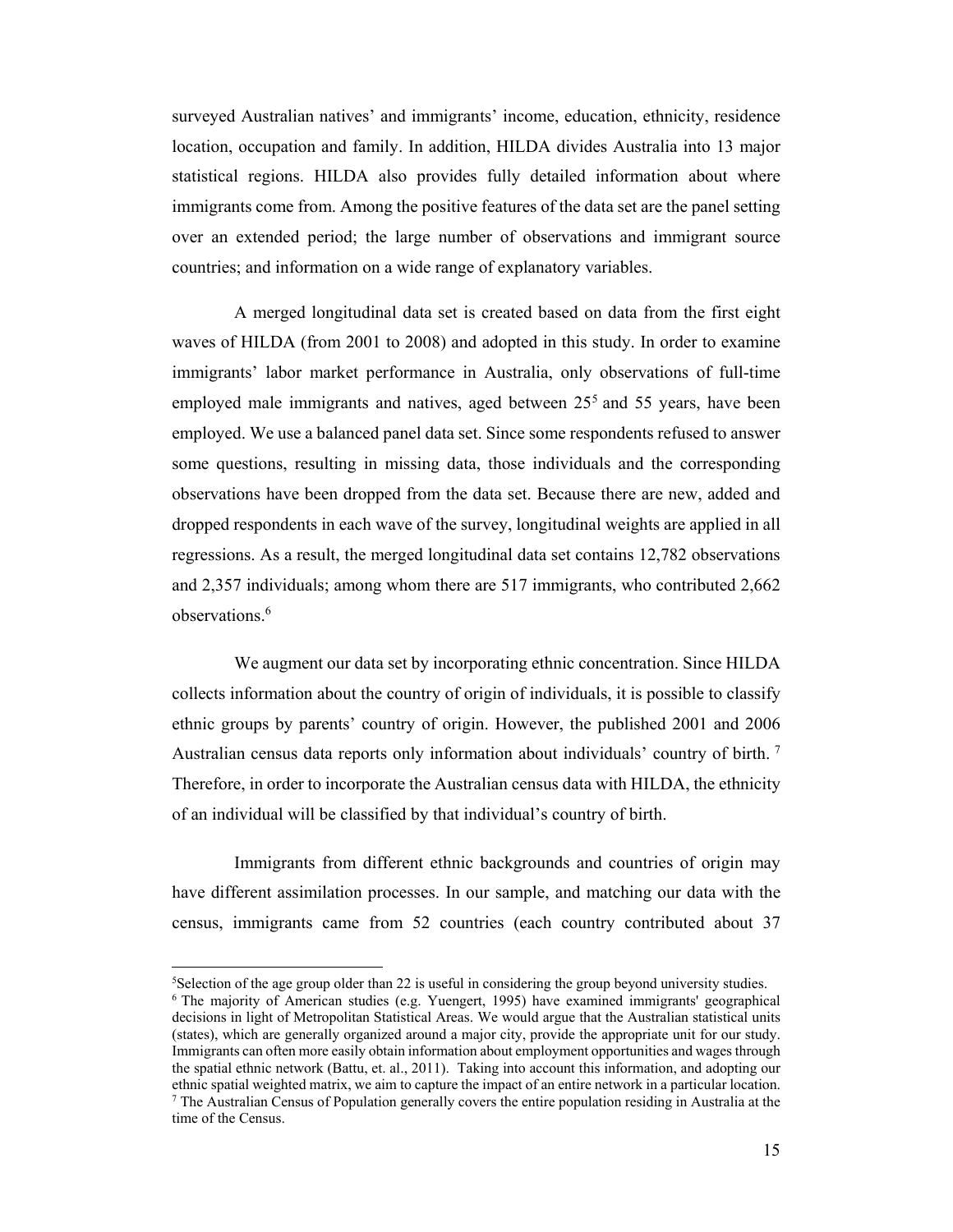observations on average). The weight matrix  $W_t$  incorporates this feature of the data on the wide range of birth places. In addition, in order to examine the effect of ethnic capital for major immigrant groups, we report results based on dividing our data into two major sub-samples, based on considerations of geography and language: from Main English Speaking Countries (ESC)8, and Non-English Speaking Countries (NESC). Then according to geography, language and sample size, we further divide NESC into two categories: Asian immigrants and the Rest of NESC. We divide ESC into three categories: immigrants from the United Kingdom (UK) and Ireland, and immigrants from New Zealand (these categories are the two major components of the group), and the Rest of ESC9.

An individual is categorized as being high-skilled if that person has obtained at least an advanced diploma or a bachelor degree (e.g. Maani, 2004). Since HILDA reports the age at which an individual has completed studies, potential labor market experience is calculated by current age minus age at completion of studies, as in other research (Gladden and Taber, 2002; Schultz, 1997). The language proficiency variable is based on the time period just previous to first survey year. Wage has generally been considered as a major indicator of an individual's labor market performance by previous studies (e.g. Borjas, 1985); thus, in this paper real hourly wage is the dependent variable of interest. Real hourly wage is derived from HILDA by dividing weekly salary from an individual's main job by hours of work in that job. Furthermore, hourly wage has been adjusted by the Australian CPI<sup>10</sup>.

#### **4.2 2001 and 2006 Australian census**

To incorporate ethnic concentration information across the host country, we use data from the Australian Census. We derived one of our two ethnic capital variables (ethnic concentration) from the published 2001 and 2006 Australian Census tables (Australian Bureau of Statistics, 2006, 2007). This ethnic capital variable is measured

 $\overline{a}$ 

<sup>&</sup>lt;sup>8</sup> According to the definition adopted by HILDA survey, "main English Speaking Countries" are: United Kingdom, New Zealand, Canada, USA, Ireland and South Africa.

<sup>&</sup>lt;sup>9</sup> The sample size of Rest of ESC is relatively small; therefore, we have not included specific regression analysis for this category.

<sup>10</sup>Base year is 1990.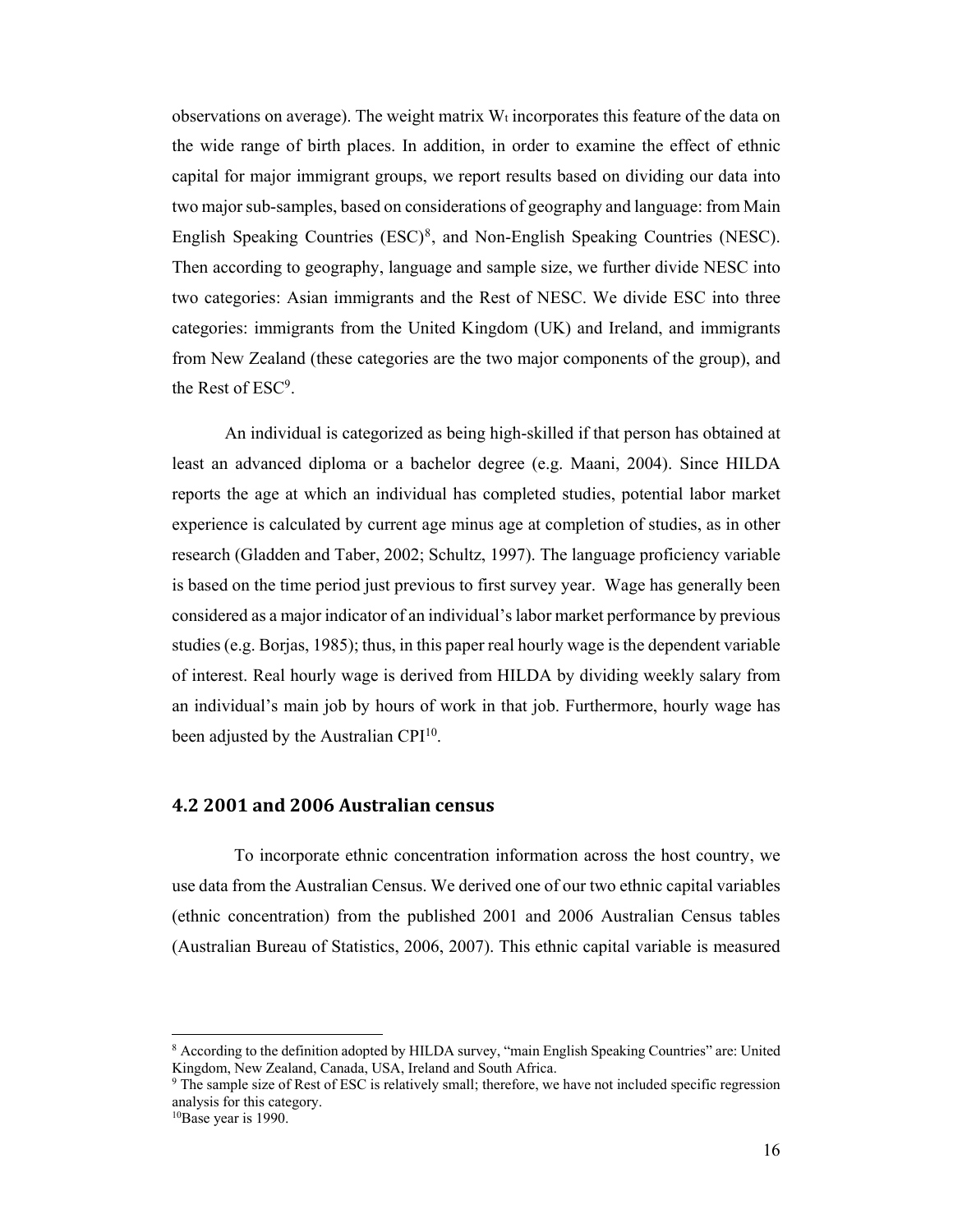at the Australian state (major statistical region  $(MSR)$ ) level<sup>11</sup>. We merge this data with HILDA data to produce additional ethnic concentration variables.

As in Section 3.2, ethnic concentration in relation to our data is defined as  $EthC_{elt} = \frac{Population_{elt}}{Population_{lt}}$ , where "e" denotes ethnic group (classified by country of origin), and "*l*" represents a specific location (at MSR level, totaling 13) in Australia.<sup>12</sup> There are 52 countries of origin reported in the Census years 2001 and 2006.

We note that the Ethnic Concentration variable measures the effect of the size of the ethnic spatial network, while the Ethnic Network (the autoregressive spatial network variable) controls for the quality of resources and strength of the network. Including both these measures allows us to have a more comprehensive set of controls for ethnic network effects.

#### **4.3 Demographic characteristics**

 $\overline{a}$ 

Due to adjustments to Australian immigration policy during the past three decades many aspects of the structure of the immigrant population in Australia have profoundly changed, such as country of origin, language skill, and education level. Therefore, in our analyses recent immigrants are also considered as a separate group in order to show better the characteristics of recent and earlier cohorts of immigrants. Recent immigrants are defined as immigrants who arrived in Australia after 1991.

Table 1 represents the socio-economic characteristics of full-time employed native-born males and immigrant males, aged between 25 and 55. The definition of all variables is available in Table A1 in Appendix A. It is noteworthy that half of the fulltime employed recent male immigrants are high-skilled; this figure (53.61%) is higher than the corresponding figure for both natives (32.64%) and earlier immigrants (39.18%). However, earlier immigrants are more likely to be married; about 84.76% of them are married.

<sup>&</sup>lt;sup>11</sup>This measure based on the census is consistent with the location information reported by HILDA.

 $12$  Each of the 13 statistical level states in HILDA is centered on one or two major cities where immigrants are most likely to reside. Examples are Melbourne in Victoria, Sydney in New South Wales, Canberra in ACT and Adelaide in South Australia.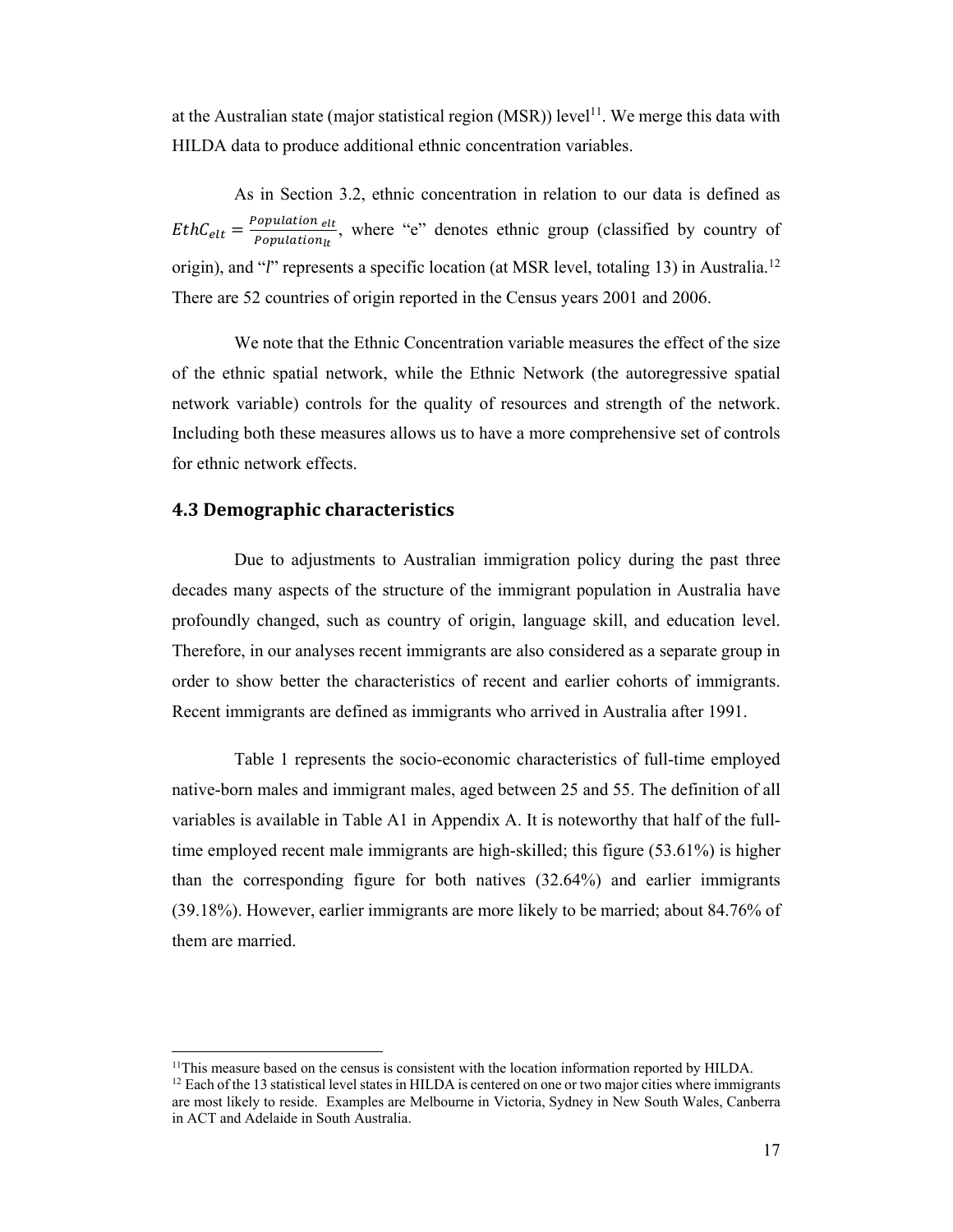#### **Table 1**  Descriptive Statistics

|                                                       | Australia-  | Recent     | Earlier    |
|-------------------------------------------------------|-------------|------------|------------|
|                                                       | <b>Born</b> | Immigrants | Immigrants |
| Age                                                   | 39.3        | 37.8       | 43.3       |
| High Skilled (%)                                      | 32.6        | 53.6       | 39.2       |
| Married (%)                                           | 80.1        | 80.4       | 84.8       |
| Age at First Arrival (mean)                           |             | 29.1       | 16.4       |
| Years Since Migration (mean)                          |             | 8.6        | 26.9       |
| Experience (potential) (mean)                         | 22.8        | 20.6       | 26.4       |
| Log of Real Hourly Wage in Main Job for High-Skilled* | 2.9         | 2.8        | 2.9        |
| Log of Real Hourly Wage in Main Job for Low-Skilled*  | 2.6         | 2.5        | 2.6        |
| Born in Main English Speaking Countries (%)           |             | 41.3       | 57.7       |
| (Major country groups)                                |             |            |            |
| Born in UK $&$ Ireland $\left(\frac{9}{0}\right)$     |             | 9.2        | 90.8       |
| Born in New Zealand (%)                               |             | 26.9       | 73.1       |
| Born in Non-English Speaking Countries (%)            |             | 35.0       | 64.2       |
| (Major country groups)                                |             | 34.0       | 20.1       |
| Born in Asia $(\% )$                                  |             |            |            |
| Arrived between 2001 and 2008 (%)                     |             | 9.7        |            |
| Arrived between 1991 and 2000 $(\%)$                  |             | 90.3       |            |
| Arrived between 1981 and 1990 $(\% )$                 |             |            | 44.6       |
| Arrived between 1971 and 1980 $(\%)$                  |             |            | 24.0       |
| Arrived before $1971$ (%)                             |             |            | 31.4       |
| Number of Observations                                | 10120       | 739        | 1923       |

Notes: Based on HILDA Panel Data (2001-2008). Full-time employed males, ages 25-55.

\* All wages are adjusted by Australian CPI. High-Skilled refers to a Bachelor's or a higher degree, and Less-Skilled refers to below that level of education.

The average age of recent immigrants is lower than the average age of nativeborn males, while the average age of earlier immigrants is likely to be greater than that of both native-born and recent male immigrants. But compared to earlier immigrants, recent immigrants arrived in Australia on average at an older age (29) than the earlier cohorts (16). On average, recent immigrants earned a lower hourly wage than Australian native-born workers. Most of the immigrants are from the main Englishspeaking countries, followed by Asian countries.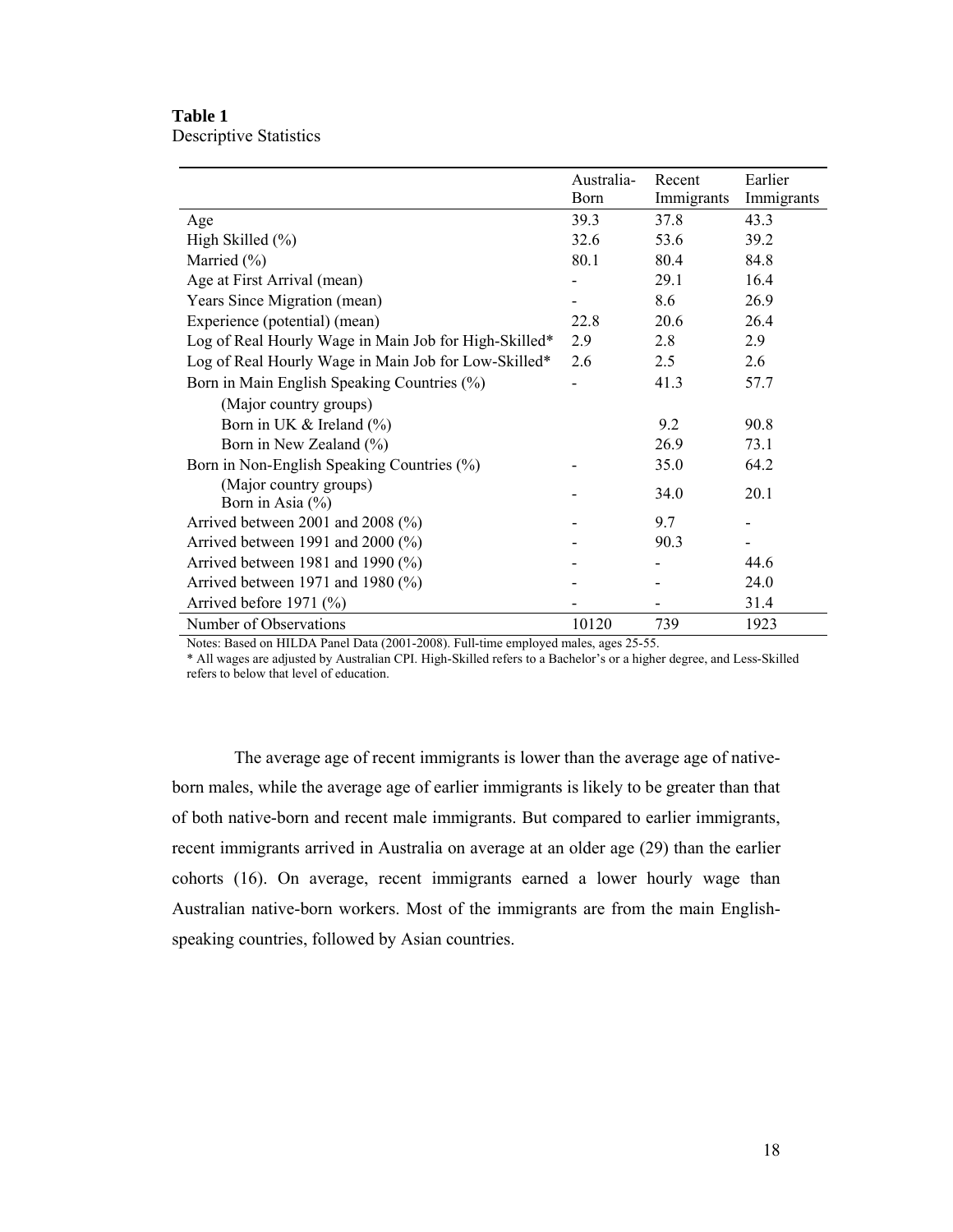#### **5. Empirical Evidence**

Recall that the main equation estimated in this paper examines the effects of ethnic capital by incorporating ethnic concentration and a spatial weighted matrix effect of group characteristics as in equation (1).

Based on potential measurement error, selection bias, and other biases caused by un-observability (e.g. ability), personal human capital variables (skill level, English proficiency, and marital status) are treated as endogenous in our earnings models, as they have been in previous economic analyses (e.g. Card, 1999, 2000; Chiswick and Miller, 1995, 1999; García et al., 2008; Ruiz et al., 2010). Moreover, due to potential location effects and selection bias, our two variables of interest, the variable of ethnic concentration and the variable of ethnic network, are also identified as endogenous (see Clark and Drinkwater, 2000; Edin et al., 2003).

Results based on Hausman and Taylor estimations are provided in Table 2. The estimations suggest a positive and significant network effect on immigrants' earnings. This finding confirms the hypotheses about the effect of a network on immigrants' economic integration process: that is, their labor market performance is not independent; and their wages are correlated with each other. The results are further consistent with the hypothesis that social networks act positively on immigrants' assimilation.

Overall, immigrants benefit from spatial concentration and such concentration is likely to result in more resources they can access once the ethnic population in a specific locality is sufficiently large. When we take account of the overall ethnic capital effects, ethnic capital acts positively on immigrants' hourly wage and confirms the hypotheses of ethnic capital. We discuss the results below.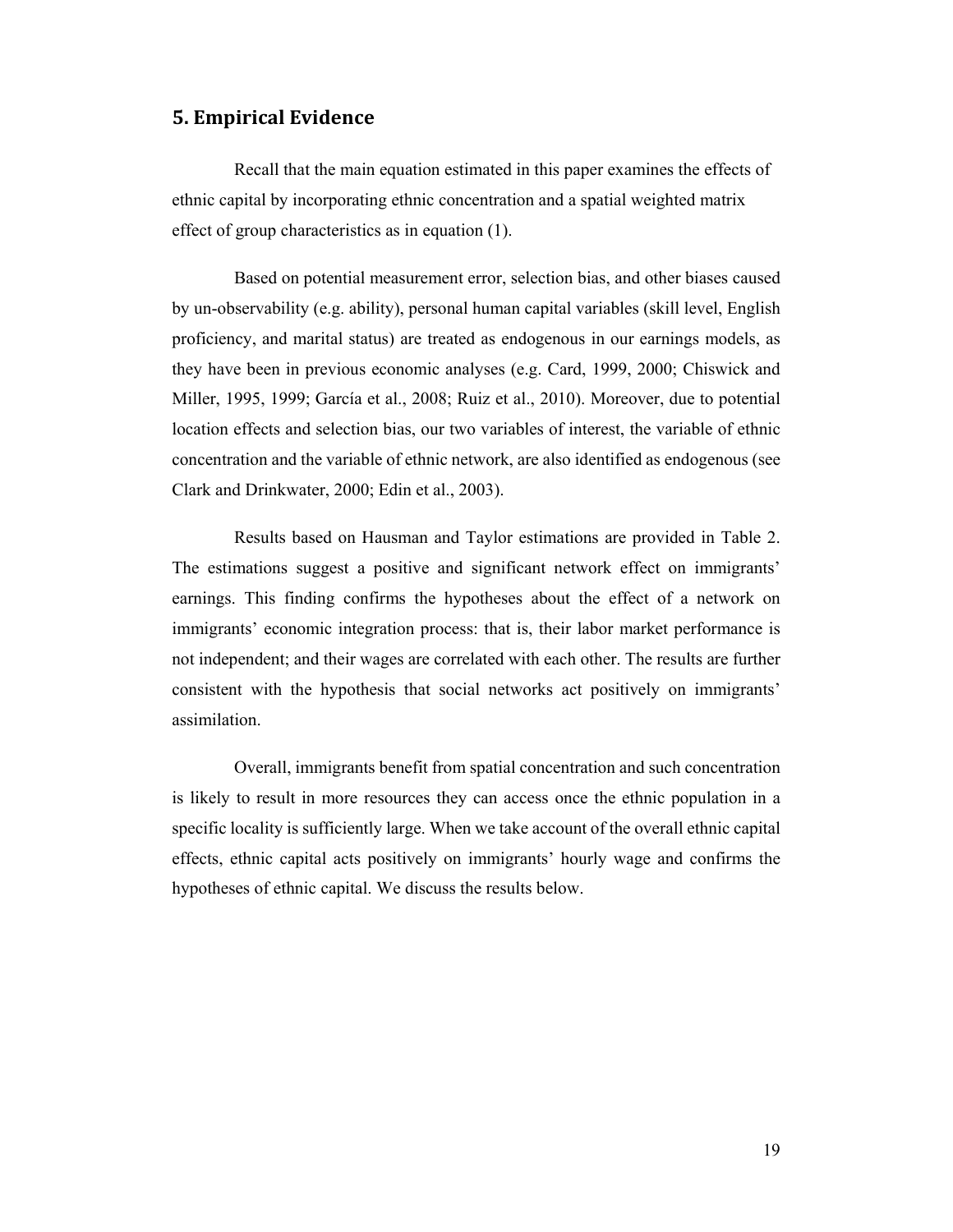#### **5.1 Spatial versus conventional results**

#### **5.1.1 Hausman‐Taylor Estimation**

The Hausman and Taylor (HT) estimation results of the spatial and conventional models are provided in Table 2. Table 2 shows the ethnic capital network effects on immigrants' earnings assimilation are significant, and their hourly earnings have a spatial correlation of approximately 0.008. Immigrants in Australia benefit from being spatially concentrated; that is, the coefficient of ethnic concentration is about 0.027 and it is statistically significant.

When immigrants are pooled with natives, potential labor market experience increases wages for both natives and immigrants at a rate of 3.3% per year and this rate is also decreasing, by 0.1% annually. However, when we study this effect on immigrants only, the results indicate a larger effect of potential experience on immigrants' earnings. When immigrants are pooled with Australian natives, the coefficient of year since migration (YSM) suggests that the hourly wage of immigrants is growing at a faster rate than that of natives by about 3.2%.

Generally, married immigrants and natives tend to have a higher hourly wage than do unmarried individuals, but the effect is significantly more pronounced for immigrants. Personal English language skill and education level help both male natives and male immigrants to receive a higher hourly wage.

The HT estimator applied in this paper adopts the features of both a fixedeffects and random-effects model, and it provides the measurements of time-invariant variables as well as controlling for endogeneity. Therefore, we recommend that the augmented HT estimation provides a better understanding of the effects of assimilation and ethnic capital on panel data.

While our interest lies in the Hausman and Taylor results which address endogeneity in Table 2, we also provide results for comparison, based on simple panel data analysis, in Table C1 in Appendix C. The results in Appendix C also provided auxiliary tests for goodness of fit and endogeneity.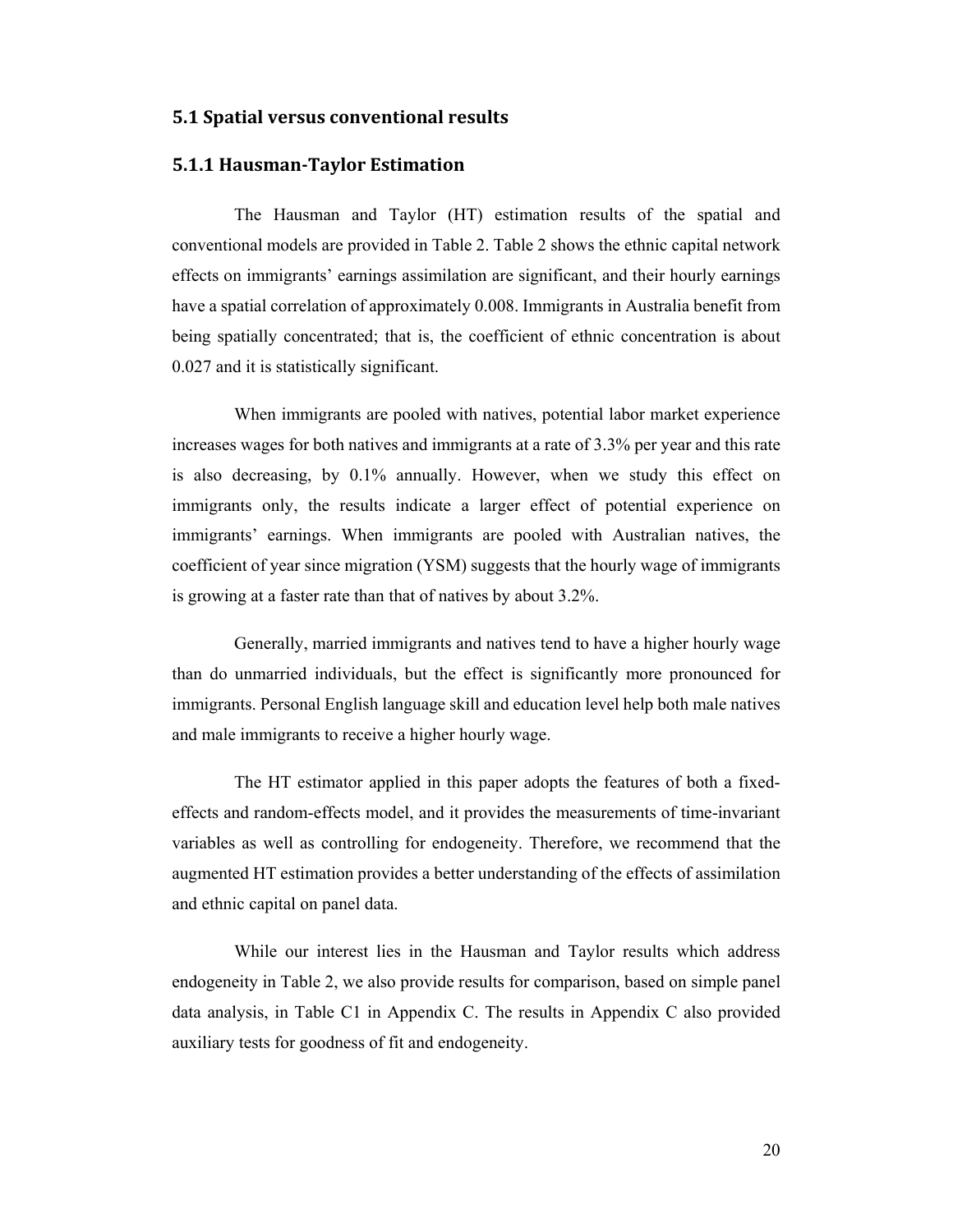## **Table 2**

Panel Data Estimates of Log Hourly Wage (With control for endogeneity) *Full-time Employed Male Australian-born and Immigrants (Hausman-Taylor Estimation)* 

|                                       | Full         | Immigrant-Only |                 |              |              |
|---------------------------------------|--------------|----------------|-----------------|--------------|--------------|
|                                       | Sample       | (1)            | (2)             | (3)          | (4)          |
| <b>Ethnic Capital</b>                 |              |                |                 |              |              |
| Network Effect (Weighted log          |              |                |                 |              |              |
| Hourly Wage of spatial                |              | 7              | $0.008***$      |              | $0.008***$   |
| ethnic network $(Wy)$ )               |              |                |                 |              |              |
|                                       |              |                | (0.0001)        |              | (0.0001)     |
| Ethnic Concentration                  |              |                |                 | $0.034***$   | $0.027***$   |
|                                       |              |                |                 | (0.0006)     | (0.0006)     |
| <b>Human Capital</b>                  |              |                |                 |              |              |
| Experience                            | $0.033***$   | $0.043***$     | $0.042***$      | $0.043***$   | $0.042***$   |
|                                       | (0.0001)     | (0.0002)       | (0.0002)        | (0.0002)     | (0.0002)     |
| Experience-squared                    | $-0.001***$  | $-0.001$ ***   | $-0.001***$     | $0.001***$   | $0.001***$   |
|                                       | $(1.53e-06)$ | $(3.65e-06)$   | $(3.64e-06)$    | $(3.65e-06)$ | $(3.64e-06)$ |
| Proficiency in English                | $0.008***$   | $0.014***$     | $0.017***$      | $0.014***$   | $0.017***$   |
|                                       | (0.0015)     | (0.0017)       | (0.0017)        | (0.0017)     | (0.0017)     |
| High Skilled                          | $0.0850***$  | $0.062***$     | $0.063***$      | $0.062***$   | $0.063***$   |
|                                       | (0.0008)     | (0.0020)       | (0.0020)        | (0.0020)     | (0.0020)     |
| <b>Personal Characteristics</b>       |              |                |                 |              |              |
| <b>Years Since Migration</b><br>(YSM) | $0.032***$   | $0.054***$     | $0.053***$      | $0.053***$   | $0.053***$   |
|                                       | (0.0001)     | (0.0003)       | (0.0002)        | (0.0003)     | (0.0003)     |
| YSM-squared                           | $0.0004***$  | $-0.0005***$   | $-0.0005***$    | $0.0004***$  | $0.0004***$  |
|                                       | $(2.08e-06)$ | $(2.45e-06)$   | $(2.45e-06)$    | $(2.46e-06)$ | $(2.46e-06)$ |
| Married                               | $0.0531***$  | $0.174***$     | $0.173***$      | $0.174***$   | $0.174***$   |
|                                       | (0.0003)     | (0.0007)       | (0.0007)        | (0.0007)     | (0.0007)     |
| Immigrant                             | $-0.549***$  |                |                 |              |              |
|                                       | (0.0026)     |                |                 |              |              |
| Arrived 2001-2008                     | $0.648***$   | 1.466***       | 1.456***        | $1.456***$   | 1.449***     |
|                                       | (0.0042)     | (0.0089)       | (0.0089)        | (0.0089)     | (0.0089)     |
| Arrived 1991-2000                     | $0.326***$   | 1.030***       | $1.010***$      | 1.046***     | 1.023***     |
|                                       | (0.0025)     | (0.0069)       | (0.0069)        | (0.0070)     | (0.0069)     |
| Arrived 1981-1990                     | $0.123***$   | $0.618***$     | $0.605***$      | $0.633***$   | $0.617***$   |
|                                       | (0.0022)     | (0.0051)       | (0.0050)        | (0.0051)     | (0.0050)     |
| Arrived 1971-1980                     | $0.140***$   | $0.422***$     | $0.416***$      | $0.433***$   | $0.425***$   |
|                                       | (0.0021)     | (0.0033)       | (0.0033)        | (0.0033)     | (0.0033)     |
| Arrival Before 1971                   |              |                | Reference Group |              |              |
| Year Fixed Effects                    | Yes          | Yes            | Yes             | Yes          | Yes          |
| Observations                          | 12782        | 2662           | 2662            | 2662         | 2662         |
| sigma_u                               | 0.565        | 0.675          | 0.670           | 0.675        | 0.670        |
| sigma e                               | 0.258        | 0.288          | 0.287           | 0.287        | 0.287        |
| rho                                   | 0.828        | 0.846          | 0.845           | 0.846        | 0.845        |
| Wald Chi-square                       | 1770000      | 707319         | 727982          | 710674       | 729786.31    |

Notes: (1) HILDA DATA (2001-2008); (2) Standard errors in parentheses; (3) \* p<0.10 \*\* p<0.05 \*\*\* p<0.01.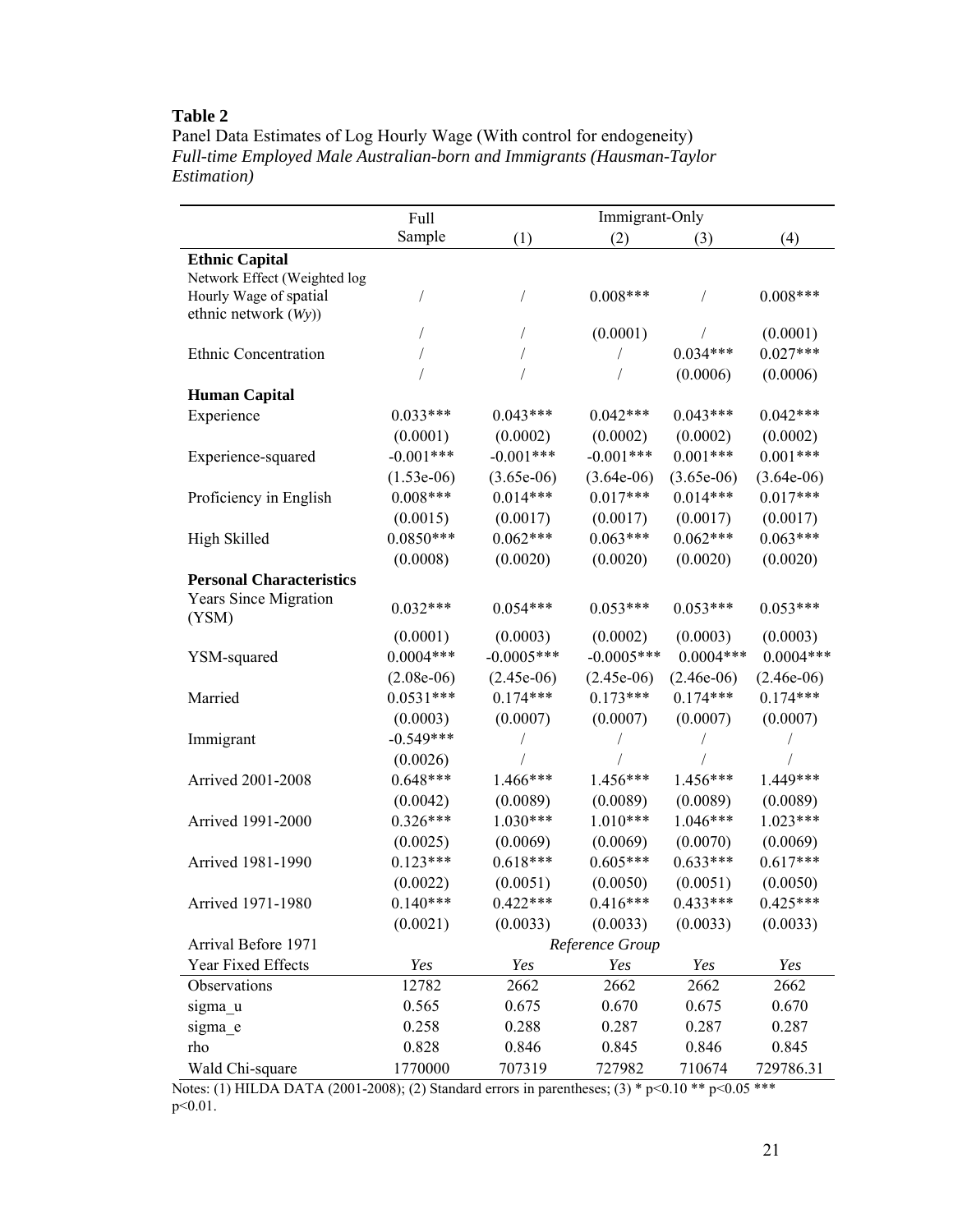#### **5.2 Results by country of origin group**

For a closer examination of network effects by country of origin, we estimated the model for the sample groups of the English Speaking countries (ESC) and Non-English-Speaking Countries (NESC) immigrants, and for major sub-groups of each. Table 3 summarizes the specific effects by these country groups (Main English Speaking Countries (ESC), Non-English Speaking Countries (NESC). Asia, Rest of NESC, UK & Ireland, and New Zealand, as major groups, are considered individually.

Since all immigrant respondents from ESC in our sample indicated they speak only English at home, we treat them as proficient in English and therefore have dropped the dummy variable of proficiency in English for them.

First we note that the correlations of immigrants' earnings are significantly positive in all cases. Therefore, immigrants in Australia enjoy a positive network effect. In addition, the correlations of earnings for NESC immigrants appear to be stronger than those for ESC immigrants. Furthermore, the results indicate that Asian immigrants share the strongest network effect among all categories. We verified the statistical significance of these differences in results by ethnic group through auxiliary Wald tests across the groups and verified them (at p values=0.003 or better). The results confirm a stronger network effect among NESC immigrants than among ESC immigrants. In addition, Asian immigrants are found to have the strongest correlation of earnings in Australia among all immigrant categories.

A second noteworthy result is that the effect of ethnic concentration on NESC immigrants is positive and significant, while for ESC immigrants it is negative. For example, the coefficient of ethnic concentration for immigrants from NESC is 0.028; for Asia, 0.042; for major English-speaking countries (ESC), -0.04; for the UK  $\&$ Ireland, -0.07. This result provides additional evidence as to why the international literature on the effects of ethnic concentration may appear divided across studies.

Battu et al. (2011) analyzed immigrants' assimilation and the effect of networks in the UK. They observed that immigrants are more likely to utilize their networks and the effect is stronger for immigrants who do not consider themselves to be British. Our results, using a different method and different country data, are consistent with the hypothesis that for immigrants with greater language and cultural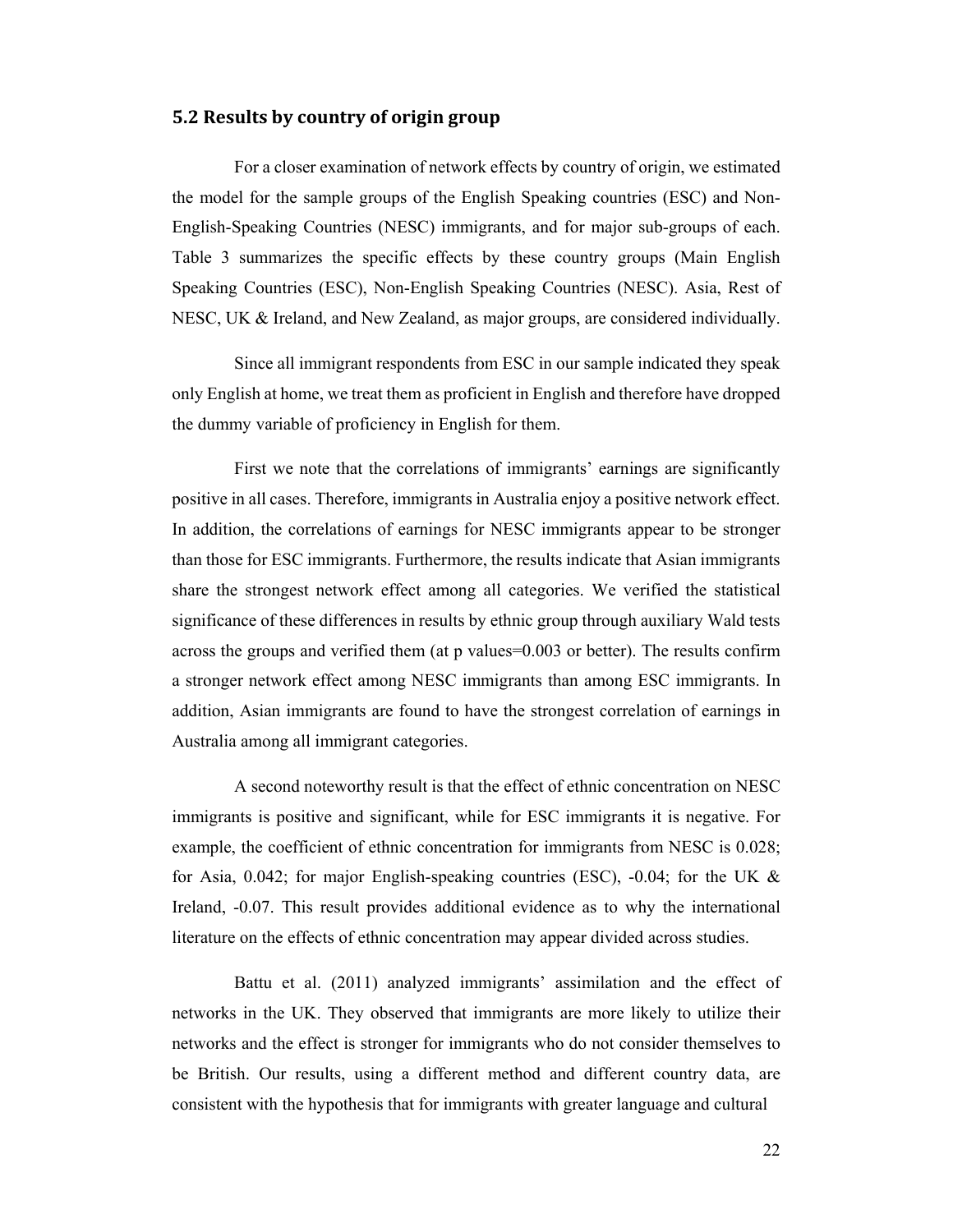## **Table 3**

 Ethnic Capital and Immigrants' Log Hourly Wage by Country of Origin Group:  *Full-time Employed Male Immigrants in Australia (Hausman-Taylor Panel Estimation)* 

|                                                                             | Non-English Speaking Countries (NESC) |               | Major English Speaking Countries (ESC)^ |              |              |              |
|-----------------------------------------------------------------------------|---------------------------------------|---------------|-----------------------------------------|--------------|--------------|--------------|
|                                                                             | General                               | Asia          | Rest of NESC                            | General      | UK & Ireland | New Zealand  |
| <b>Ethnic Capital</b>                                                       |                                       |               |                                         |              |              |              |
| Network Effect (Weighted log Hourly<br>Wage spatial ethnic network $(Wy)$ ) | $0.009***$                            | $0.014***$    | $0.005***$                              | $0.007***$   | $0.005***$   | $0.009***$   |
|                                                                             | (0.0001)                              | (0.0001)      | (0.0001)                                | (0.0001)     | (0.0004)     | (0.0002)     |
| Ethnic Concentration                                                        | $0.028***$                            | $0.042***$    | $0.267***$                              | $-0.040***$  | $-0.070***$  | $-0.352***$  |
|                                                                             | (0.0007)                              | (0.0008)      | (0.0012)                                | (0.0015)     | (0.0004)     | (0.0031)     |
| <b>Human Capital</b>                                                        |                                       |               |                                         |              |              |              |
| Experience                                                                  | $0.035***$                            | $0.039***$    | $0.014***$                              | $0.042***$   | $0.027***$   | $0.055***$   |
|                                                                             | (0.0003)                              | (0.0004)      | (0.0003)                                | (0.0003)     | (0.0004)     | (0.0006)     |
| Experience -squared                                                         | $-0.001***$                           | $-0.001***$   | $0.0002***$                             | $-0.001***$  | $-0.0003***$ | $-0.001***$  |
|                                                                             | $(5.27e-06)$                          | $(8.10e-06)$  | $(6.77e-06)$                            | $(5.06e-06)$ | $(6.33e-06)$ | (0.00001)    |
| Proficiency in English                                                      | $0.019***$                            | $0.019***$    | $0.039***$                              |              |              |              |
|                                                                             | (0.0018)                              | (0.0021)      | (0.0037)                                |              |              |              |
| High Skilled                                                                | $0.327***$                            | $0.334***$    | $0.353***$                              | $0.022***$   | $0.013***$   | $0.095***$   |
|                                                                             | (0.0038)                              | (0.0050)      | (0.0049)                                | (0.0021)     | (0.0022)     | (0.0049)     |
| <b>Personal Characteristics</b>                                             |                                       |               |                                         |              |              |              |
| Years Since Migration (YSM)                                                 | $0.039***$                            | $0.021***$    | $0.036***$                              | $0.067***$   | $0.063***$   | $0.053***$   |
|                                                                             | (0.0004)                              | (0.0006)      | (0.0005)                                | (0.0003)     | (0.0004)     | (0.0009)     |
| YSM-squared                                                                 | $-0.0002$ ***                         | $-0.0002$ *** | $-0.0002$ ***                           | $-0.001***$  | $-0.001***$  | $-0.001***$  |
|                                                                             | $(3.79e-06)$                          | $(6.29e-06)$  | $(4.59e-06)$                            | (3.23e06)    | $(4.11e-06)$ | $(8.10e-06)$ |
| Married                                                                     | $0.322***$                            | $0.465***$    | $0.080***$                              | $0.022***$   | $0.005***$   | $0.074***$   |
|                                                                             | (0.0010)                              | (0.0015)      | (0.0013)                                | (0.0009)     | (0.0012)     | (0.0014)     |
| Cohort Effects (5 categories)                                               | Yes                                   | Yes           | Yes                                     | Yes          | Yes          | Yes          |
| Year Fixed Effects                                                          | Yes                                   | Yes           | Yes                                     | Yes          | Yes          | Yes          |
| Observations                                                                | 1247                                  | 638           | 609                                     | 1415         | 864          | 381          |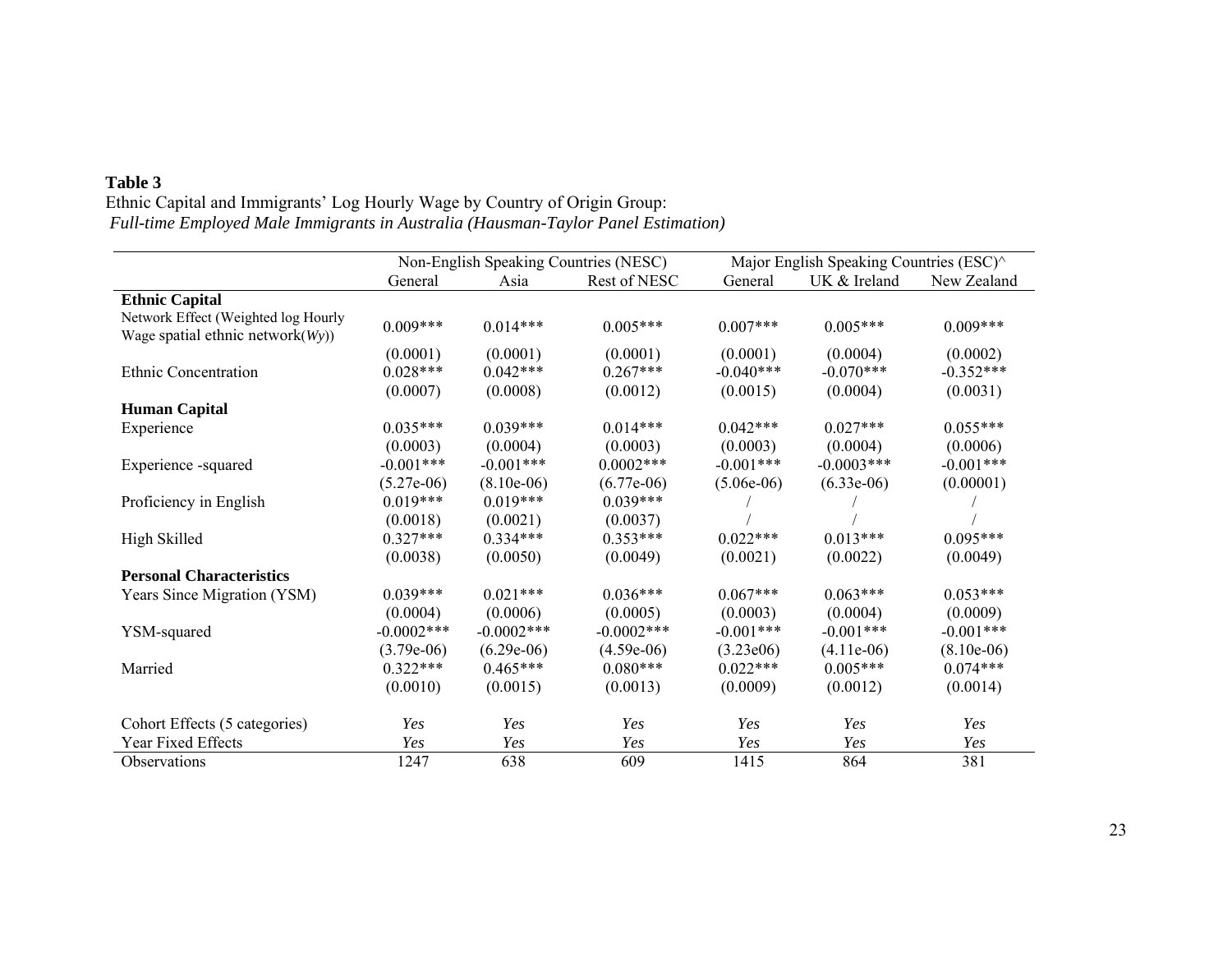| sigma u         | 0.662   | ).739  | 0.585  | 0.623  | 0.752  | 0.728 |
|-----------------|---------|--------|--------|--------|--------|-------|
| sigma e         | 0.307   | 0.337  | 0.253  | 0.258  | 0.243  | 0.28  |
| rho             | 0.823   | 0.828  | 0.843  | 0.853  | 0.905  | 0.871 |
| Wald Chi-square | 1470000 | 343208 | 169854 | 347379 | 165897 | 36578 |

Notes: (1) Standard errors in parentheses; (2) \* p<0.10 \*\* p<0.05 \*\*\* p<0.01; (3) ESC^ stands for Major English Speaking Countries: United Kingdom, New Zealand, Canada, USA, Ireland and South Africa.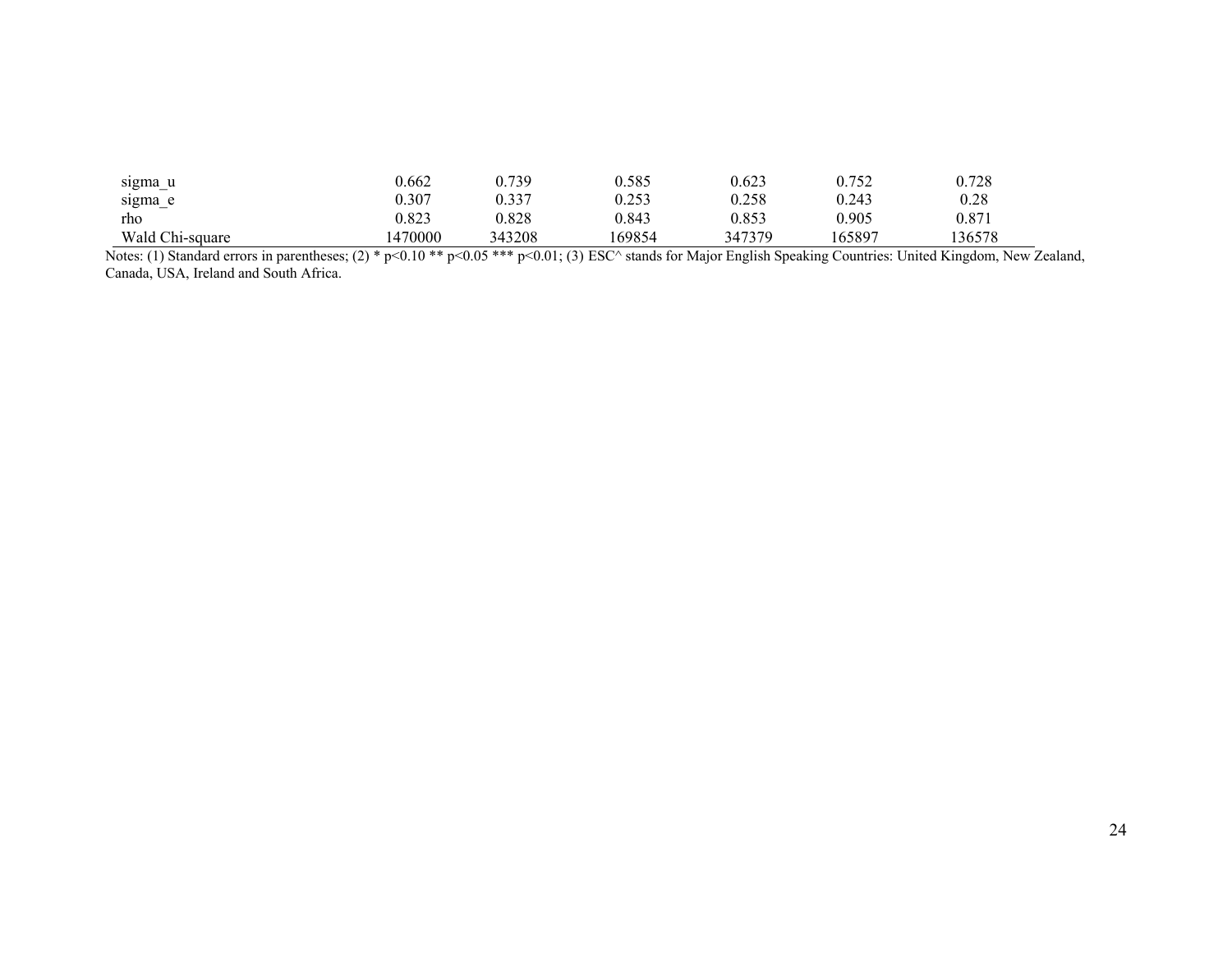distance from the host country the effect of ethnic concentration is positive as it can provide greater opportunities that may overcome competition effects.

In summary, we find the following noteworthy set of results for the effects of ethnic capital on immigrants' hourly earnings: (1) The effect of ethnic capital is positive and strong for both ESC and NESC immigrants, but it does vary across immigrant groups; (2) The network effect is stronger for immigrants from NESC, especially from Asia; (3) The ethnic concentration effects are also positive and strong for Asian immigrants and immigrants from NESC; (4) Once we control for network effects, the effects of ethnic concentration on immigrants from  $\text{ESC}-a$  group of countries that have similar language and cultural backgrounds to Australia – are negative and highly significant.

 In this paper, we find that while immigrant concentration may lower earnings due to increased competition, as shown in the case of ESC immigrants, when immigrants have greater cultural and language distance from the host country, they might "generate" demand for immigrant labor within the cultural/ethnic network and off-set the initial disadvantages in the host country labor market to some extent.

### **6. Conclusion**

In this paper we have augmented the conventional model of immigrant earnings, and examined the effect of ethnic capital, particularly spatial ethnic networks of economic resources on immigrants' earnings in a panel data setting. We show that the Hausman and Taylor (1981) model lends itself to addressing endogeneity of the spatial ethnic network variable, and other related covariates in the augmented immigrants' earnings model.

We find that the network variable plays a positive and significant effect on wage growth in all cases. A stronger social network and linkage helps immigrants to achieve better economic performance and more successful assimilation. In addition, wages of immigrants from different cultural and language backgrounds to that of Australia (e.g. Asia) are more strongly correlated compared to those of other immigrants.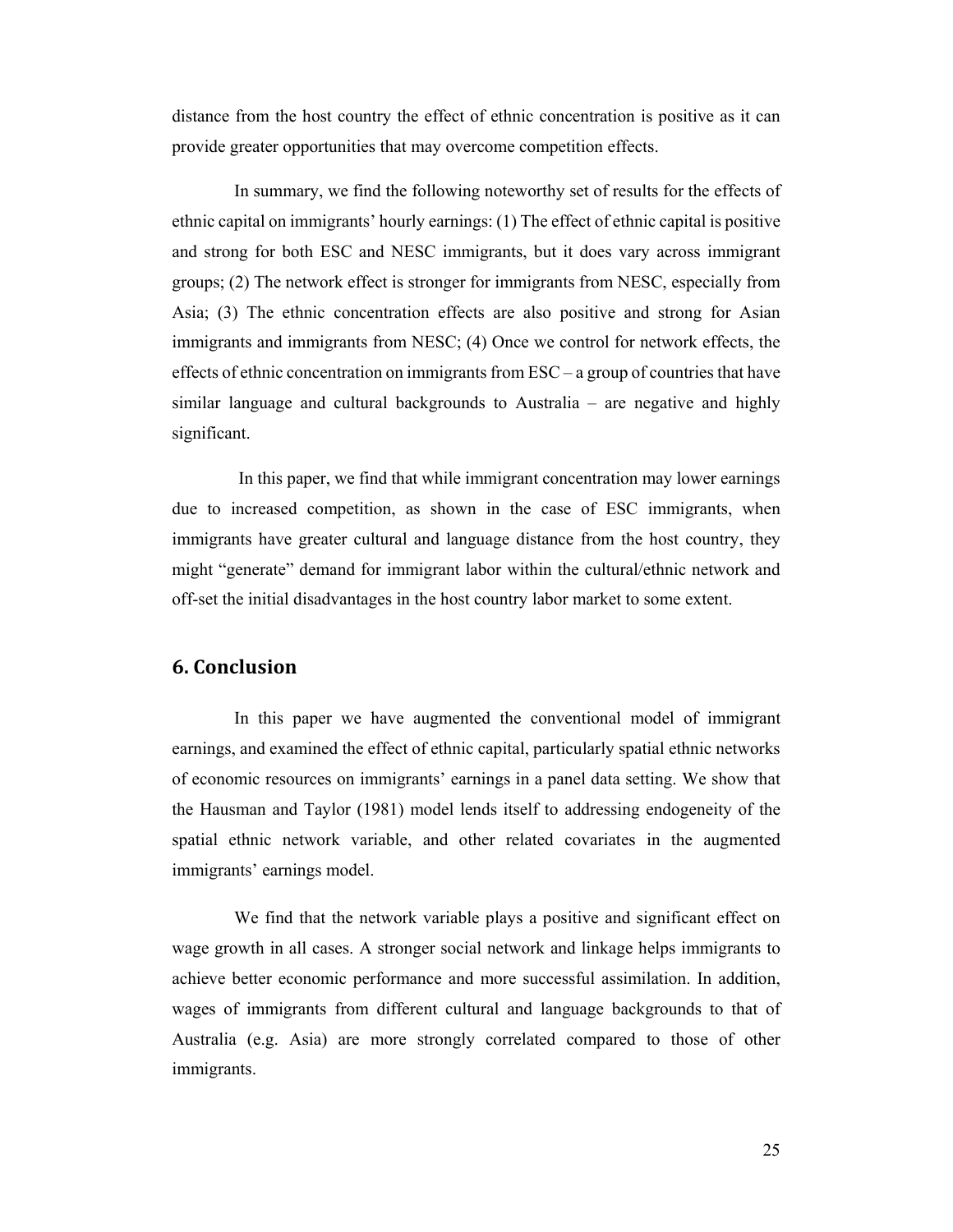Since the results further confirm that the initial earnings for NESC immigrants, and for Asian immigrants in particular, are lower than for ESC immigrants, the results indicate a potentially important role of the ethnic/social network on the economic integration processes of immigrants from NESC, especially from Asia.

We find that immigrants with a different cultural and language background to Australia benefit from concentration and networking in a specific region in Australia. In addition, our study shows that when we control for ethnic network effects and ethnic concentration, both factors have significant effects for all immigrant groups.

Finally, the results of this study strongly suggest that greater attention to the role of ethnic capital and immigrant networks on the assimilation process of immigrants is to be recommended.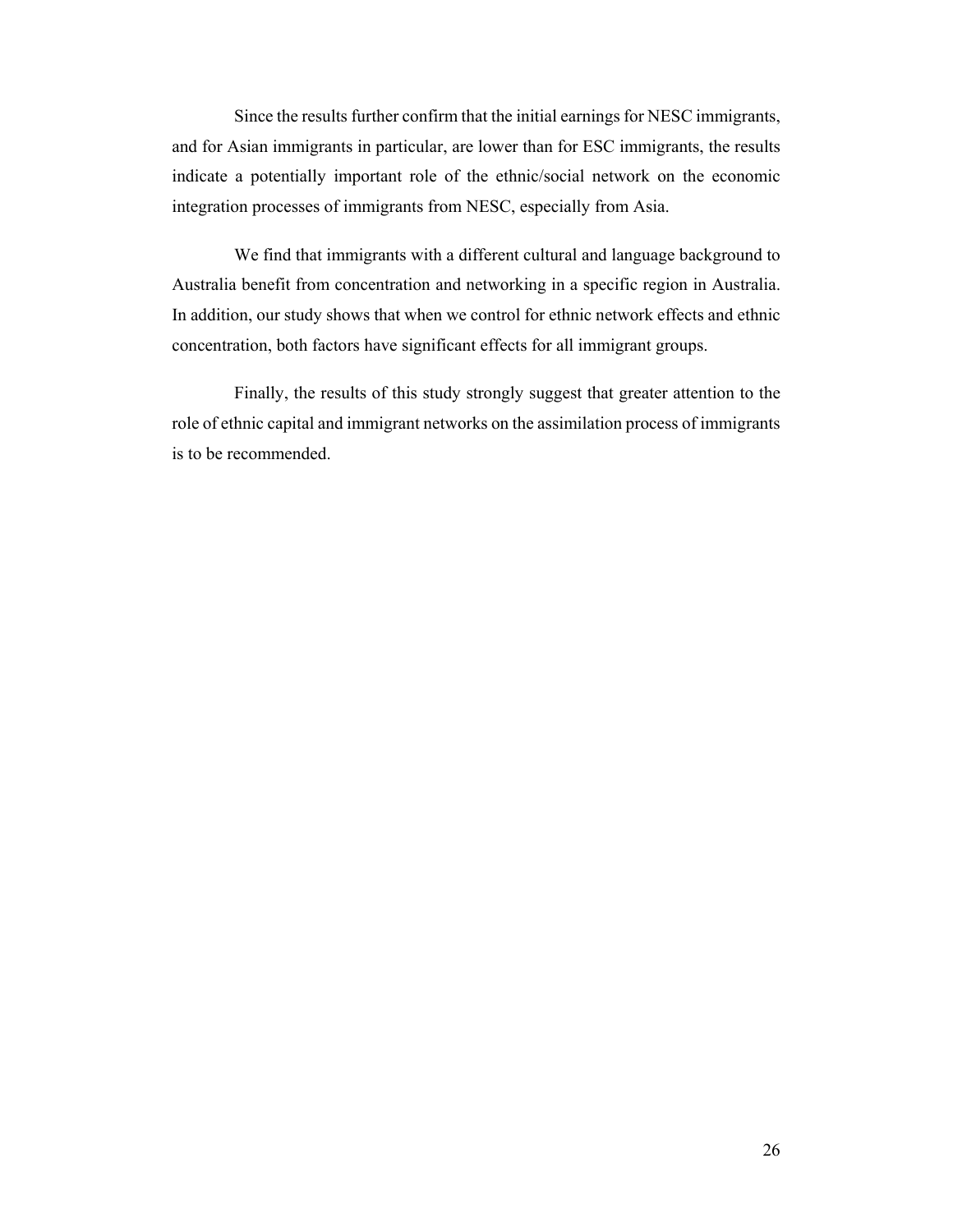# **Appendix A**

### **Table A1: Variable List and Definitions**

| <b>Human Capital</b>            |                                                                                                                                                                                                            |
|---------------------------------|------------------------------------------------------------------------------------------------------------------------------------------------------------------------------------------------------------|
| Potential Experience            | Age minus the age of graduation. $(X_1)$                                                                                                                                                                   |
| Proficiency in English          | Binary variable, equal to one if proficient in English, based on proficiency                                                                                                                               |
| High Skilled                    | prior to the first year of data. $(Z_2)$<br>Binary variable, equal to one if that individual obtained at least a Bachelor<br>degree or Advanced Certificate. $(X_2)$                                       |
| <b>Personal Characteristics</b> |                                                                                                                                                                                                            |
| Years Since Migration (YSM)     | This variable represents the duration of immigration. $(X_1)$                                                                                                                                              |
| Married                         | Binary variable, equal to one if that individual is married. $(X_2)$                                                                                                                                       |
| <b>Arrived 2001-2008</b>        | Binary variable, equal to one if that immigrant arrived between 2001 and 2008.<br>$(Z_1)$                                                                                                                  |
| Arrived 1991-2000               | Binary variable, equal to one if that immigrant arrived between 1991 and 2000.<br>$(Z_1)$                                                                                                                  |
| Arrived 1981-1990               | Binary variable, equal to one if that immigrant arrived between 1981 and 1990.<br>$(Z_1)$                                                                                                                  |
| Arrived 1971-1980               | Binary variable, equal to one if that immigrant arrived between 1971 and 1980.<br>$(Z_1)$                                                                                                                  |
| Arrived Before 1971             | This is a dummy variable, equal to one if that immigrant arrived before 1971.<br>$(Z_1)$                                                                                                                   |
| <b>Ethnic Capital</b>           |                                                                                                                                                                                                            |
| Network Effect $(Wy)$           | The weighted (average) logarithm of hourly wage of an individual's ethnic<br>spatial network. $(X_2)$                                                                                                      |
| <b>Ethnic Concentration</b>     | The natural logarithm of the proportion of the population of a specific<br>ethnic group to the total population size in a specific region (lagged<br>measures from the previous five-year census). $(X_1)$ |

#### Notes:

 (1) The classification of each variable into one of time varying or invariant, and endogenous or not is indicated in parentheses after the descriptions above. (For example,  $(X_1)$  indicates that the variable is time varying and exogenous;  $(X_2)$  indicates that the variable is time varying and endogenous; and  $(Z_1)$ indicates that the variable is time invariant and exogenous; See also Appendix B.). Tests of endogeneity are provided in Appendix C; (2) Variables treated as endogenous are: Network Effect (*Wy*), High Skilled, Proficiency in English, and Married.

# **Appendix B**

# **Specification and identification of the Hausman‐Taylor model with a**

### **spatial lag component**

Consider first a model which is essentially the same as that of Hausman and Taylor (1981):

 $y_{it} = x_{it}^{'}β + z_i^{'}γ + ε_{it}$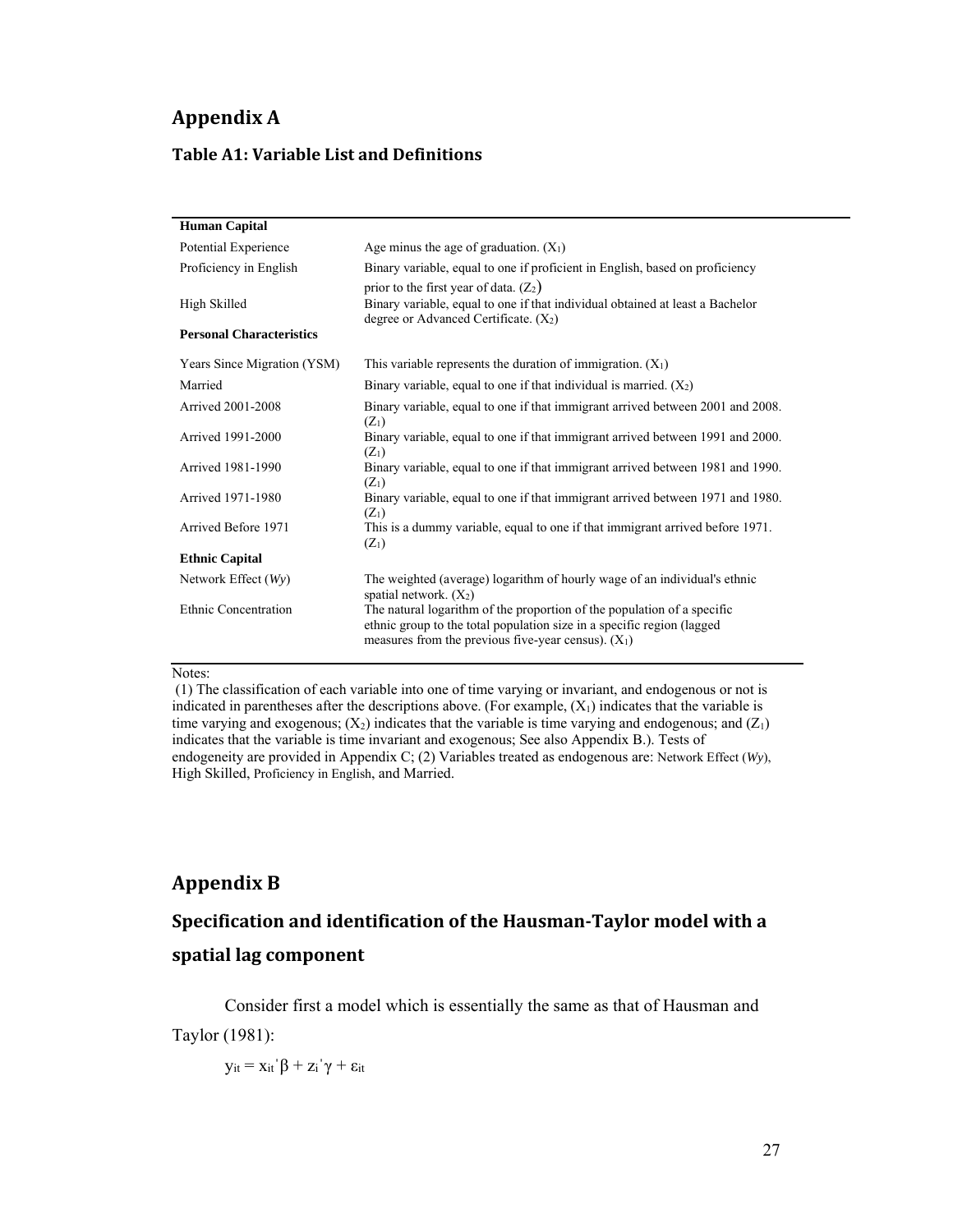where  $i = 1,...,N$  ("individuals") and  $t = 1,...,T$  ("time periods"), and  $x_{it}$  and  $z_i$ are  $1 \times k$  and  $1 \times g$  vectors of observations respectively on two sets of regressors, the first of which are time varying and the second are not, as indicated by the presence/absence of t subscripts; β and  $\gamma$  are the corresponding coefficient vectors. The disturbances  $\varepsilon_{it}$ , likewise consist of time varying and time invariant components:

 $\epsilon_{it} = \alpha_i + \eta_{it}$ 

where  $\eta_{it}$  are independent and identically distributed with  $E[\eta_{it}] = 0$ ,  $var[\eta_{it}] = \sigma_{\eta}^2$ and are jointly independent of all  $x_{js}$ ,  $z_j$  and  $\alpha_s$  for at all i, j, s, t. The time-invariant components αi are, as in Hausman and Taylor (1981), independently distributed across individuals, with variance  $\sigma_{\alpha}^2$ . This last assumption is important for the extension we consider below.

The regressors are partitioned as  $x_{it} = [x_{1it} : x_{2it}]$ , where the two sub-vectors of x<sub>it</sub> here are k<sub>1</sub> × 1, k<sub>2</sub> × 1, and z<sub>i</sub><sup> $'$ </sup> = [z<sub>1i</sub><sup> $\cdot$ </sup> : z<sub>2i</sub><sup> $\cdot$ </sup>], with sub-vectors of order g<sub>1</sub> × 1,  $g_2 \times 1$  respectively. (β and γ are partitioned conformably as  $\beta' = [\beta_1 : \beta_2']$ ,  $\gamma' = [\gamma_1'$ :  $\gamma_2$ ]. The point of this partitioning is that  $x_{1j}$  and  $z_{1j}$  are assumed to be jointly independent of  $\alpha_i$ , and so, in particular

 $E[\epsilon_{it} | X_{1it}, Z_{1i}] = E[\alpha_i | X_{it}, Z_i] = 0,$ 

which is important for the potential estimability of the entire coefficient vector  $(\beta : \gamma')$ ; but this conditional expectation property does not hold for  $x_{2it}$  and  $z_{2i}$ , and

 $E[\epsilon_{it} | X_{2it}, Z_{2i}] = E[\alpha_i | X_{2it}, Z_{2i}] \neq 0.$ 

It is convenient in the present case to stack the model by collecting observations on individuals for each time period (rather than over time by individuals as Hausman and Taylor do) and write

 $y_t = X_t\beta + Z\gamma + \varepsilon_t$ 

where y<sub>t</sub>,  $\varepsilon_t$  are N × 1 vectors, and X<sub>t</sub>, and Z are N × k and N × g respectively,  $\varepsilon_t = \alpha + \eta_t$  (N × 1 vectors);

here  $\alpha$  is the N  $\times$  1 vector of time-invariant disturbances (unobserved individual specific effects) and  $X_t = [X_{1t} : X_{2t}], Z = [Z_1 : Z_2],$  with  $\beta$  and  $\gamma$  partitioned as above. Note for each t, the elements of  $\varepsilon$  are mutually uncorrelated and have the same variance, since the elements of both  $\alpha$  and  $\eta_t$  have this structure; although  $\alpha$  is replicated over time periods.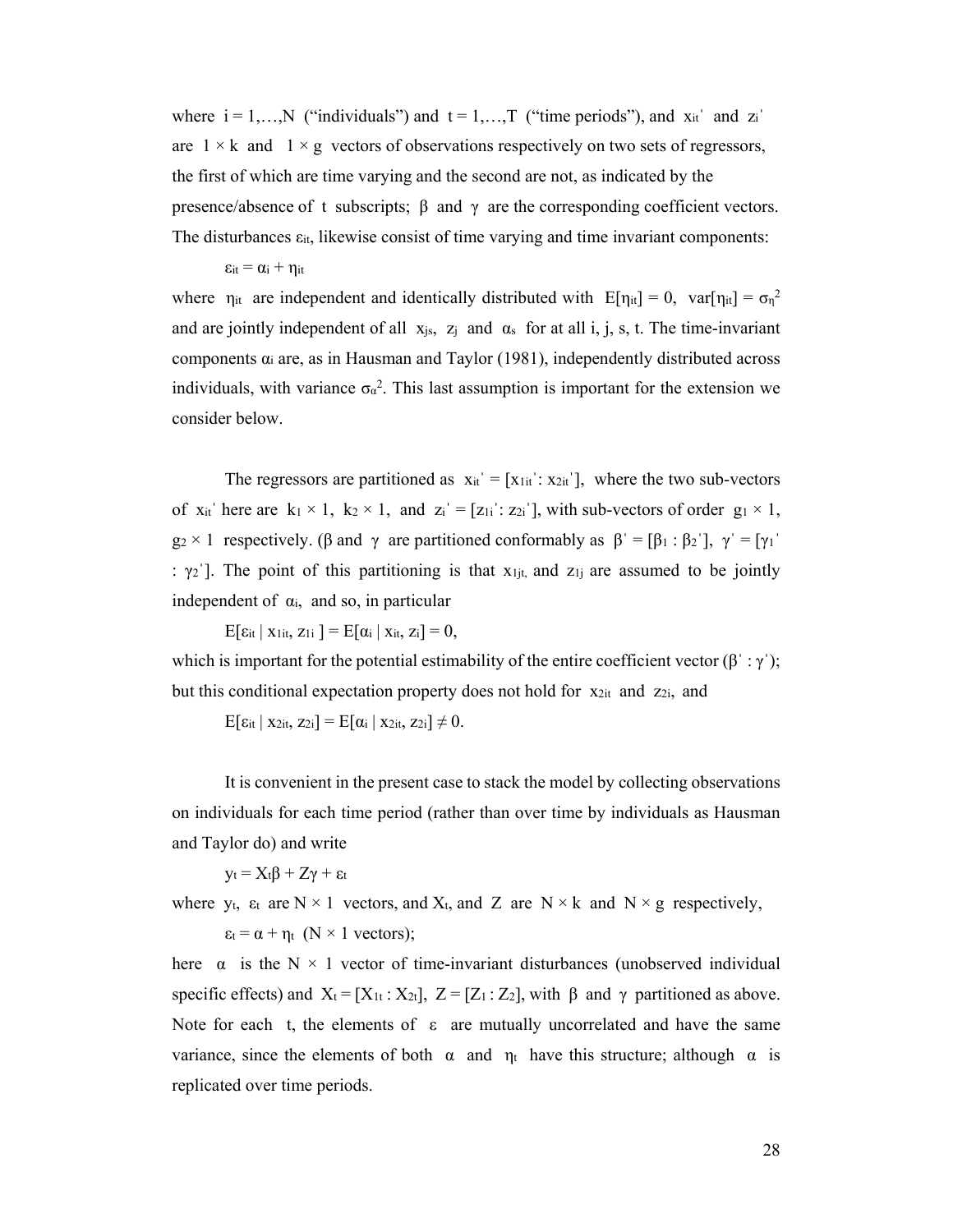In the standard H-T set up the time-invariant property of  $\alpha$  provides instruments which are sufficient for estimation of  $\beta$ , but the time invariant property of Z means that  $\gamma$  is not estimable on the basis of these alone. If other instruments are available – in the form of  $X_{1t}$  – these, combined with the time invariance of  $\alpha$ , can be sufficient for IV estimation of β and γ.

To see this stacked again across time periods to get

 $y = X\beta + (\iota_N \otimes Z)\gamma + \varepsilon$ 

Here,  $\varepsilon = (\omega \otimes \alpha) + \eta$  and  $\otimes$  denotes Kronecker product. So  $\omega \otimes \alpha$  is N replicates of α, one on top of another and η is the NT  $\times$  1 vector consisting of the T N  $\times$  1 vectors  $\eta_t$  one on top of another. Similarly, X is the X<sub>t</sub>'s stacked one on top of another: X<sup>'</sup> =  $[X_1' \dots X_T']$  and  $X = [X_1 : X_2]$ , while  $\iota \otimes Z$  is N replicates of Z stacked one on top of another, and  $\mathbf{u} \otimes \mathbf{Z} = \mathbf{u} \otimes [\mathbf{Z}_1 : \mathbf{Z}_2]$ .

Next, let Q be the NT  $\times$  NT matrix defined by

 $Q = I_{NT} - \nu_{N} \approx I_T/N$ 

so that for the stacked model Q annihilates Z in the sense that  $QZ = 0$  and also annihilates the time invariant component,  $\iota \otimes \alpha$  of  $\varepsilon$ , i.e,  $Q(\iota_N \otimes \alpha) = 0$ .

The matrix of observations on the set of potential instrumental variables is  $[Q: X_1: Z_1]$ , and the necessary order condition obtained by Hausman and Taylor (1981, Proposition 3.2, p. 1385) for the identification of both  $\beta$  and  $\gamma$  is

 $k_1 \geq g_2$ .

Now consider an extension of this model to accommodate "spatial lags" in the dependent variable (but without spatial autocorrelation in the disturbances as considered in, for example, Baltagi (2013, p. 325) and Baltagi and Liu (2011). The model for each t is now

 $y_t = \rho W_t y_t + X_t \beta + Z \gamma + \varepsilon_t$ ,  $t = 1,...,T$ 

where  $X_t$ , Z, and  $\varepsilon_t = \alpha + \eta_t$  as before, and where  $W_t$  are T known  $N \times N$  matrices of weights (each with zeros on the main diagonal); these may or may not be the same for all t; ρ is an unknown coefficient, to be estimated alongside β and γ.

Next, note that on the right-hand side of the model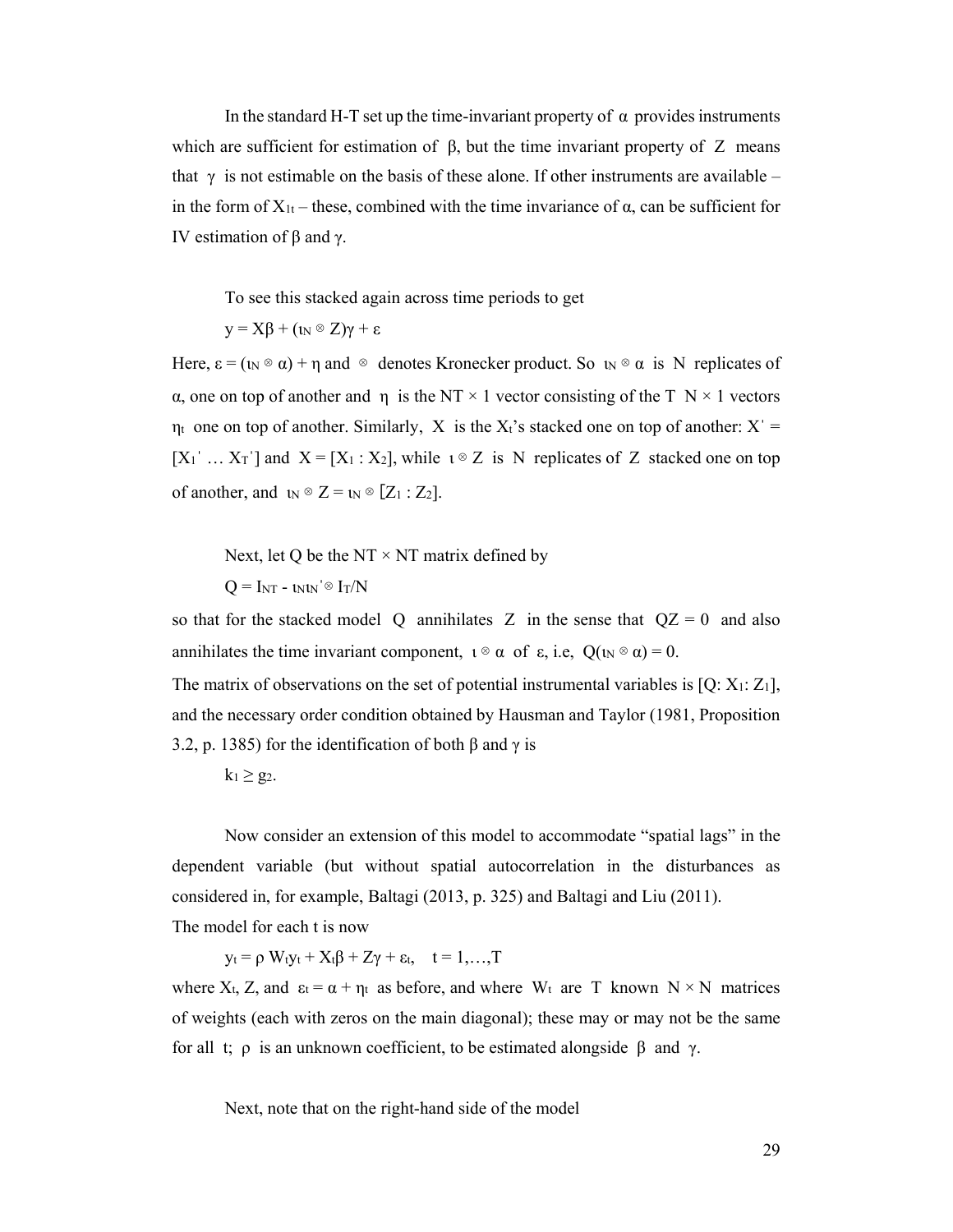$W_t v_t = \rho W_t [X_t \beta + Z \gamma] + W_t \varepsilon_t$ 

and observe that any given element of  $W_t \varepsilon_t$  is independent of the corresponding element of  $\varepsilon_t$ , because of the zero diagonal elements of  $W_t$  and the mutual independence, for each t, of the N elements of the vector  $\varepsilon$ t.

It remains to deal with potential correlation between corresponding elements of W<sub>tXt</sub> and  $\varepsilon_t$  and also between corresponding elements of W<sub>tZ</sub> and  $\varepsilon_t$ . Because each diagonal element of  $W_t$  is zero, such correlations would have to take the form of dependencies across individuals, and assuming this away may be reasonable; and if so, then  $W_t$ <sub>tyt</sub> can be absorbed into  $X_{1t}$  (or conceivably into  $Z_1$  under sufficient time invariance); and if not, then into  $X_{2t}$  (or conceivably into  $Z_2$ ).

The implication of this is that the Hausman-Taylor order condition for the identification/estimability of ρ, β, γ in the most pessimistic case is strengthened to

 $k_1 \ge g_2 + 1$ 

(where  $k_1$  is the number of time varying exogenous variables, and  $g_2$  is the number of the time-invariant endogenous variables) since the presence of  $W_t v_t$  effectively increases g2 by one, and for the most optimistic case the condition is weakened to

 $k_1 + 1 \ge g_2$ 

since the presence of  $W_t$ <sub>yt</sub> effectively increases  $k_1$  by one. Conceivably the condition undergoes no change: this is so when it has the effect of increasing  $k_2$ , arguably the most likely scenario, or g1.

It is possible therefore to proceed simply by incorporating  $W_{y}$  into  $X_{1t}$ ,  $X_{2t}$  or conceivably  $Z_1$ ,  $Z_2$ . Note that time invariance of  $W_t$  is not crucial, because  $W_t$ <sub>yt</sub> will almost certainly be time varying, and so is likely to be allocated to either  $X_{1t}$  or into X<sub>2t</sub>, rather than to Z<sub>1</sub> or Z<sub>2</sub>. Once this decision has been made, estimation of ρ, β, γ can proceed exactly as in Hausman-Taylor (1981). For the model we estimate (see Appendix A for details), we have  $k = 6$ ,  $k_1 = 3$ ,  $g = 6$ ,  $g_2 = 1$ , so the condition is satisfied, even in the most pessimistic case. The classification of each of the variables we use appears in parentheses in Appendix A after the variable descriptions.

The stacked form of the model takes the form

y = ρ diag[W<sub>t</sub>]y +  $X\beta$  + (ι<sub>N</sub>  $\otimes$  Z)γ + ε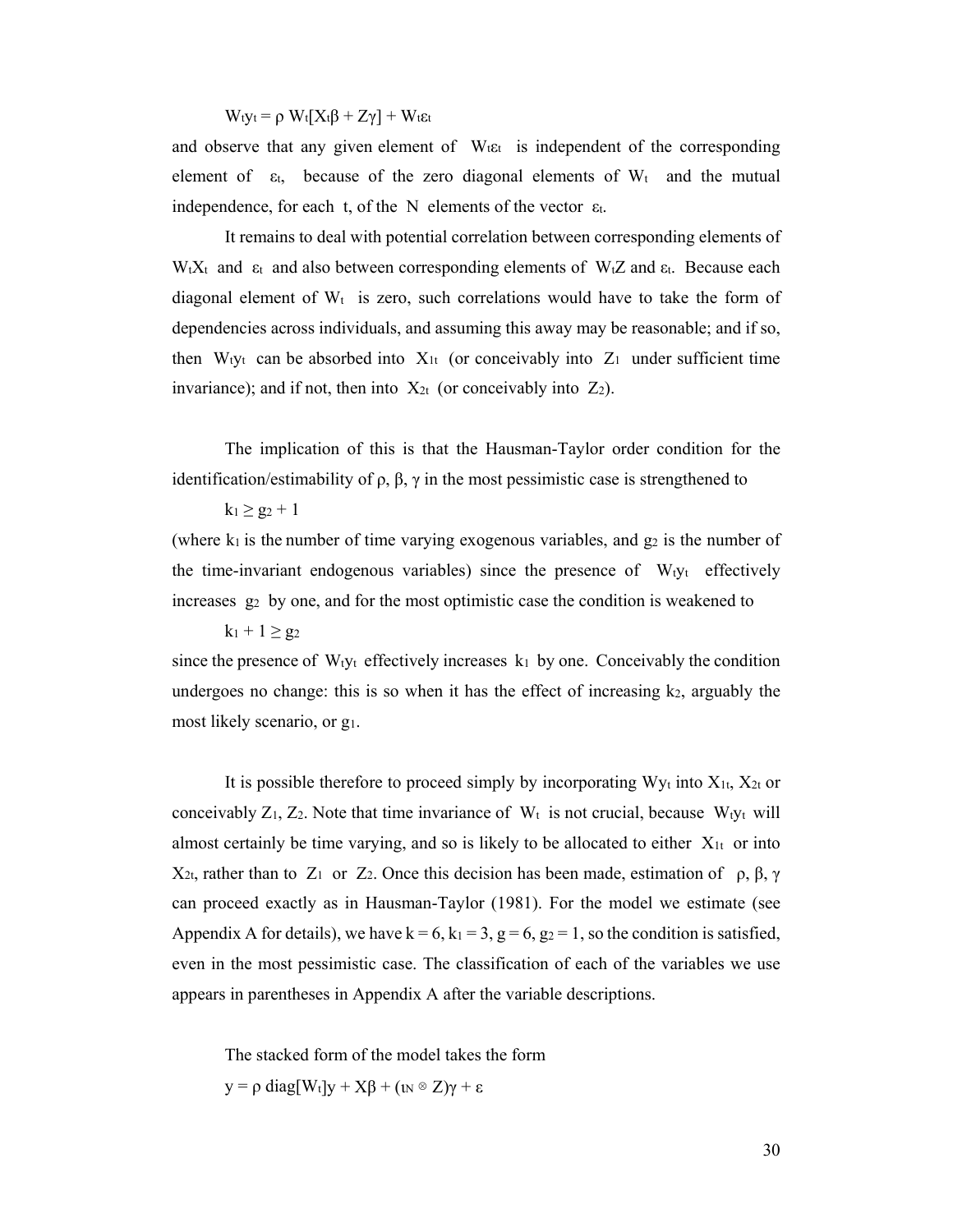where, diag[W<sub>t</sub>] is a NT  $\times$  NT block diagonal matrix with T diagonal blocks, the t<sup>th</sup> being  $W_t$ ; the other terms are as before. Note that the reduced form of the full model is

y = [I - ρ diag[Wt]]<sup>-1</sup>Xβ + [I - ρ diag[Wt]]<sup>-1</sup>(ι<sub>N</sub>  $\otimes$  Z) $\gamma$  + [I - ρ diag[Wt]]<sup>-1</sup>ε

assuming that  $[I - \rho \text{ diag}[W_t]]$  is invertible. The question of the identification of  $\rho$ ,  $β, γ$  within this reduced form can then be approached along the lines of Bramouille et al. (2009). Identification fails if  $(\rho^0, \beta^0, \gamma^0)$  and  $(\rho^*, \beta^*, \gamma^*)$  are observationally equivalent, and this is easily seen to happen if and only if

 $[I - \rho^{\circ} \text{diag}[W_t]](X\beta^* + (\iota_N \otimes Z)\gamma^*) = [I - \rho^* \text{diag}[W_t]]](X\beta^{\circ} + (\iota_N \otimes Z)\gamma^{\circ})$ 

which implies that the columns of  $[I - \lambda \text{diag}[W_t]](X : (I_N \otimes Z))$  and

diag[Wt](X : ( $\alpha \otimes Z$ )) are linearly dependent, where  $\lambda$  is a scalar (which here is equal to  $\rho^*$  -  $\rho^0$ ). Given that  $(X : (w \otimes Z))$  has full column rank – a minimal identifiability requirement even in the absence of the spatial autocorrelation feature – this implies (but is not implied by) singularity of  $[I - (\lambda + 1) \text{diag}[W_t]]$ , which is evidently problematical given the assumed invertibility of  $[I - \rho \text{ diag}[W_t]]$ . Therefore, lack of identification in this setting is not a cause for concern.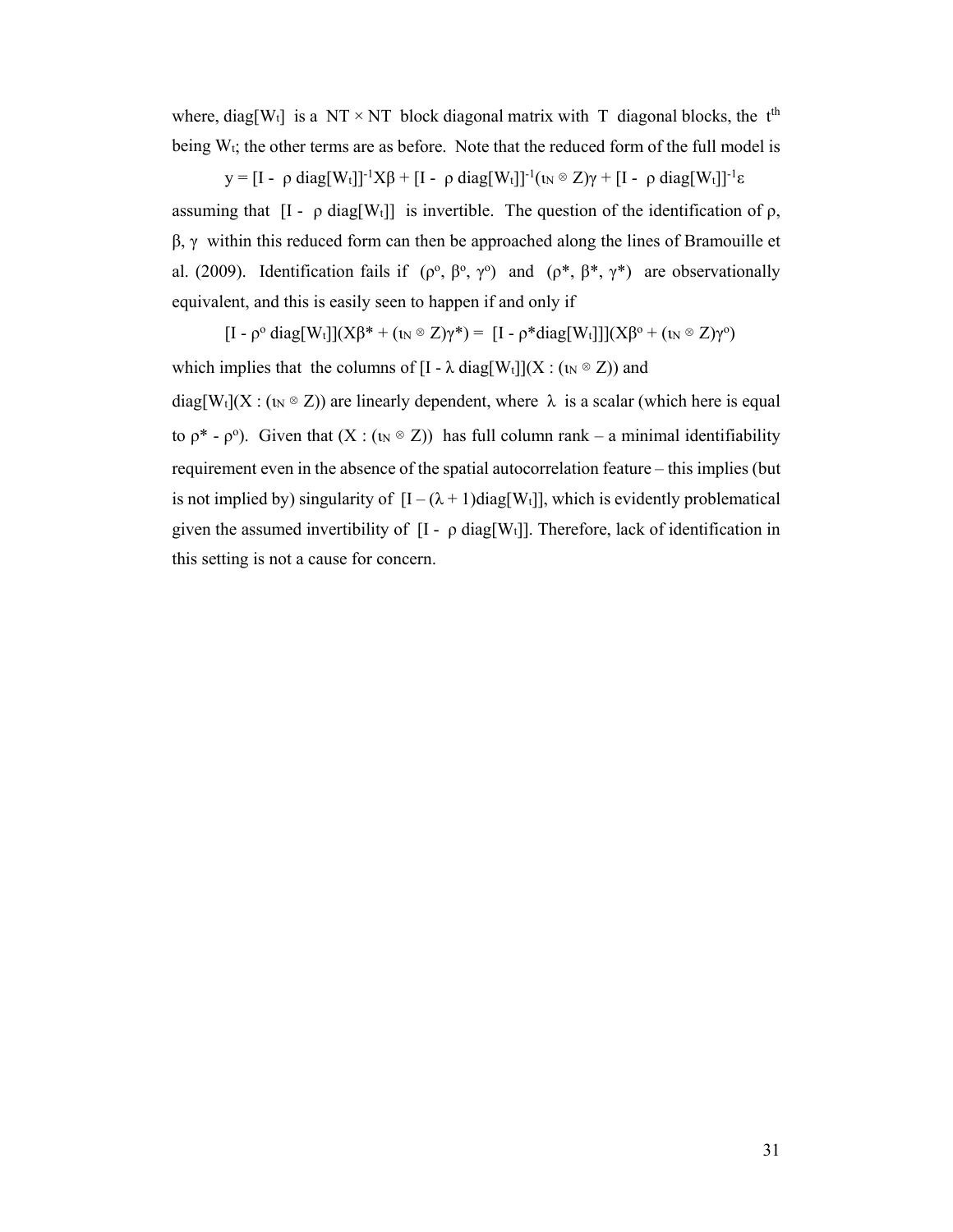#### **APPENDIX C**

 $\overline{a}$ 

#### **Auxiliary Estimations**

As noted earlier, while our interest lies in our results which address endogeneity in Table 2 in the paper, below we provide results based on simple panel data analysis in Table C1 in this Appendix, purely for comparison purposes. The results below, nevertheless, also provided auxiliary tests for goodness of fit and endogeneity.

The spatial models (models (2) and (4) in Table C1 also show a better data  $fit^{13}$ than do the traditional models (models (1) and (3)). In addition to the higher adjusted R-square for spatial models (2) and (4) compared to the traditional models (1) and (3), we have also compared Akaike's Information Criterion (AIC) results<sup>14</sup> to investigate whether or not this gain is sufficient to overcome the penalty of the loss of the degree of freedom as reported in Table C1. In these analyses, spatial models in every case generate a lower AIC, which indicates the spatial models provide a better data fit and the spatial model is the preferred method to model immigrants' earnings.

In addition, a comparison of the results in Table 2 based on the Hausman-Taylor (HT) estimator with the simple panel estimations in Table C1 indicates that some effects of endogenous variables (language proficiency and skills) are potentially overestimated; and some effects of exogenous variables are underestimated in the results from pooled OLS estimations. Furthermore, the pooled OLS model suggests a much stronger initial earnings disadvantage for immigrants (coefficient of -0.549 in H-T compared to -0.199 in OLS). However, as noted in the paper, the H-T results confirm a significant and strong effect of YSM across the four specifications, with the coefficients of YSM around 0.05. It is noteworthy that this result is consistent with Beenstock et al.'s (2010)

<sup>&</sup>lt;sup>13</sup> In a recent study we have examined immigrants' self-employment decision by a spatial approach. We find that consistent with our results in this paper the spatial model consistently provides a better data fit in the case of analyzing the binary self-employment outcome for immigrants (Wang and Maani, 2014).

<sup>&</sup>lt;sup>14</sup> The AIC, or Akaike Information Criterion, provides a way of measuring a statistical model, in terms of its relative quality, for a specific collection of data. Consequently it enables the selection of models. It does not allow for the testing of a model, in terms of investigating a hypothesis. However, it is appropriate when the elements of usefulness/appropriateness versus complexity are taken into consideration. The  $AIC = \frac{-2ln\hat{l}(M_R)+2P}{N}$ , where  $\hat{L}(M_R)$  is the likelihood of the model k, and P is the number of parameters in the model. Adjemian et al. (2010) adopt this approach to select the best model for an individual's choice of automobile, when considering conventional and spatial models.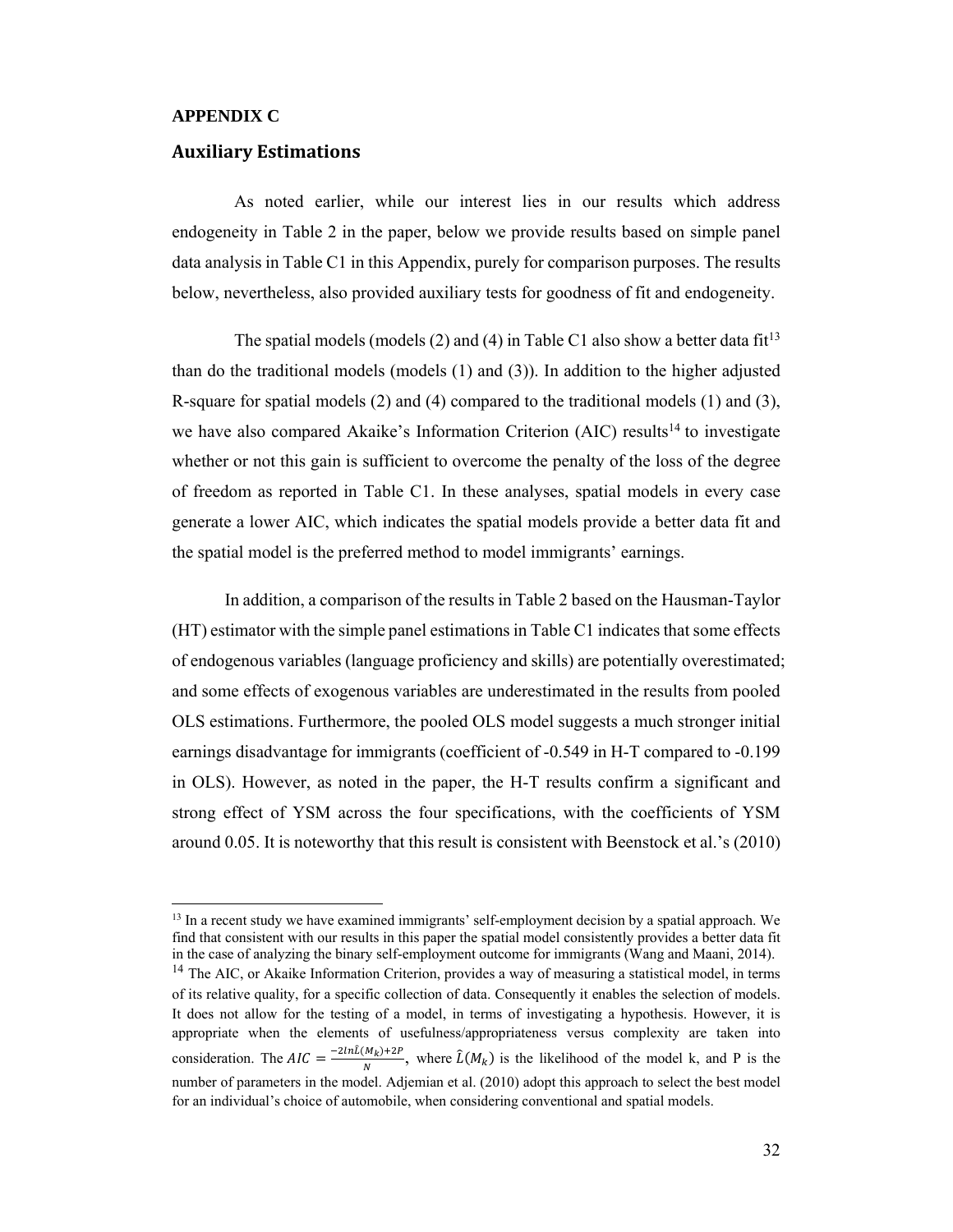panel analysis, providing further evidence that panel models reveal a much stronger effect of assimilation than do OLS models. Among the explanations of the YSM effect is that the length of time immigrants have been in the host country is likely to affect their search for sufficient information about the local labor market and their development of social networks.

The HT estimations suggest a stronger correlation in immigrants' hourly wage (coefficient of 0.008) than the panel OLS does (0.007). Compared to a weak significant positive effect of ethnic concentration on immigrants' hourly earnings under panel OLS estimations, under the HT estimations this effect becomes highly significant and larger  $(0.027)$ .

In addition, in estimating cohort effects all HT models returned results confirming a significant improvement in the quality of immigrants than was suggested from the Panel OLS results.

Moreover, following the method of Ruiz et al. (2010), the Breusch-Pagan test (Breusch and Pagan, 1980) was applied on the OLS residuals. The results show that the variance of individual effect  $\alpha$  is not zero. In addition, from the HT estimations of  $\rho$  we can see that the unobservable individual error term is around 80% of the total error variance, supporting our concern that the OLS estimator is not efficient.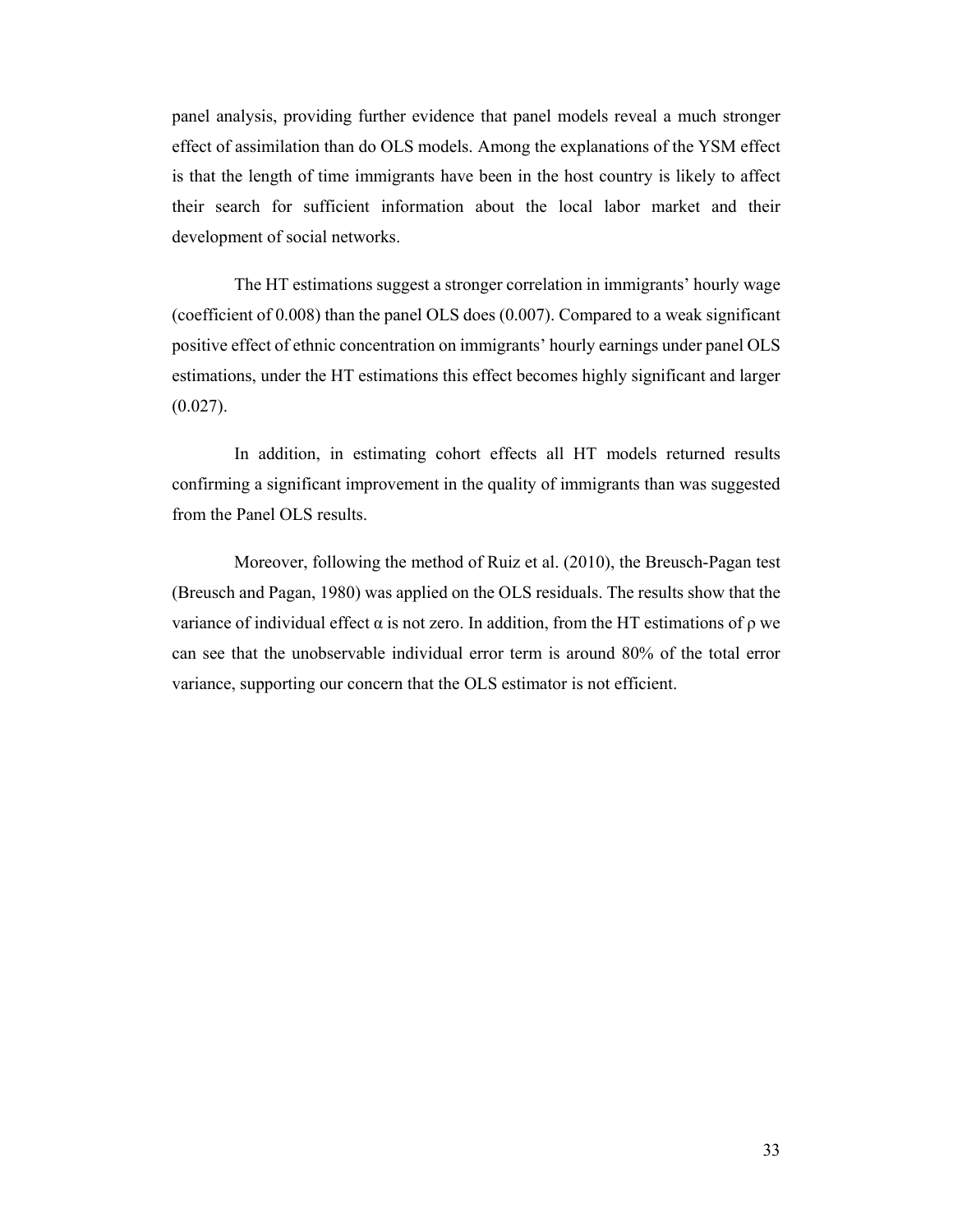|                                                                                |                 | Immigrant-Only |            |                        |                                  |  |
|--------------------------------------------------------------------------------|-----------------|----------------|------------|------------------------|----------------------------------|--|
|                                                                                | Full Sample     | (1)            | (2)        | (3)                    | (4)                              |  |
| <b>Ethnic Capital</b>                                                          |                 |                |            |                        |                                  |  |
| Network Effect (Weighted<br>log Hourly Wage of spatial<br>ethnic network (Wy)) |                 |                | $0.009***$ |                        | $0.007***$                       |  |
| Ethnic Concentration                                                           |                 |                | (0.0024)   | $0.023***$<br>(0.0070) | (0.0026)<br>$0.015*$<br>(0.0077) |  |
| <b>Human Capital</b>                                                           |                 |                |            |                        |                                  |  |
| Experience                                                                     | $0.021***$      | $0.010*$       | $0.011*$   | $0.011*$               | $0.011*$                         |  |
|                                                                                | (0.0025)        | (0.0057)       | (0.0057)   | (0.0057)               | (0.0057)                         |  |
| Experience -squared                                                            | $-0.0004***$    | $-0.0001$      | $-0.0001$  | 0.9999                 | 0.9999                           |  |
|                                                                                | (0.0001)        | (0.0001)       | (0.0001)   | (0.0001)               | (0.0001)                         |  |
|                                                                                |                 |                |            |                        |                                  |  |
| Proficiency in English                                                         | $0.333***$      | $0.352***$     | $0.342***$ | $0.366***$             | $0.353***$                       |  |
|                                                                                | (0.0503)        | (0.0558)       | (0.0558)   | (0.0559)               | (0.0561)                         |  |
| High Skilled                                                                   | $0.301***$      | $0.290***$     | $0.292***$ | $0.299***$             | $0.297***$                       |  |
|                                                                                | (0.0085)        | (0.0187)       | (0.0187)   | (0.0189)               | (0.0189)                         |  |
|                                                                                |                 |                |            |                        |                                  |  |
| <b>Personal Characteristics</b>                                                |                 |                |            |                        |                                  |  |
| <b>Years Since Migration</b><br>(YSM)                                          | $0.009*$        | 0.004          | 0.003      | 0.002                  | 0.002                            |  |
|                                                                                | (0.0045)        | (0.0054)       | (0.0054)   | (0.0054)               | (0.0055)                         |  |
| YSM-squared                                                                    | $-0.0001$       | $-0.0001$      | $-0.0001$  | $-0.00004$             | $-0.00004$                       |  |
|                                                                                | (0.0001)        | (0.0001)       | (0.00009)  | (0.00009)              | (0.0001)                         |  |
| Married                                                                        | $0.135***$      | $0.097***$     | $0.091***$ | $0.098***$             | $0.094***$                       |  |
|                                                                                | (0.0095)        | (0.0223)       | (0.0223)   | (0.0223)               | (0.0223)                         |  |
| Immigrant                                                                      | $-0.199**$      |                |            |                        |                                  |  |
|                                                                                | (0.0930)        |                |            |                        |                                  |  |
| Arrived 2001-2008                                                              | $0.248***$      | 0.141          | 0.151      | 0.120                  | 0.134                            |  |
|                                                                                | (0.0957)        | (0.1158)       | (0.1155)   | (0.1157)               | (0.1158)                         |  |
| Arrived 1991-2000                                                              | 0.095           | 0.003          | 0.003      | 0.006                  | 0.005                            |  |
|                                                                                | (0.0699)        | (0.0860)       | (0.0858)   | (0.0858)               | (0.086)                          |  |
| Arrived 1981-1990                                                              | 0.060           | $-0.003$       | 0.003      | 0.005                  | 0.007                            |  |
|                                                                                | (0.0532)        | (0.0627)       | (0.0627)   | (0.0627)               | (0.0627)                         |  |
| Arrived 1971-1980                                                              | $0.144***$      | $0.121***$     | $0.130***$ | $0.130***$             | $0.134***$                       |  |
|                                                                                | (0.0394)        | (0.0438)       | (0.0438)   | (0.0438)               | (0.0438)                         |  |
| Arrival Before 1971                                                            | Reference Group |                |            |                        |                                  |  |
| Year Fixed Effects                                                             | Yes             | Yes            | Yes        | Yes                    | Yes                              |  |
| Observations                                                                   | 12782           | 2662           | 2662       | 2662                   | 2662                             |  |
| <b>Adjusted R-square</b>                                                       | 0.1303          | 0.1357         | 0.1398     | 0.1389                 | 0.1407                           |  |
| <b>AIC</b>                                                                     | 1.269           | 1.311          | 1.308      | 1.309                  | 1.307                            |  |
| Breusch-Pagan Test (Chi-<br>square)                                            | 16331           | 3036           | 3018       | 352                    | 355                              |  |

## Table C1: Panel Data Estimates of Log Hourly Wage (No control for endogeneity)  *Full-time Employed Male Australian-born and Immigrants*

Notes: (1) HILDA (2001-2008); (2) Standard errors in parentheses; (3) \* p<0.10 \*\* p<0.05 \*\*\* p<0.01.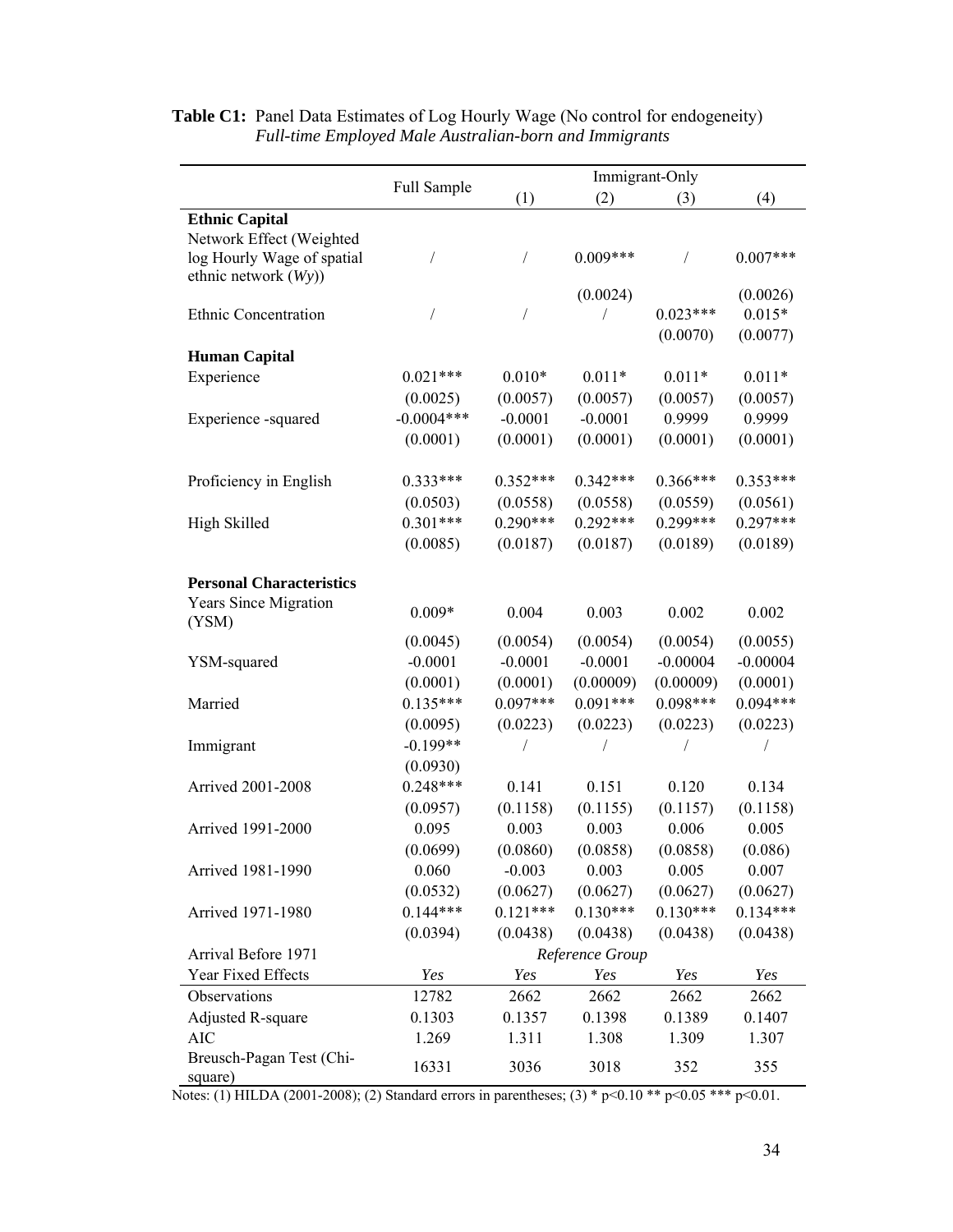#### **Acknowledgements**

We wish to thank George Borjas, Daniel Hamermesh, Jacques Poot, Deborah Cobb-Clark, and Jeff Borland, and the participants at the Fourth SOLE|EALE World Meetings (2015) for helpful information or comments. This paper uses unit-record panel data from the Household, Income and Labour Dynamics in Australia (HILDA) Survey. The HILDA Project was initiated and is funded by the Australian Government Department of Families, Housing, Community Services and Indigenous Affairs (FaHCSIA) and is managed by the Melbourne Institute of Applied Economic and Social Research (MIAESR). The findings and views reported in this paper, however, are those of the authors and should not be attributed to any of the persons or organizations acknowledged above.

### **References**

- Adjemian, M.K., Lin, C.-Y. C, Williams, J., 2010. Estimating spatial interdependence in automobile type choice with survey data. Transportation Research Part A: Policy and Practice 44, 661-675.
- Aguilera, M.B., 2009. Ethnic enclaves and the earnings of self-employed Latinos. Small Business Economics 33, 413-425.
- Australian Bureau of Statistics. 2006. 2001 Census tables.
- Australian Bureau of Statistics. 2007. 2006 Census tables.
- Baltagi, B.H., 2013. Econometric analysis of panel data. Wiley, Chichester, U.K.
- Baltagi, B.H., Egger, P.H., Kesina, M. 2013. Firm-level Productivity Spillovers in China's Chemical Industry: A Spatial Hausman-Taylor Approach. *Center for Policy Research, Syracuse University, Syracuse.*
- Baltagi, B.H., Liu, L., 2011. Instrumental variable estimation of a spatial autoregressive panel data model with random effects, Economics Letters 111, 135-137.
- Battu, H., Seaman, P., Zenou, Y., 2011. Job contact networks and the ethnic minorities. Labour Economics, 18, 48-56.
- Beenstock, M., Chiswick, B.R., Paltiel, A., 2010. Testing the immigrant assimilation hypothesis with longitudinal data. Review of Economics of the Household. 8, 7-27.
- Bertrand, M., Luttmer, E.F.P., Mullainathan, S., 2000. Network effects and welfare cultures. The Quarterly Journal of Economics 115, 1019-1055.
- Bonacich, P., 1972. Factoring and weighting approaches to status scores and clique identification. Journal of Mathematical Sociology 2, 113-120.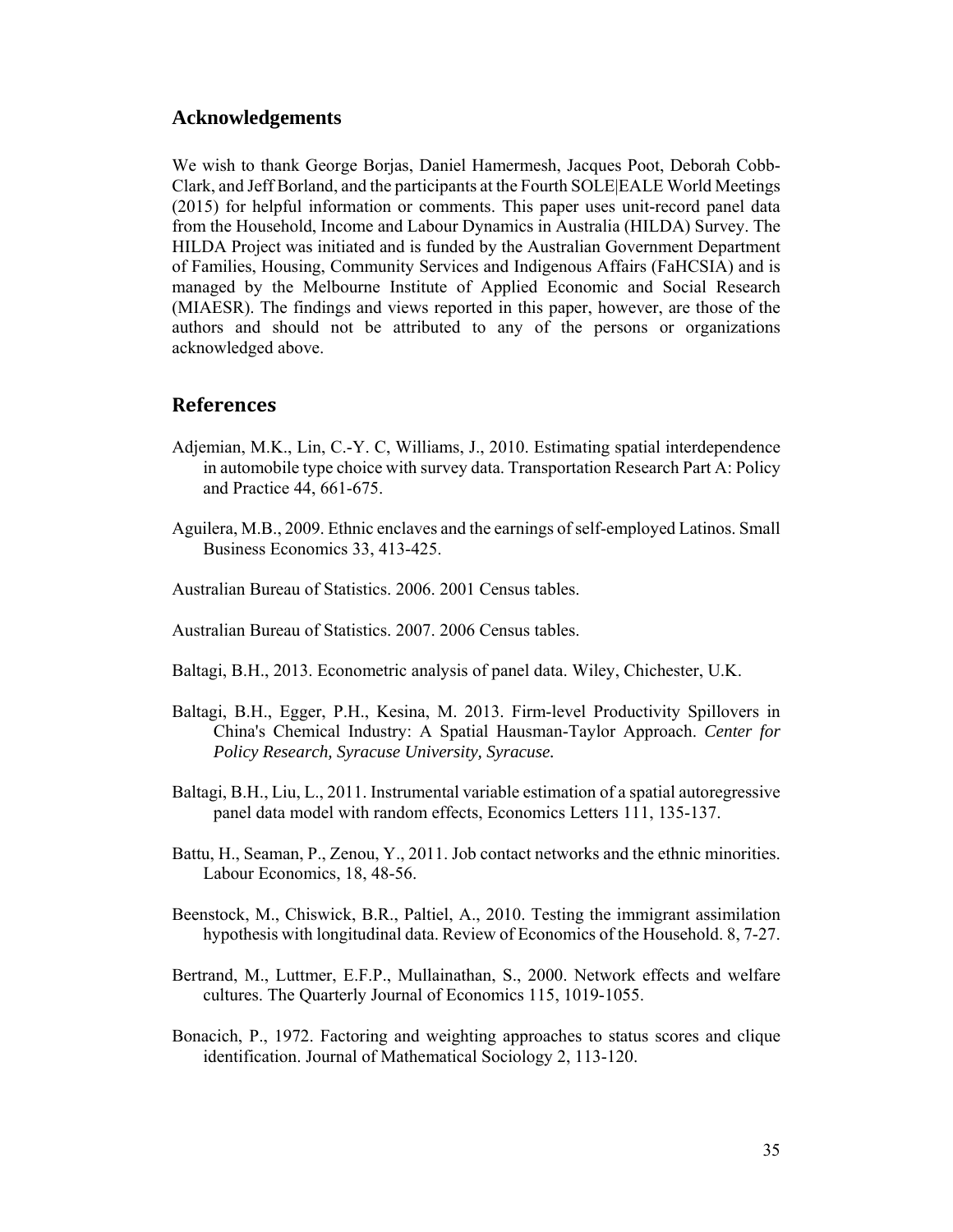- Borjas, G.J., 1982. The earnings of male Hispanic immigrants. Industrial and Labor Relations Review 37, 222-239.
- Borjas, G.J., 1985. Assimilation, changes in cohort quality, and the earnings of immigrants. Journal of Labor Economics 3, 463-489.
- Borjas, G.J., 1987. Self-selection and the earnings of immigrants. The American Economic Review 77,531-553.
- Borjas, G.J., 1992. Ethnic capital and intergenerational mobility. The Quarterly Journal of Economics 107, 123-150.
- Borjas, G.J., 1995. Assimilation and changes in cohort quality revisited: What happened to immigrant earnings in the 1980s? Journal of Labor Economics 13, 201-245.
- Bramouille., Y., Djebbari, H., Fortin, B., 2009. Identification of peer effects through social networks. Journal of Econometrics 150, 41-55.
- Breusch, T., Pagan, A., 1980. The Lagrange multiplier test and its applications to model specification in econometrics. Review of Economic Studies 47, 239-253.
- Card, D., 1999. The causal effect of education on earnings. In: Ashenfelter, O., Card, D. (Ed.), Handbook of labor economics. Elsevier, Amsterdam.
- Card, D., 2000. Estimating the returns to schooling: Progress on some persistent econometric problems. NBER Working Paper 7769. National Bureau of Economic Research.
- Chiswick, B.R., 1978. The effect of Americanization on the earnings of foreign-born men. The Journal of Political Economy 86, 897-921.
- Chiswick, B.R., 1980. An analysis of the economic progress and impact of immigrants. The Employment and Training Administration, U.S. Department of Labor.
- Chiswick, B.R., Lee, Y.L., Miller, P.W., 2005. Immigrant earnings: A longitudinal analysis. Review of Income and Wealth 51, 485-503.
- Chiswick, B.R., Miller, P.W., 1995. The endogeneity between language and earnings: International analyses. Journal of Labor Economics 13, 246-288.
- Chiswick, B.R., Miller, P.W., 1996. Ethnic networks and language proficiency among immigrants. Journal of Population Economics 9, 19-35.
- Chiswick, B.R., Miller, P.W., 1999. Language skill and earnings among legalized aliens. Journal of Population Economics 12, 63-89.
- Chiswick, B.R., Miller, P.W., 2002. Immigrant earnings: Language skills, linguistic concentrations and the business cycle. Journal of Population Economics 15, 31-57.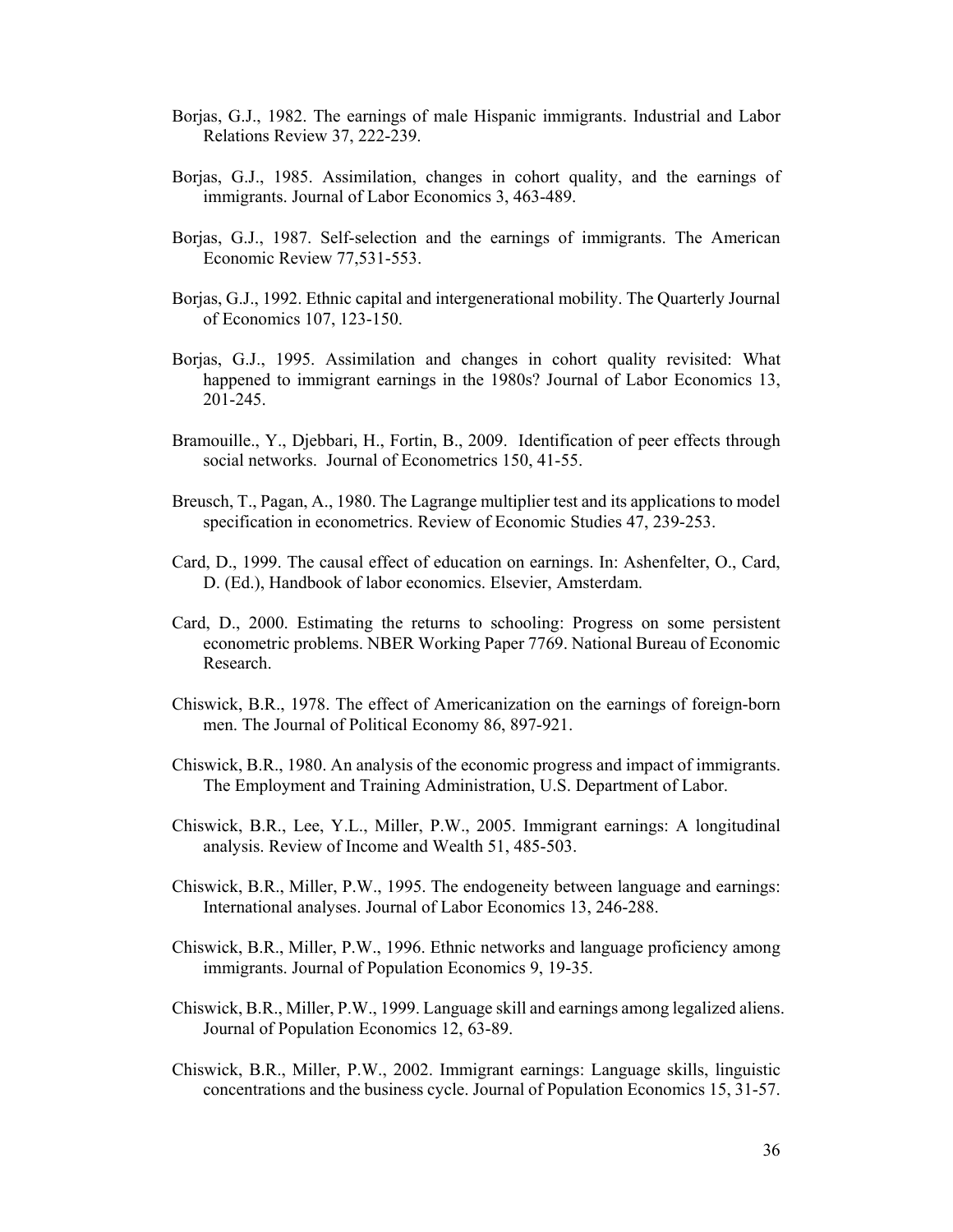- Chiswick, B.R., Miller, P.W., 2008. The "Negative" assimilation of immigrants: A special case. IZA Discussion Papers No. 3563. Institute for the Study of Labor  $(IZA).$
- Clark, K., Drinkwater, S., 2000. Enclaves, neighbourhood effects and employment outcomes: Ethnic minorities in England and Wales. Journal of Population Economics 15,5-29.
- Constant, A., Massey, D.S., 2003. Self-selection, earnings, and out-migration: A longitudinal study of immigrants to Germany. Journal of Population Economics 16, 631-653.
- Damm, A., 2009. Determinants of recent immigrants' location choices: Quasiexperimental evidence. Journal of Population Economics 22, 145-174.
- Dustmann, C., Fabbri, F., 2003. Language proficiency and labour market performance of immigrants in the UK. The Economic Journal 113, 695-717.
- Edin, P.A., Fredriksson, P., Aslund, O., 2003. Ethnic enclaves and the economic success of immigrants – Evidence from a natural experiment. Quarterly Journal of Economics 118, 329-357.
- Fertig, M., Schurer, S., 2007. Earnings assimilation of immigrants in Germany: The importance of heterogeneity and attrition bias. The German Socio-Economic Panel (SOEP) Paper No. 30. German Institute for Economic Research.
- Frijters, P., Shields, M.A., Price, S.W., 2005. Job search methods and their success: A comparison of immigrants and natives in the UK. The Economic Journal 115, 359- 376.
- García, I., Molina, J.A., Navarro, M., 2008. The effects of education on spouses' satisfaction in Europe. Applied Economics 42, 3607-3618.
- Gladden, T., Taber, C., 2002. Wage progression among less skilled workers. In: Card, D.E., Blank, R.M. (Ed.), Finding jobs: Work and welfare reform. Russell Sage, New York, 166.
- Goetzke, F., 2008. Network effects in public transport use: Evidence from a specially autoregressive mode choice model for New York. Urban Studies 45(2), 407-417.
- Goetzke, F., Weinberger, R. 2012. Separating contextual from endogenous effects in automobile ownership models. Environment and Planning A 44, 1032-1046.
- Hausman, J.A., Taylor, W.E., 1981. Panel data and unobservable individual effects. Econometrica 49, 1377–1398.
- Katz, L., 1953. A new status index derived from sociometric analysis. Psychometrika 18, 39-43.